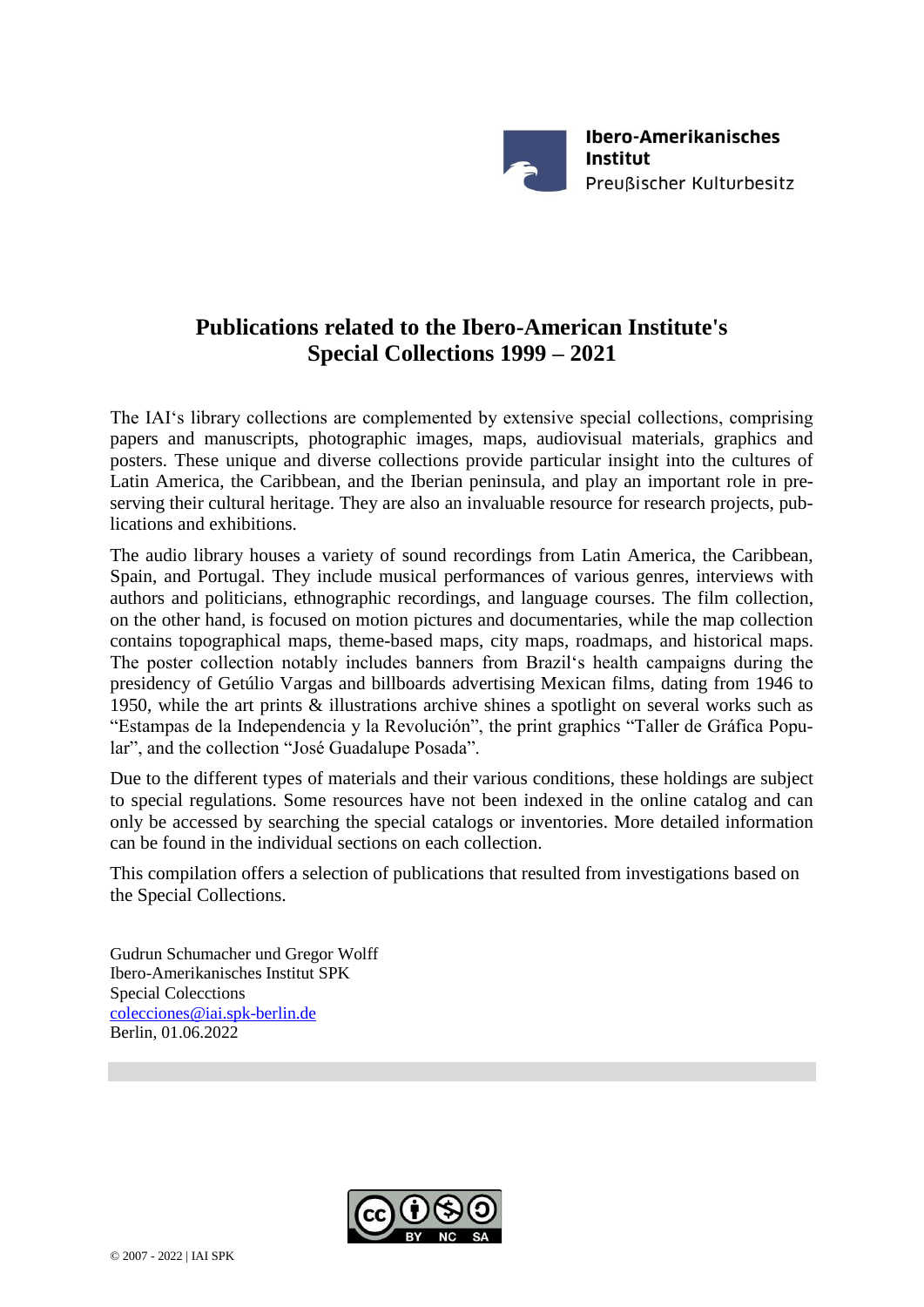## **Collections from Corporate Bodies**

## *ADLAF*

1. BIRLE, Peter, NOLTE, Detlef (Hrsg): " 50 Jahre Arbeitsgemeinschaft Deutsche Lateinamerikaforschung ADLAF". Frankfurt am Main: Vervuert Verlag; Madrid: Iberoamericana, 2019. 260 S. (Bibliotheca Ibero-Americana, 172) [A 19 / 12359]

## **IMAGE ARCHIVE**

### *Allgemein zur Fotothek*

- 1. CANALES, Elmo León: "Un siglo de investigación arqueológica en el Perú: arqueología pionera e interdisciplinaria". In: TANTALEÀN, Henry & ASTUHUAMÀN, César (eds.): *Historia de la arqueología en el Perú del siglo XX*. Lima: IFEA 2013: 333-359. [A 14 / 18270]
- 2. POTTHAST, Barbara: "Mit der Kamera in Lateinamerika: Fotografie zwischen Erinnerungsbild und Forschungsinstrument. Rezension von: Gregor Wolff (Hg.): *Forscher und Unternehmer mit der Kamera*. Berlin 2014". In: Rundbrief Fotografie Stuttgart: Seidel 22/2015,4. S. 91–93. [Z / 26631]
- 3. WOLFF, Gregor (Hrsg.): *Forscher und Unternehmer mit Kamera. Geschichten von Bildern und Fotografen aus der Fotothek des Ibero-Amerikanischen Instituts*. Berlin: Ibero-Amerikanisches Institut, 2014. 168 S. [B14/3995]
- 4. WOLFF, Gregor: "Ibero-Amerikanisches Institut". In: LEHMANN, Klaus Dieter / SCHAUER-TE, Günther (Hrsg.): *Kulturschätze – verlagert und vermißt. Eine Bestandsaufnahme der Stiftung Preußischer Kulturbesitz 60 Jahre nach Kriegsende*.Berlin: SPK, 2004: 84-85. [A 04 / 9401]
- 5. WOLFF, Gregor: "Legados y colecciones especiales del Instituto Ibero-Americano de Berlín". In: *Anuario Americanista Europeo* (Paris), 2, 2004: 199-21. [Z 10872: 2 (2004)]
- 6. WOLFF, Gregor (Hrsg.): *Forscher und Unternehmer mit Kamera. Geschichten von Bildern und Fotografen aus der Fotothek des Ibero-Amerikanischen Instituts*. Berlin: Ibero-Amerikanisches Institut, 2014. 168 S. [B 14 / 3995]
- 7. WOLFF, Gregor: "Una memoria de América Latina en imágenes: la Fototeca del Instituto Ibero-Americano (IAI)". In: GARAY ALBÚJAR, Andrés (ed.): *Cusco revelado. Fotografías de Max T. Vargas, Max Uhle y Martín Chambi*. Berlín / Piura: Ibero-Amerikanisches Institut / Universidad de Piura, 2017: 183-189. [A17 / 19499a]
- 8. Wolff, G.: ¿Movilidad invisibilizada? La circulación de objetos visuales mapuches. In: CHCO-TE, G. / GÖBEL, B: (ed.): Transiciones inciertas. Archivos, conocimientos y transformación digital en América Latina. La Plata: Universidad Nacional de La Plata / Berlin: Ibero-Amerikanisches Institut, 2017: 299-314. [A18/10919]

### *Biel, Emilio*

1. MUSSER, Ricarda: "Zwischen Fototypie, Automobil und elektrischem Licht: Emílio Biel in Porto". In: WOLFF, Gregor (Hrsg.): *Forscher und Unternehmer mit Kamera.* Berlin: IAI, 2014: 46-55. [B 14 / 3995]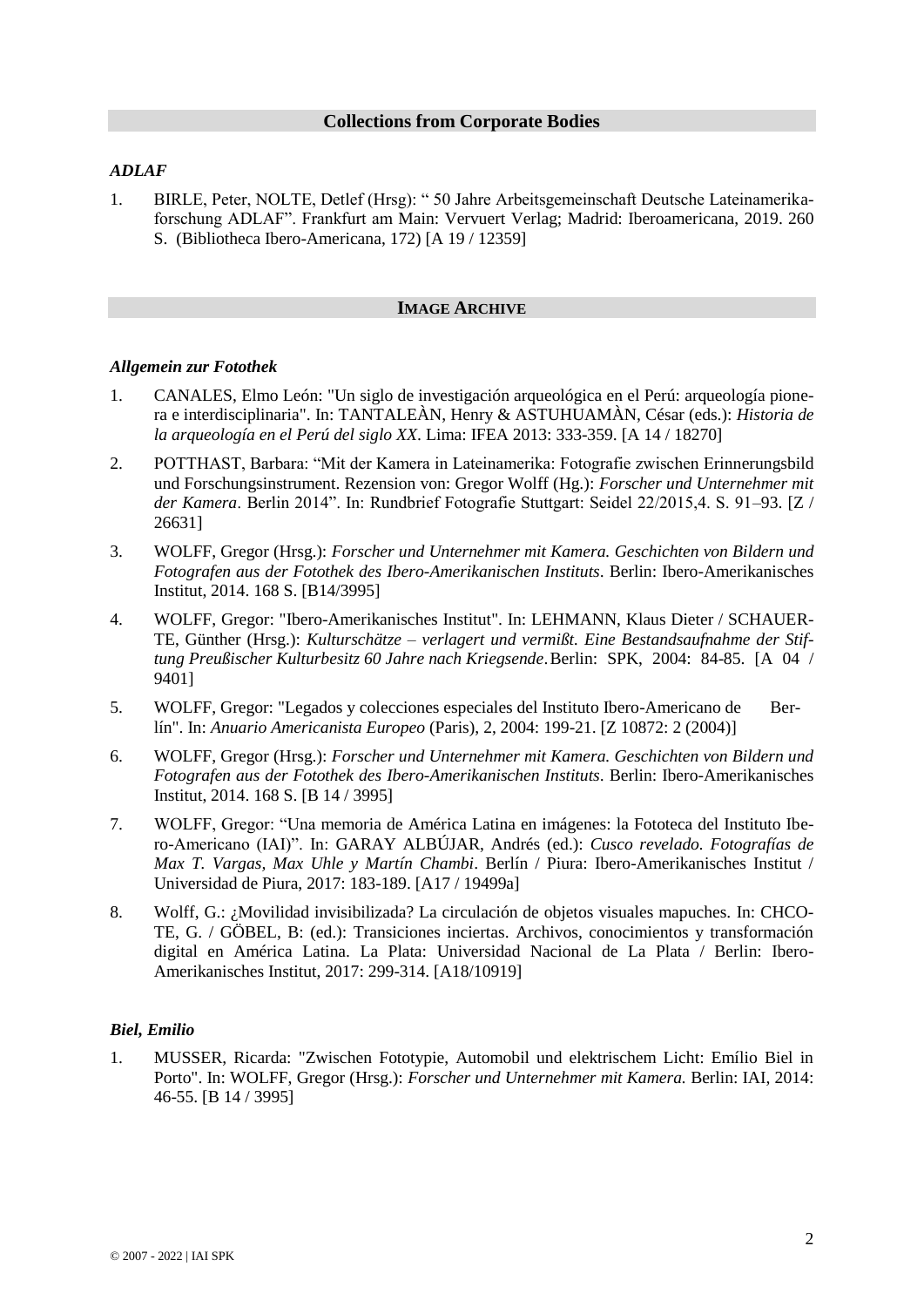## *Brehme, Hugo*

- 1. "El artista fotógrafo Hugo Brehme". In: *Alquimia* (México, D.F.), 6/16, 2002/03: 39. [Z 8892: 16 (2002-2003)]
- 2. BORCHERT, Julia / GÖBEL, Barbara / V. RÖMER, Diana / WOLFF, Gregor (Mitarb.): "Land im Wandel – Mexiko in den vergangenen zweihundert Jahren." In: *Museums Journal. Berichte aus den Museen, Schlössern und Sammlungen in Berlin und Potsdam* (Berlin), 24/3, 2010: 32- 33. [Z 11609: 24/3 (2010)]
- 3. BREHME, Dennis: "Hugo Brehme: un gigante de la fotografía mexicana". In: *Alquimia* (México, D.F.), 6/16, 2002/03: 7–21. [Z 8892:16 (2002-2003)]
- 4. "El Imaginario de Hugo Brehme". In: *Alquimia* (México, D.F.), 6/16, 2002/03: 28. [Z 8892: 16 (2002-2003)]
- 5. CABRERA LUNA, Claudia / MENDOZA AVILÉS, Mayra / SCHMIDT-WELLE, Friedhelm / SPITTA, Arnold (Hrsg.): *Hugo Brehme y la revolución mexicana / Hugo Brehme und die mexikanische Revolution*. México: DAAD 2009. 151 S. [B 10 / 1120]
- 6. HORSTEN, Christina: "Das Auge der Revolution". In: *Der Tagespiegel*" (Berlin), 14.11.2010: S 7.
- 7. "Nada se salvó en la conocida casa artística". In: *Alquimia* (México, D.F.), 6/16, 2002/03: 40. [Z 8892: 16 (2002-2003)]
- 8. NUNGESSER, Michael: "Hugo Brehme. Ein deutscher Photograph in Mexiko". In: *Museums Journal. Berichte aus den Museen, Schlössern und Sammlungen in Berlin und Potsdam* (Berlin), 18/2, 2004: 66-67. [Z 11609: 18/2 (2004)]
- 9. NUNGESSER, Michael: *Hugo Brehme 1882 - 1954. Fotograf*. Berlin: Arenhövel, 2004. 208 S. [B 04/815]
- 10. LERNER, Jesse: "La exportación de lo mexicano: Hugo Brehme en casa y en el extranjero". In: *Alquimia* (México, D.F.), 6/16, 2002/03: 30–38. [Z 8892: 16 (2002-2003)]
- 11. REYES, Aurelio de los: "Hugo Brehme y Sergei Eisenstein: una convergencia". In: *Alquimia* (México, D.F.) 6/16, 2002/03: 23-27. [Z 8892: 16 (2002-2003)]
- 12. RODRÍGUEZ, José Antonio: "Hugo Brehme o la construcción nacional". In: *Alquimia* (México, D.F.), 6/16, 2002/03: 4-5. [Z 8892: 16 (2002-2003)]
- 13. SCHLICKE, Cornelius: *Salsa rica tango caliente: eine musikalische Reise durch Lateinamerika.* Berlin: Parthas Verl. 2012. 368 S. [A 14 / 2933]
- 14. SCHMIDT-WELLE, Friedhelm: "Spezialität: Ansichten Mexikos" Hugo Brehme (1882- 1954). In: WOLFF, Gregor (HG.): *Forscher und Unternehmer mit Kamera.*Berlin: IAI, 2014. S. 146-155. [B 14 / 3995]

## *Chambi, Martín*

- 1. SUÁREZ, Gilma (Dir.): *Martín Chambi: gran maestro latinoamericano*. Bogotá: Convenio Andrés Bello 2003. 66 S. [A 10/1210]
- 2. GARAY ALBÚJAR; VILLACORTA CHAVEZ, Jorge: *Un Arte ariquipeño : maestros del retrato fotográfico*. Lima: Inst. Cultural Peruano Norteamericano 2015. 197 S. [B 13/557]
- 3. GARAY ALBÚJAR, Andrés / VILLACORTA CHAVEZ, Jorge: "Revelación de una civilización antigua: Chambi y Machu Picchu". In: GARAY ALBÚJAR, Andrés (ed.): *Cusco revelado. Fotografías de Max T. Vargas, Max Uhle y Martín Chambi*. Berlín/Piura: Ibero-Amerikanisches Institut/Universidad de Piura, 2017: 129-181. [A17 / 19499a]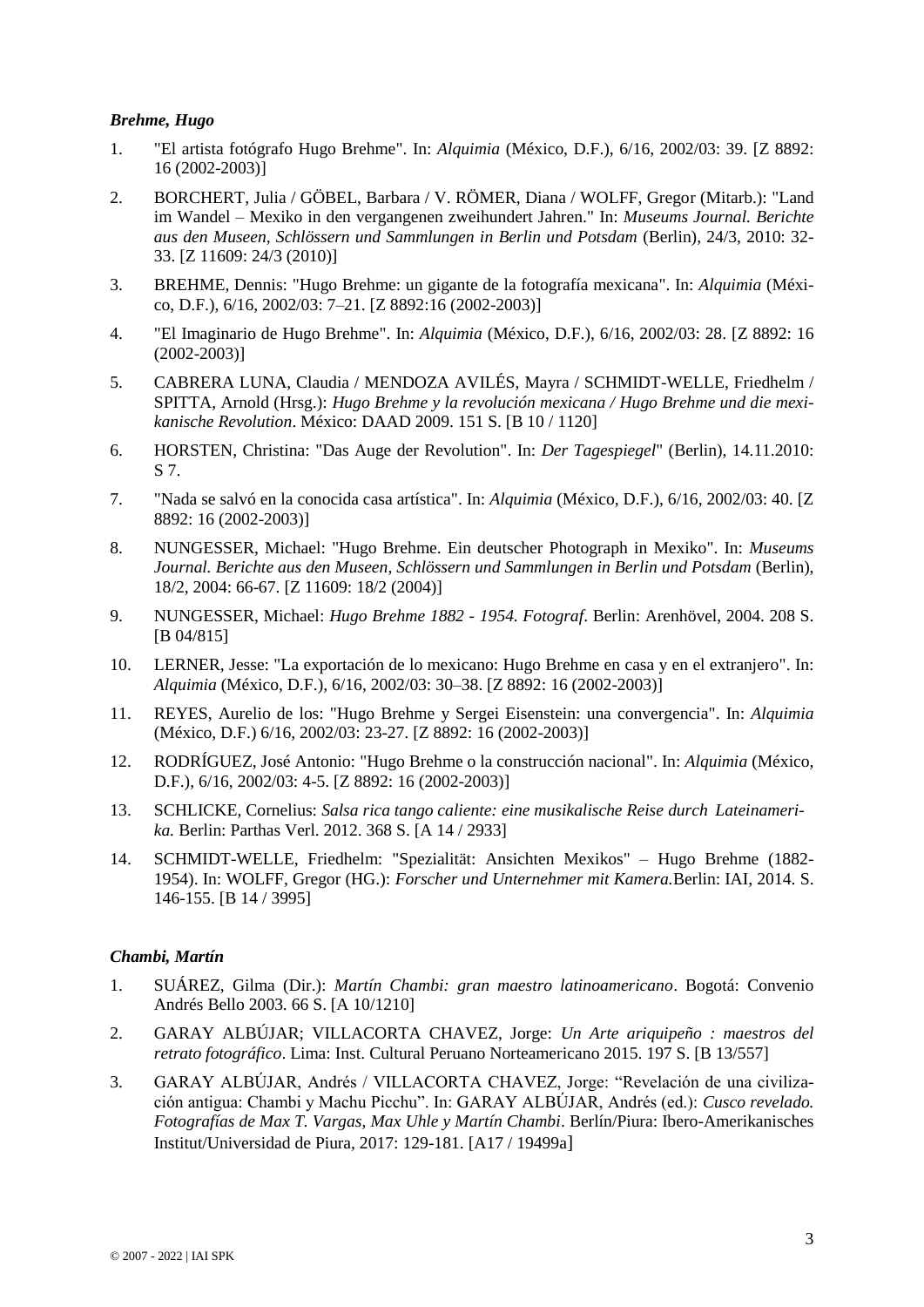#### *Deutsche in Argentinien*

1. JELIN, Elizabeth: "Translocated roses or the myth of Eldorado: journeys through time, space, image and silence". In: GIULIANI, Luca (Hrsg.): *Jahrbuch Wissenschaftskolleg zu Berlin.* Berlin 2009: 266-296.

#### *Dietze, Albert Richard*

- 1. MUSSER, Ricarda: "Albert Richard Dietze: Fotochronist der Provinz Espírito Santo". In: WOLFF, Gregor (Hrsg.): *Forscher und Unternehmer mit Kamera*. Berlin: IAI, 2014: 56-65. [B 14 / 3995]
- 2, MUSSER, Ricarda: "Nützliche Winke für Auswanderer. Auswanderungsratgeber nach Südbrasilien im 19. Jahrhundert". In: MATZKE, Judith; METASCH, Frank (Hg.): *Nach Amerika! Überseeische Migration aus Sachsen im 19. Jarhundert.* Leipzig: Leipziger Universitätsverlag, 2021: 73-88.

#### *Fanck Filmexpedition*

1. SCHANK, Kristy: "Als Ohlsen seine Mütze vergaß – Bilder einer deutsch-chilenischen Robinsonade". In: WOLFF, Gregor (Hrsg.): *Forscher und Unternehmer mit Kamera*. Berlin: IAI, 2014: 156-165. [B 14 / 3995]

### *Ferrez, Marc*

- 1. DAMASCENO, Marcio: *Debate em Berlim discute o Rio como cidade portuária. Se-gundo participantes, apesar da crise, cidade permanece espelho da cultura brasileira e principal porta de entrada no país. Evento lembra histórico fascínio do Rio sobre europeus*. Berlin IAI 2016. URL[:http://www.dw.com/pt-br/debate-em-berlim-discute-o-rio-como-cidade](http://www.dw.com/pt-br/debate-em-berlim-discute-o-rio-como-cidade-portu%C3%A1ria/a-19350172)[portu%C3%A1ria/a-19350172](http://www.dw.com/pt-br/debate-em-berlim-discute-o-rio-como-cidade-portu%C3%A1ria/a-19350172) (besucht am 05.11.19)
- 2. PRUSSAT, Margrit: *Bilder der Sklaverei. Fotografien der afrikanischen Diaspora in Brasilien 1860-1920*. (Diss., LMU München, Fachgebiet Visuelle Anthropologie, 2006). Berlin: Reimer Verl., 2008. 247 S. [A 08 / 17172]
- 3. PRUSSAT, Margrit: "Marc Ferrez (1843-1923), Fotograf, Künstler und Unternehmer im Brasiliendes 19. Jahrhunderts". In: WOLFF, Gregor (HG.): *Forscher und Unternehmer mit Kamera*. Berlin: IAI, 2014. S. 16-25. [B 14 / 3995]

#### *Fotosammlung Guatemala*

1. SCHLICKE, Cornelius: *Salsa rica tango caliente: eine musikalische Reise durch Lateinamerika.* Berlin: Parthas Verl. 2012. 368 S. [A 14 / 2933]

### *Frisch, Albert*

1. KOHL, Frank Stephan: "Albert Frisch und die ersten global zirkulierenden Amazonasfotografien". In: WOLFF, Gregor (Hrsg.): *Forscher und Unternehmer mit Kamera*. Berlin: IAI, 2014: 26-35. [B 14 / 3995]

#### *Kahlo, Guillermo*

1. ATL, Dr. (d.i.: Murillo, Gerardo): *Iglesias de México*. *Vol 4.* 2. ed. Puebla, Pue.: Benemérita Univ. Autónoma de Puebla, Inst. de Ciencias Sociales y Humanidades, 2000. 87 S. [A 00 / 6729: 4]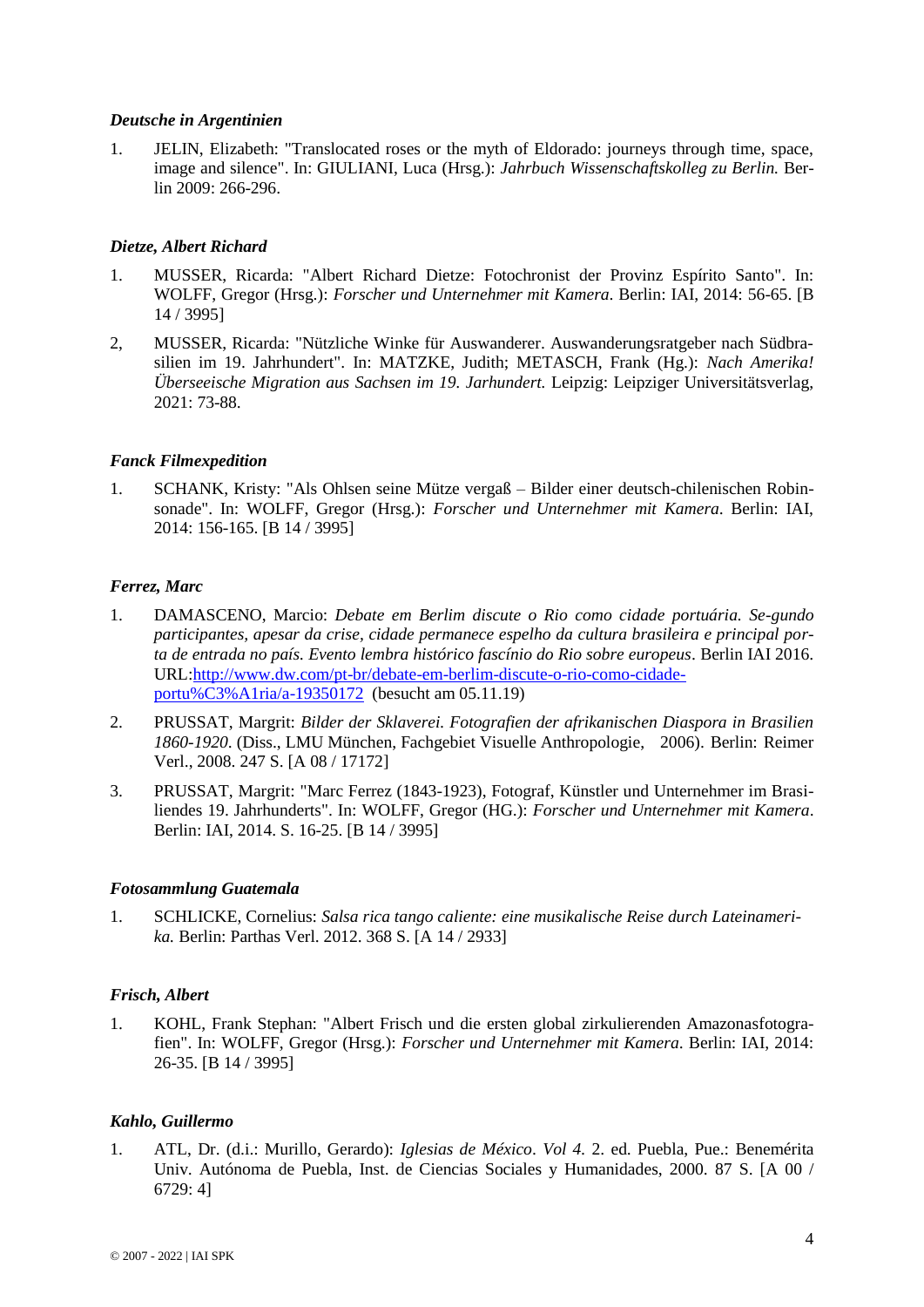- 2. BORCHERT, Julia / GÖBEL, Barbara / v. RÖMER, Diana / WOLFF, Gregor (Mitarb.): "Land im Wandel – Mexiko in den vergangenen zweihundert Jahren." In: *Museums Journal. Berichte aus den Museen, Schlössern und Sammlungen in Berlin und Potsdam* (Berlin), 24/3, 2010: 32- 33. [Z 11609: 24/3 (2010)]
- 3. CASANOVA, Rosa: *Guillermo Kahlo. Luz, piedra y rostro.* Toluca de Lerdo, Méx.: Fondo Ed. 2013. 223 S. [B 14 / 3833]
- 4. FRANGER, Gaby / HUHLE, Rainer: *Fridas Vater. Der Fotograf Guillermo Kahlo. Von Pforzheim bis Mexiko.* München: Schirmer/Mosel, 2005. 247 S. [B 05 / 1221]
- 5. FRANGER, Gaby / HUHLE, Rainer: "Der geheimnisvolle Vater". In: *Frida Kahlo. Ihre Photographien.* München : Schirmer & Mosel 2010, S. 71-78
- 6. FRANGER, Gaby / HUHLE, Rainer: "Guillermo Kahlo (1871-1941) ein Fotograf aus Brasilien." In: BREMER, Thomas (Hg.): *Das Bildgedächtnis Lateinamerikas.* Halle-Wittenberg: Martin-Luther-Univ. 2011. S. 49 – 64. [B 12 / 296]
- 7. FRANGER, Gaby / HUHLE, Rainer: "Mexiko mit der Kamera modernisieren. Eine Familie aus Pforzheim: Guillermo Kahlo, der Vater einer berühmten Tochter". In: *Frankfurter Allgemeine Zeitung* (Frankfurt/Main.), 29.7.2004.
- 8. HUHLE, Rainer: "Mehr als Fridas Vater. Guillermo Kahlo als Pionier der Indiustrie- und Architekturfotografie im Mexiko. In: WOLFF, Gregor (HG.): *Forscher und Unternehmer mit Kamera*. Berlin: IAI, 2014. S. 86-95. [B 14 / 3995]
- 9. JIMENÉZ, Víctor: "Guillermo Kahlo y la fotografía de arquitectura en México". In: *México en el tiempo* (México, D.F.), 31/5, 1999: 44–49. [Z 7676: 31/5 (1999)]
- 10. ROJAS RABIELA, Teresa und GUTIÉRREZ RUVALCABA, Ignacio: *Letras y huellas del maíz: del siglo XVI a 1914*. México: Consejo Nacional de Ciencia y Tecnología, 2016. 290 S. [A 17 / 14586]

### *Kroehle/Hübner*

1. KOHL, Frank Stephan: "Land und Leute im Osten Perus 1888-1891. Dokumentiert von Kroehle &Hübner". In: WOLFF, Gregor (Hrsg.): *Forscher und Unternehmer mit Kamera.* Berlin: IAI, 2014: 76-85. [B 14 / 3995]

### *Laurent, Jean*

- 1. LUCAS, Jana: "Die fotografische Entdeckung Spaniens im 19. Jahrhundert". In: SCHOLZ-HÄNSEL, Michael (Hg.): *Spanien im Fotobuch.* Leipzig: Plöttner Verl., 2007: 29-37. [A 08 / 12770]
- 2. WOLFF, Gregor: "Jean Laurent der Fotograf Ihrer Majestät der Königin (Fotógrafo de S.M. La Reina)". In: WOLFF, Gregor (HG.): *Forscher und Unternehmer mit Kamera.* Berlin: IAI, 2014. S. 8-15. [B 14 / 3995]

# *Luftschiff Graf Zeppelin*

1. SCHULER, Friedrich E.: *Secret wars and secret policies in the Americas, 1842-1929*. Albuquerque: Univ. of New Mexico Pr. 2010. 564 S. [A 12/7808]

### *Matteson, Sumner W.*

1. MÜLLER, Anja; SCHUMACHER, Gudrun; Wolff, Gregor: "Abenteurer mit Fahrrad und Kamera: Sumner W. Matteson (1867-1920)". In: WOLFF, Gregor (Hrsg.): *Forscher und Unternehmer mit Kamera.* Berlin: IAI, 2014: 136-145. [B 14 / 3995]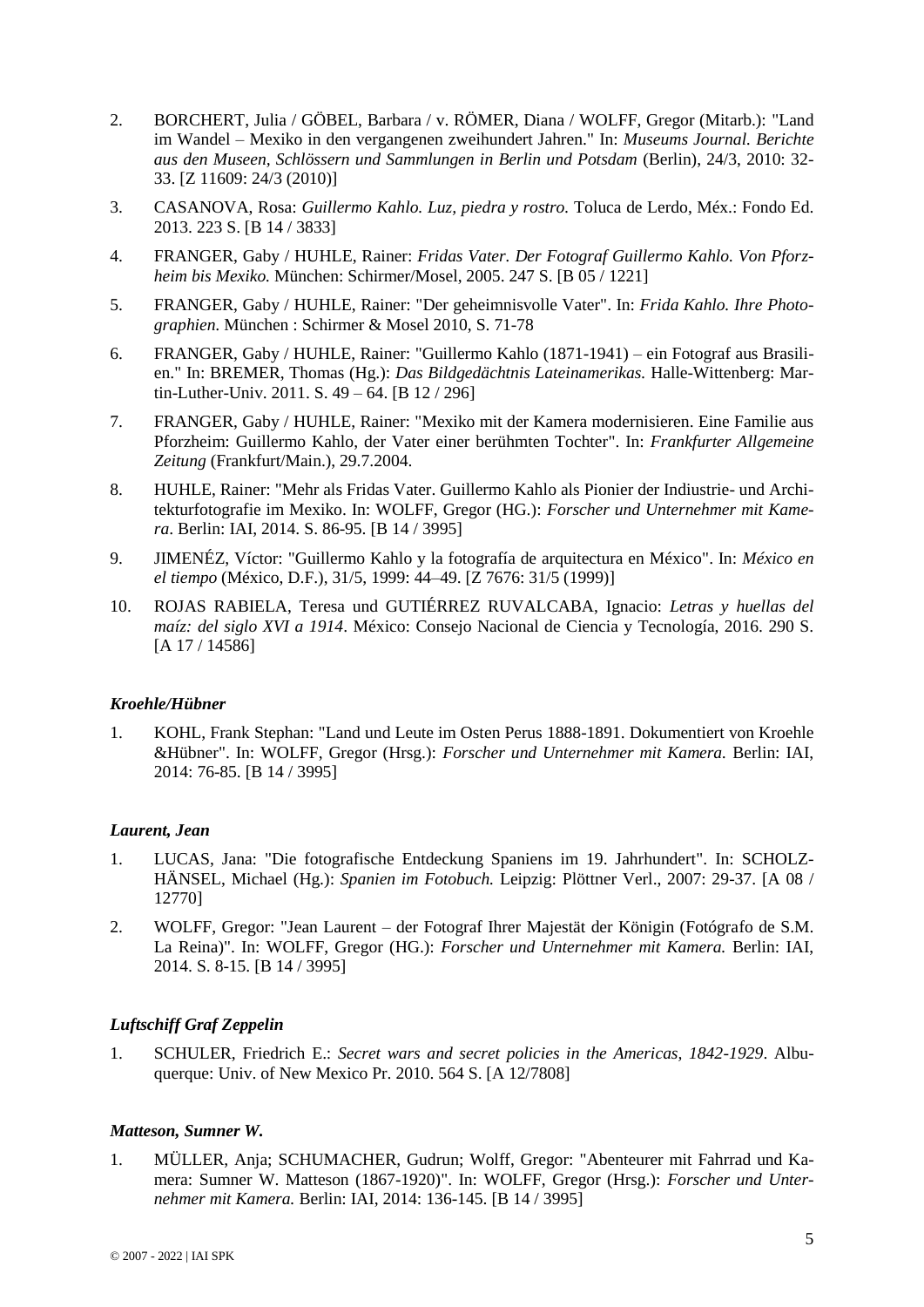# *Ule, Ernst*

- 1. CÓRDOBA, Lorena (ed.): *Dos suizos en la selva. Historias del auge cauchero en el Oriente boliviano.* Santa Cruz de la Sierra: Solidar/Suiza-CIHA 2015. 408 S. [ A 16 / 686]
- 2. KRAUS, Michael: "Von Pflanzen und Menschen. Ein Botaniker dokumentiert das Amazonasgebiet". In: WOLFF, Gregor (Hrsg.): *Forscher und Unternehmer mit Kamera.* Berlin: IAI, 2014: 106-115. [B 14 / 3995]

# *Vargas, Max T.*

- 1. BUCHHOLZ, Annika: "Fotografie ohne Genzen: Max T. Vargas´ Einfluss als Studiofotograf, Künstler und Unternehmer im südlichen Peru. In: WOLFF, Gregor (HG.): *Forscher und Unternehmer mit Kamera*. Berlin: IAI, 2014. S. 126-135. [B 14 / 3995]
- 2. BUCHHOLZ, Annika: *Die Fotografien und Postkarten des peruanischen Fotografen Max T. Vargas in der visuellen Ökonomie Südperus (1896-1920.) Die Rolle seine "vistas fotográficas" in der Konstruktion sozialer Identitäten sowie in den Bildarchiven von Max Uhle und anderen Nachlassgebern des Ibero-Amerikanischen Instituts Berlin.* (Magisterarbeit, FU Berlin, LAI, Altamerikanistik, 2012 [?]). 114 S., 15 Bl. [B 12/1950]
- 3. BUCHHOLZ, Annika: "Las imágenes de Max T. Vargas en archivos científicios alemanes y su relación con la construcción visual de identidades y espacios del Sur Andino a principios del siglo XX". In: GARAY ALBÚJAR, Andrés (ed.): *Fotografia Max T. Vargas Arequipa y La Paz*. Piura: Univ. de Piura 2015. S. 9-50. [A 15 / 17834]
- 4. GARAY ALBÚJAR, VILLACORTA CHAVEZ, Jorge: *Un arte arequipeño: maes-tros del retrato fotográfico.* Lima: Inst. Cultural Peruano Norteamericano 2015. 197 S. [B 13/557]
- 5. GARAY ALBÚJAR, Andrés (ed.): *Fotografia Max T. Vargas Arequipa y La Paz.* Piura: Univ. de Piura 2015. 223 S. [A 15 / 17834]
- 6. GARAY ALBÚJAR, Andrés / VILLACORTA CHAVEZ, Jorge: "Max T. Vargas, un joven fotógrafo arequipeño en Cusco 1897". In: GARAY ALBÚJAR, Andrés (ed.): *Cusco revelado. Fotografías de Max T. Vargas, Max Uhle y Martín Chambi*. Berlín/Piura: Ibero-Amerikanisches Institut/Universidad de Piura, 2017: 9-66. [A17 / 19499a]
- 7. *Max T. Vargas y Emilio Díaz. Dos figuras fundacionales de la fotografía del Sur Andino Peruano (1896-1926).* Galería Germán Krüger Espantoso, ICPNA, 9 noviembre – 18 diciembre 2005, Lima, Peru. Lima: Inst. Peruano de Arte y Diseno, IPAD 2007. 177 S. [B 10 / 392]
- 8. PLANAS, Enrique: *La historia revelada de Max T. Vargas*. Lima: El Comercio Cultura C2, 29.08.2015.

### **MAP COLLECTION**

- 1. BENDOCCHI ALVES, Débora: Remígio Antonio, Capitão Principal dos Índios do Amapá. Contestado Franco-Brasileiro, 1850-1866. KLA Working Paper Series, Kompetenznetz Lateinamerika,Working Paper 19, Köln 2017.
- 2. KRAAK, Ralf: "Kartographische Neujahrspostkarten aus Argentinien 1902/03". In: Arbeitsgemeinschaft "Landkarten – Vermessung – Entdeckungsgeschichte der Erde". Motivgruppe und Arbeitsgemeinschaft des VPh im BDPh. Rundschreiben 148, 3. 2016.
- 3. LASA, Luis De / LUIZ, María Teresa: The Southernmost end of South America through cartography. Tierra del Fuego, the South Atlantic Ocean and Antarctica from the 16th to the 19th Century. Springer 2020.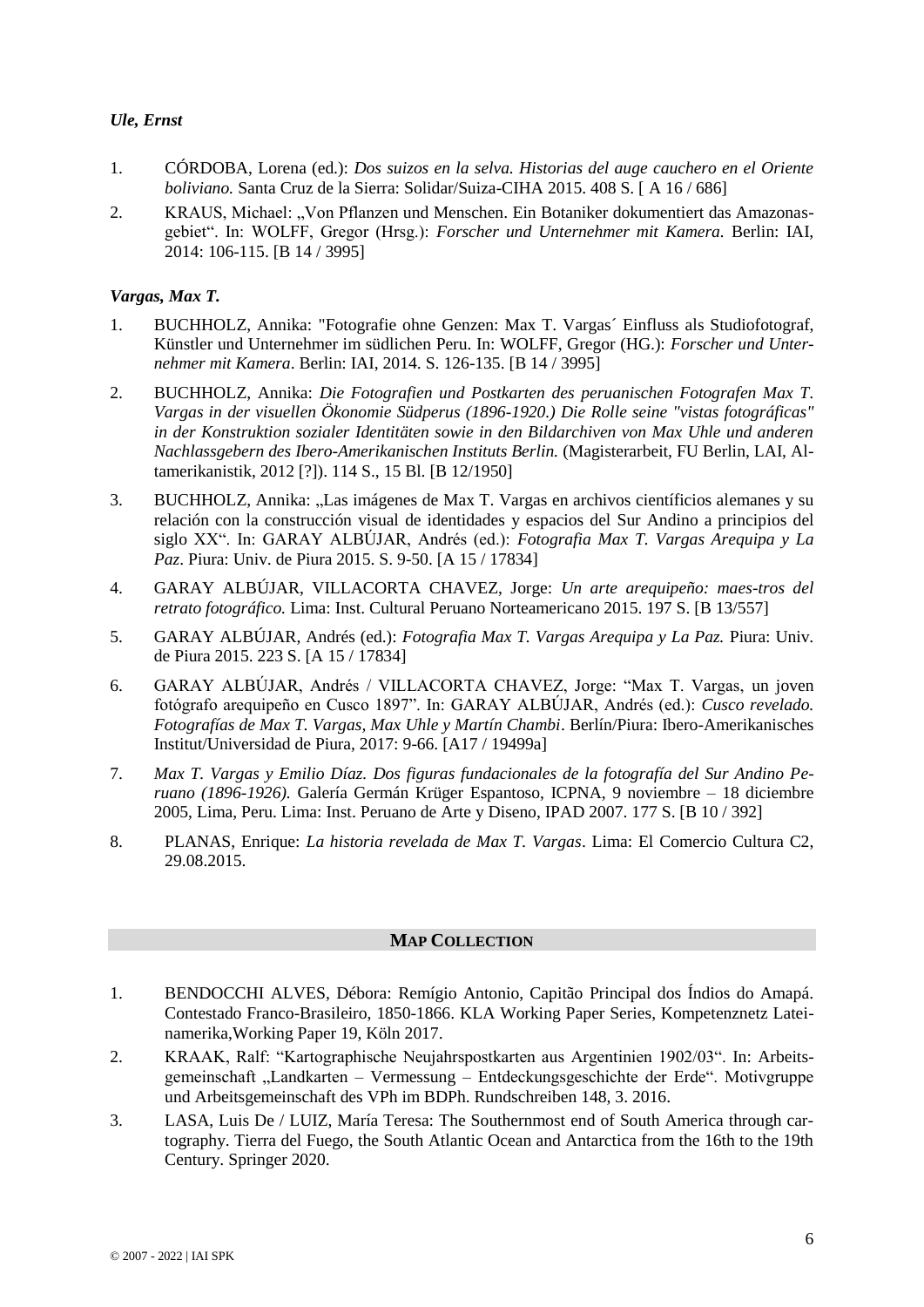- 4. SÁNCHEZ RUBIO, Carlos / Sánchez Rubio / Rocío / Testón Núñez, Isabel: *El Atlas Medici de Lorenzo Possi 1687. "Piane d`Estremadura, e do Catalogna".* Badajoz: 4 Gatos, 2014. 277 S. [B 15 / 94]
- 5. ZOLLMANN, Jakob: *Naulila 1914. World War I in Angola and International Law. A Study in (Post-)Colonial Border Regimes and Interstate Arbitration*. Baden-Baden: Nomos, 2016. 516 S. [A 16 / 15090]

#### **PAPERS AND MANUSCRIPTS**

### *Arlt, Roberto*

- 1. CARBONE, Rocco: *Imperio de las obseciones*. *"Los siete locos" de Roberto Arlt: un grotexto.*  (Diss., Univ. Zürich, 2006). Bernal: Univ. Nacional de Quilmes, 2007. 510 S. [A 08 / 6317]
- 2. CHICOTE, Gloria: "Los tortuosos pactos de convivialidad en *El jugete rabioso* de Roberto Arlt." Mecila Working Paper Series, 38. 2021: 16 S.
- 3. DEUTSCHE FORSCHUNGSGEMEINSCHAFT [Kalender] 2007 (Bonn) 2006. 19. Woche.
- 4. KUNISCH, Hans-Peter: "Die Süße der Niedertracht". In: *Süddeutsche Zeitung* (München), 2.3.2007.
- 5. MAGNUS, Ariel: "La vuelta al hogar". In: *Página/12. Supl.: Radar* (Buenos Aires), 6/336, 2003: 8 – 9. URL: [http://www.pagina12.com.ar/diario/suplementos/radar/9-581-2003-01-](http://www.pagina12.com.ar/diario/suplementos/radar/9-581-2003-01-20.html) [20.html](http://www.pagina12.com.ar/diario/suplementos/radar/9-581-2003-01-20.html) (besucht am 05.11.19)
- 6. MARTÍNEZ DE RICHTER, Marily (Hrsg.): *Moderne in den Metropolen. Roberto Arlt und Alfred Döblin.* Würzburg: Königshausen & Neumann, 2007. 178 S. [A 07 / 22694]
- 7. REICHERT, Olga: *Flammendes Herz. Roberto Arlt*. (Master Piece) Krems: Donau-Univ., Dep. für Wissens-u. Kommunikationsmanagement (mit CD), 2008. [B 08 / 3383]
- 8. SCHMIDT-WELLE, Friedhelm / WOLFF, Gregor: "Der späte Ruhm einer literarischen Ikone". In: *Wirtschaft & Wissenschaft* (Essen), 11/3, 2003: 14–15.
- 9. SCHMIDT-WELLE, Friedhelm / WOLFF, Gregor: "Der Nachlass von Roberto Arlt im Ibero-Amerikanischen Institut." In: *Hispanorama* 103, 2004: 118-120. [Z 189: 103 (2004)]
- 10. SCHMIDT-WELLE, Friedhelm / WOLFF, Gregor: "El legado de Roberto Arlt en el Instituto Ibero-Americano". In: *Anuario Americanista Europeo*, 4-5, 2006-2007: 361-371. [Z / 10872: 4- 5 (2006-2007)]

### *Bergengruen (Vorlass Familie Bergengruen)*

- 1. LEWOWICZ, Lucía: LEMCO. *Un coloso de la industria cárnica en Fray Bentos, Uruguay.* Montevideo: Alexander von Humboldt Stiftung / Max-Planck-Institut für Wissenschaftsgeschichte. INAC, 2016. 134 S.
- 2. LEWOWICZ, Lucía: LEMCO. *Ein Koloss der Fleischindustrie in Fray Bentos, Uruguay.* Montevideo: Alexander von Humboldt Stiftung / Max-Planck-Institut für Wissenschaftsgeschichte. INAC, 2016. 134 S.
- 3. QUINCKE FINKELDE, Gerardo (trad.): *Cartas Guardadas*. Montevideo 2012. 309 S. [A 12/12813]

### *Beutler, Gisela*

- 1. BECK-BUSSE, Gabriele: "Gisela Beutler 1919 1996." In: *Galerie der Frauen in der Romanistik*. URL:<http://www.romanistinnen.de/frauen/beutler.html> (besucht am 05.11.19)
- 2. BEUTLER, Gisela: "Lezama Lina, Nietzsche und die Bilder: noch einmal 'Danza de la erigonza' (1949)". In: BREMER, Thomas / HEIMANN, Jochen (Hrsg.): *Sehnsuchtsorte. Festschrift zum*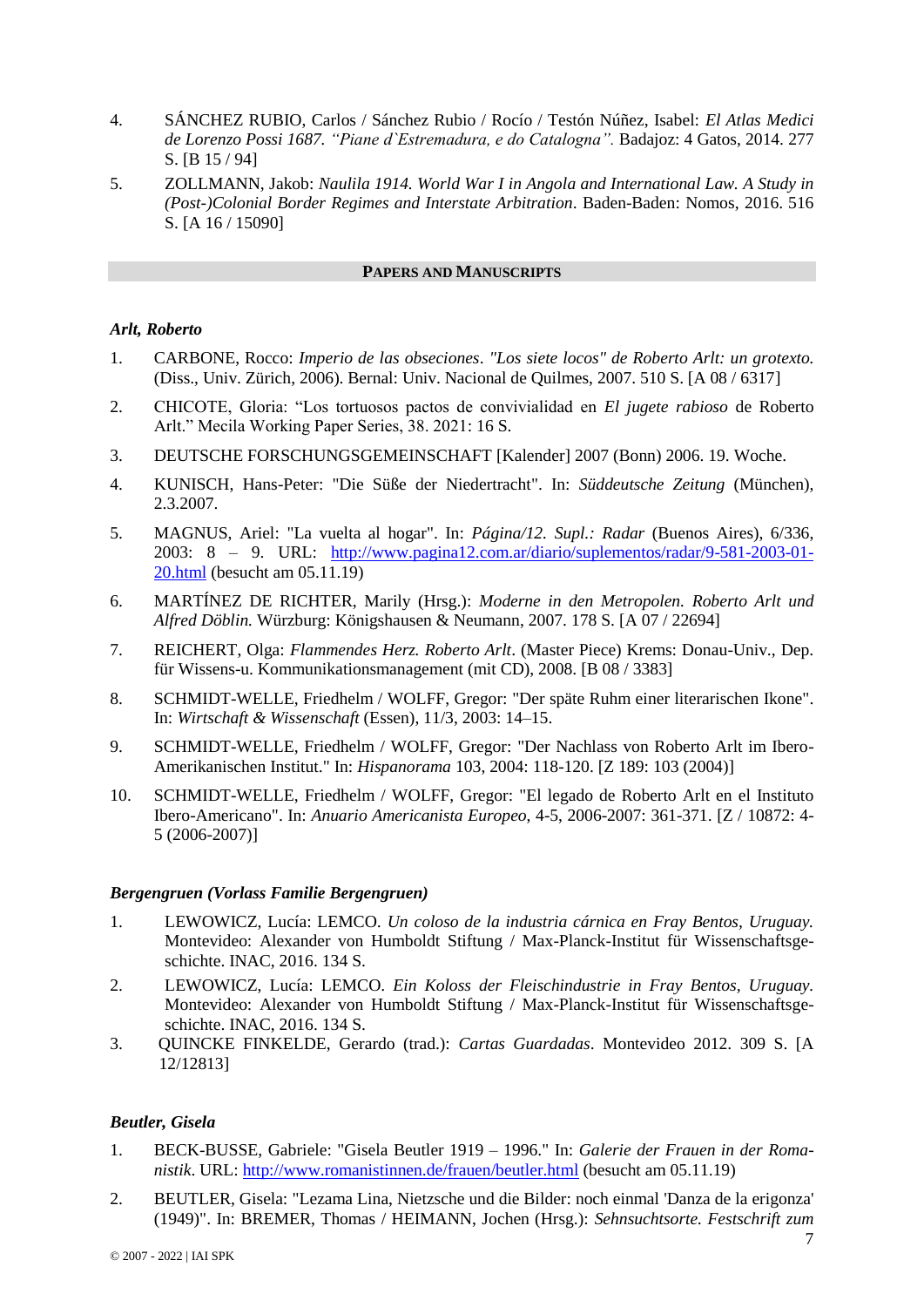*60. Geburtstag von Titus Heydenreich.* Tübingen: Stauffenburg-Verl., 1999: 265-277. [A 99 / 6204]

# *Botánica Médica de Misiones*

1. OBERMEIER, Franz: "Ein neu entdecktes Guarani-Manuskript zur Tradition der Materia médica misioneras. In: Auskunft. Zeitschrift für Bibliothek, Archiv und Information in Norddeutschland. 37, 1. Kiel 2017, S. 111-139.

# *Buchwald, Otto von*

- 1. COSTA von BUCHWALD, Gustavo: *Otto von Buchwald, ingeniero (1843-1934).* Guayaquil: Impr. Poligráfica 2007. 399 S. [B 07 / 3761]
- 2. COSTA von BUCHWALD, Gustavo: *Otto von Buchwald. Sabio alemán en tierras ecuatorianas y peruanas. Siglos XIX-XX.* Guayaquil: Impr. Poligráfica 2010. 380 S. [B 11/10]

# *Castagna, Rodolfo Ergasto*

1. CASTAGNA, Rodolfo Ergasto: *Un puente al arte*. Buenos Aires: o. V., 2000. 413 S. [A 01 / 796]

### *Carossa, Hans*

1. PROBST, Volker: *Das Reich des Geistes und des Herzens. Hans Carossas Rede "Wirkungen Goethes in der Gegenwart"*, gehalten am 08. Juni 1938 im Nationaltheater zu Weimer. Güstrow: Heidberg Verl., 2005. 30 S.

### *Deutsche in Argentinien*

1. JELIN, Elizabeth: "Translocated roses or the myth of Eldorado: journeys through time, space, image and silence". In: GIULIANI, Luca (Hrsg.): *Jahrbuch Wissenschaftskolleg zu Berlin.* Berlin 2009: 266-296.

### *Dittmann, Alden*

1. AHARONIÁN, Coriún: "El chileno generoso que ayudaba a todos en silencio". In: *Revista musical chilena* (Santiago de Chile), 53/191, 1999: 82-87. [Z 745: 53/191 (1999)]

### *Ehrenreich, Paul*

- 1. HEMPEL, Paul: "Anthropologisch-ethnologische Fotografien aus dem Nachlass Paul Ehrenreich. In: WOLFF, Gregor (HG.): *Forscher und Unternehmer mit Kamera*. Berlin: IAI, 2014. S. 66-75. [B 14 / 3995]
- 2. HEMPEL, Paul: "Facetten der Fremdheit: Kultur und Körper im Spiegel der Typenphotographie". In: BAYERDÖRFER, Hans-Peter / DIETZ, Bettina / HEIDEMANN, Frank et. all.(Hrsg.): *JELIN, Elizabeth: "Translocated roses or the myth of Eldorado: journeys through time, space, image and silence.* Münster: LIT Verl., 2007. S. 177-205.
- 3. HEMPEL, Paul: "Bilder der Zwischentöne: Zur Atmosphäre in der frühen ethnografischen Fotografie". In: ZEHMISCH, Philipp (Hrsg.): *Struktur, Politik und soziale Ästhetik: Die Sichtbarkeit des Verborgenen bei Frank Heidemann.* Münster 2017. S. 83-96.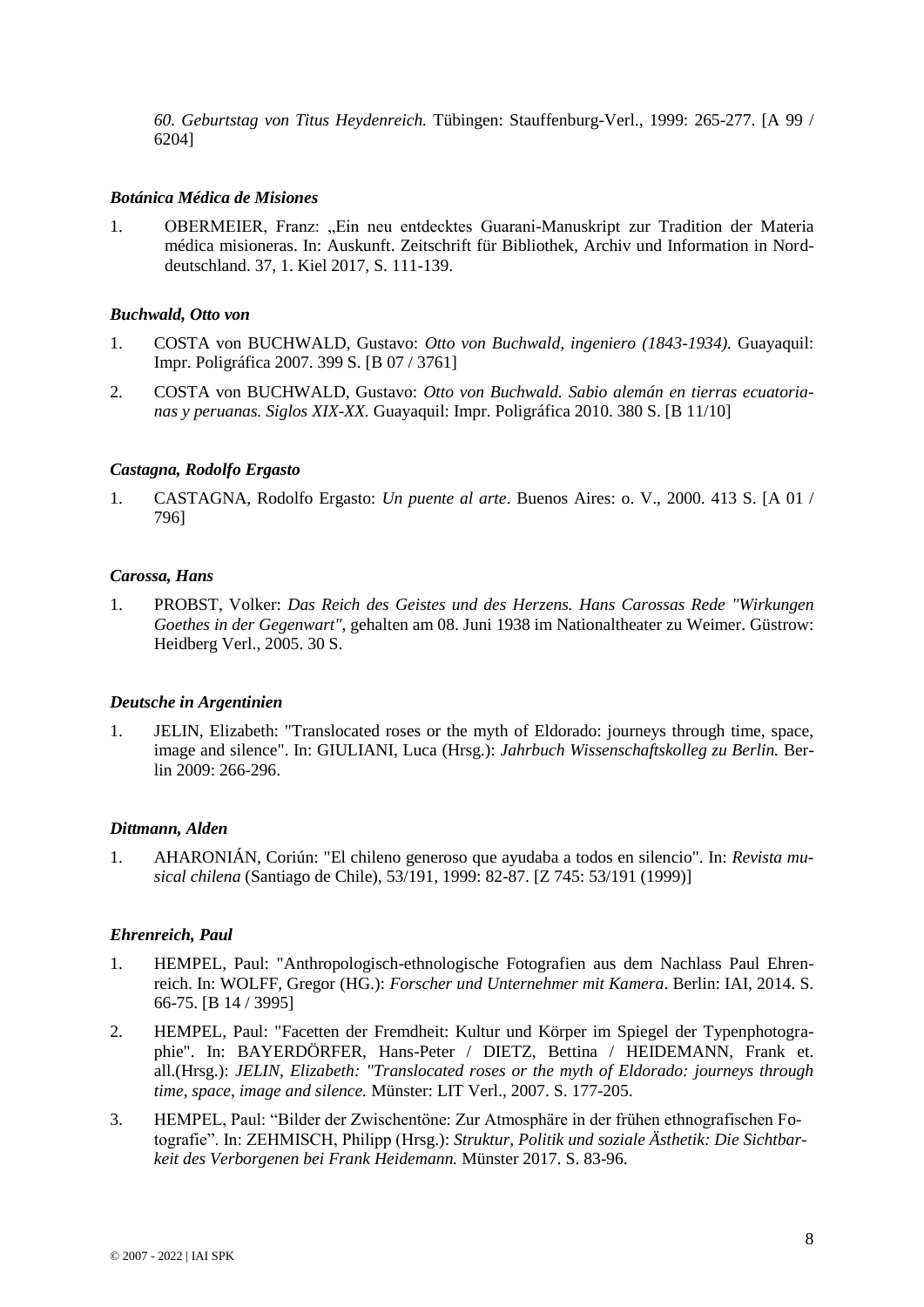- 4. KRAUS, Michael: *Bildungsbürger im Urwald. Die deutsche ethnologische Amazonienforschung (1884-1929)*. Marburg: Curupira, 2004. 539 S. [A 04 / 11286]
- 5. KÜMIN, Beatrice: *Expedition Brasilien. Von der Forschungszeichnung zur ethnografischen Fotografie.* (Diss., Univ. Zürich, Fachbereich Visuelle Anthropologie, 2006). Bern: Bentelli Verl., 2007. 159 S. [B 07 / 2687]
- 6. PETSCHELIES, Erik: As redes da etnografia alemã no Brasil (1884-1929). Tese (doutorado) Universidade Estadual de Campinas, Instituto de Filosofia e Ciências Humanas, Campinas, SP. 2019. <http://www.repositorio.unicamp.br/handle/REPOSIP/339929?locale=en> (aufgerufen am 03.06.2020)
- 7. PRUSSAT, Margrit: *Bilder der Sklaverei. Fotografien der afrikanischen Diaspora in Brasilien 1860-1920.* (Diss., LMU München, Fachgebiet Visuelle Anthropologie, 2006). Berlin: Reimer Verl., 2008. 247 S. [A 08 / 17172]
- 8. PRUSSAT, Margrit: "Dokumente des Visionären. Frühe Fotografie aus Brasilien". In: BRE-MER, Thomas (Hg.): *Das Bildgedächtnis Lateinamerikas.* Halle-Wittenberg: Martin-Luther-Univ. 2011. S. 29-48. [B 12 / 296]
- 9. SCHADEN, Egon: "A obra de Paul Ehrenreich". In: *Notícia bibliográfica e histórica* (Campinas, SP), 33/182, 2001: 262-266. [Z 2908: 182 (2001)]
- 10. TIEMANN, Joachim: "Paul Ehrenreichs Tagebuch 'Reise auf dem Rio Purus'". In: *Martius-Staden-Jahrbuch* (São Paulo), 56, 2009: 33-47 [Z 2511: 56 (2009)]

# *Fiebrig, Karl*

1. OBERMEIER, Franz: "Der Hamburger Karl Fiebrig. Gründer des Botanischen Gartens in Asunción und die Guarani-Forschung". In: *Auskunft,* 32 /2, 2012: 241-251. [Z / 12816: 32,2]

### *Gaelzer-Neto, Guilherme*

- 1. PRUSSAT, Margrit: *Bilder der Sklaverei. Fotografien der afrikanischen Diaspora in Brasilien 1860-1920*. (Diss., LMU München, Fachgebiet Visuelle Anthropologie, 2006). Berlin: Reimer Verl., 2008. 247 S. [A 08 / 17172]
- 2. De DIJN, Rosine: *Das Schicksalsschiff. Rio de Janeiro-Lissabon-New York 1942*. München: DVA, 2009. 269 S. [A 09 / 8082]
- 3. FERNANDES, Evandro: *Guilherme Gaelzer Netto: trajetória de uma liderança imigrantista no Partido Republicano Rio-Grandense*. Anais Eletrônicos do II Congresso Internacional de História Regional (2013). 15 S.
- 4. FERNANDES, Evandro: *Guilherme Gaelzer Netto (1879-1959), o Kaiser dos trópicos*. Florianópolis: Universidade Federal de Santa Catarina, Programa de Pós-Graduação em História, 2015. 520 S. [A 15/14710]
- 5. MATZKE, Judith (Red.): *Von Glauchau nach Brasilien. Auswandererbriefe von Ida und Ottokar Dörffel (1854-1906).* Halle: Mitteldeutscher Verlag, 2018. Veröffentlichungen des Sächsischen Staatsarchivs; A21 [A 18 / 23439]
- 6. SOUZA CELESTINO, Ana Valéria: " O Coronel Gaelzer Netto e o Escritório 'Brasil Propaganda ´na Alemanha (1914 – 1954) o Arquivo Privado Gaelzer Neto no Instituto Ibero-Americano em Berlim. In: *Contemporaneos. Revista de Artes y Humanidades*. 9 (2011-12). 11 S. URL: [www.revistacontemporaneos.com.br/n9/artigos/O%20Coronel%20Gaelzer%20Netto.pdf](http://www.revistacontemporaneos.com.br/n9/artigos/O%20Coronel%20Gaelzer%20Netto.pdf) (besucht am 05.11.19)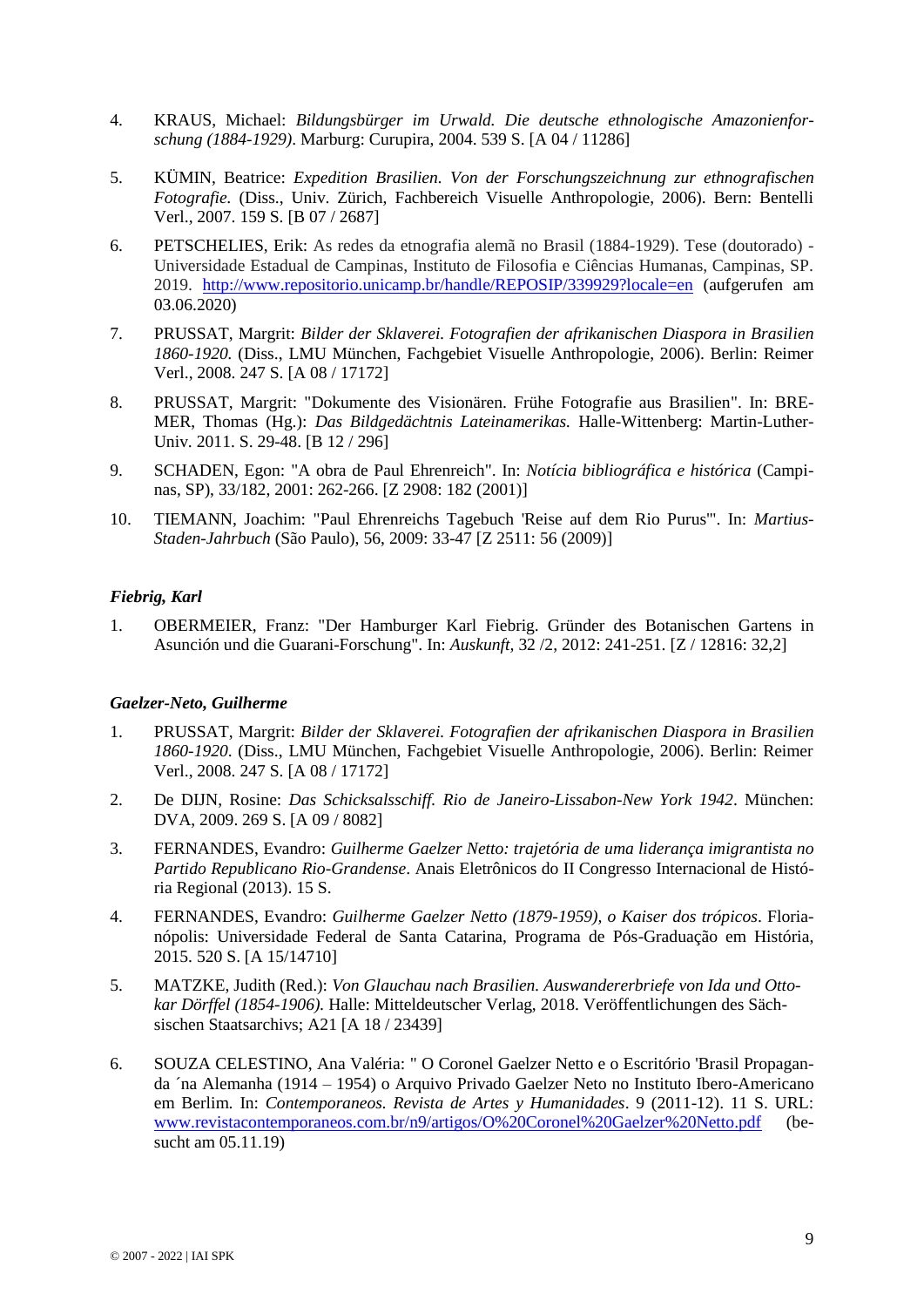## *Giudici, Ernesto*

1. OTAMENDI, Araceli: "La reforma universitaria. Centenario del nacimiento de Ernesto Giudici." In: *Archivos del sur. Revista digital de cultura, desde Buenos Aires*, Argentina, 2003. URL: [http://www.quadernsdigitals.net/index.php?accionMenu=secciones.VisualizaArticuloSeccionIU](http://www.quadernsdigitals.net/index.php?accionMenu=secciones.VisualizaArticuloSeccionIU.visualiza&proyecto_id=2&articuloSeccion_id=7876) [.visualiza&proyecto\\_id=2&articuloSeccion\\_id=7876](http://www.quadernsdigitals.net/index.php?accionMenu=secciones.VisualizaArticuloSeccionIU.visualiza&proyecto_id=2&articuloSeccion_id=7876) (Besucht am 05.11.19)

# *Haas, Albert*

1. BUJALDÓN de ESTEVES, Lila: *Historia de la germanística argentina.* (Anuario argentino de germanística. Núm. Especial.1.) Buenos Aires: Asociación Argentina de Germanistas, 2006. 252 S. [A 08 / 7309]

# *Haase, Wilhelm Otto*

1. MILLIES, Diana: *Echando raíces. 180 años de presencia alemana en el Perú.* Lima: Galería ICPNA La Molina, 2007. 65 S. [A 09/5902]

### *Hartmann, Roswith*

- 1. UGALDE MORA, María Fernanda: *Compilación de información del sitio arqueológico Cochasquí.* Quito: Ministerio de Cultura del Ecuador, 2011. 94 S.
- 2. UGALDE MORA, María Fernanda: YÉPEZ NOBOA, Alden: *Investigaciones arqueológicas en Azuay y Morona Santiago.* Cuenca. INPC, 2011. 134 S. [A 13 / 11866]

## *Hirsch-Weber, Wolfgang*

- 1. CARRERAS, Sandra: "Ein Lebensweg zwischen Deutschland und Lateinamerika. Die Erschließung und Erforschung des Nachlasses von Wolfgang Hirsch-Weber (1920-2004) im Ibero-Amerikanischen Institut". In: *Jahrbuch Preußischer Kulturbesitz*, Berlin: Mann, 47/ 2011: 226-236. [Z / 2500]
- 2. HÜBNER, Joachim / BIEN, Christian G.: "Epilepsieforschung und Epilepsiechirurgie in Detmold 1950-1952. Friedrich-Wilhelm Kroll und das Ofried-Foerster-Hirnforschungsinstitut". In: *Zeitschrift für Epileptologie* (Berlin), 1/2018. S. 58-63. URL: <https://link.springer.com/article/10.1007%2Fs10309-017-0169-3> (besucht am 05.11.19)

### *Hochstetter, Ferdinand von*

1. NOLDEN, Sascha: *Ferdinand von Hochstetter: Biographie, Briefe auf Neuseeland bezogene Schriften*. Diss., Univ. of Auckland, Neuseeland, 2002

### *Humboldt, Alexander von*

1. HENNIG, Jochen / ANRASCHKE, Udo (Hrsg.): *Weltwissen. 300 Jahre Wissenschaften in Berlin.* München: Hirmer, 2010. 411 S. [B 11/ 585]

### *Institutsgeschichte*

1. LIEHR, Reinhard / MAIHOLD, Günther / VOLLMER, Günter (Hrsg.): *Ein Institut und sein General. Wilhelm Faupel und das Ibero-Amerikanische Institut in der Zeit des Nationalsozialismus.* Frankfurt/Main: Vervuert, 2003. 615 S. (Bibliotheca Ibero-Americana. Bd. 89). [A 03 / 3155]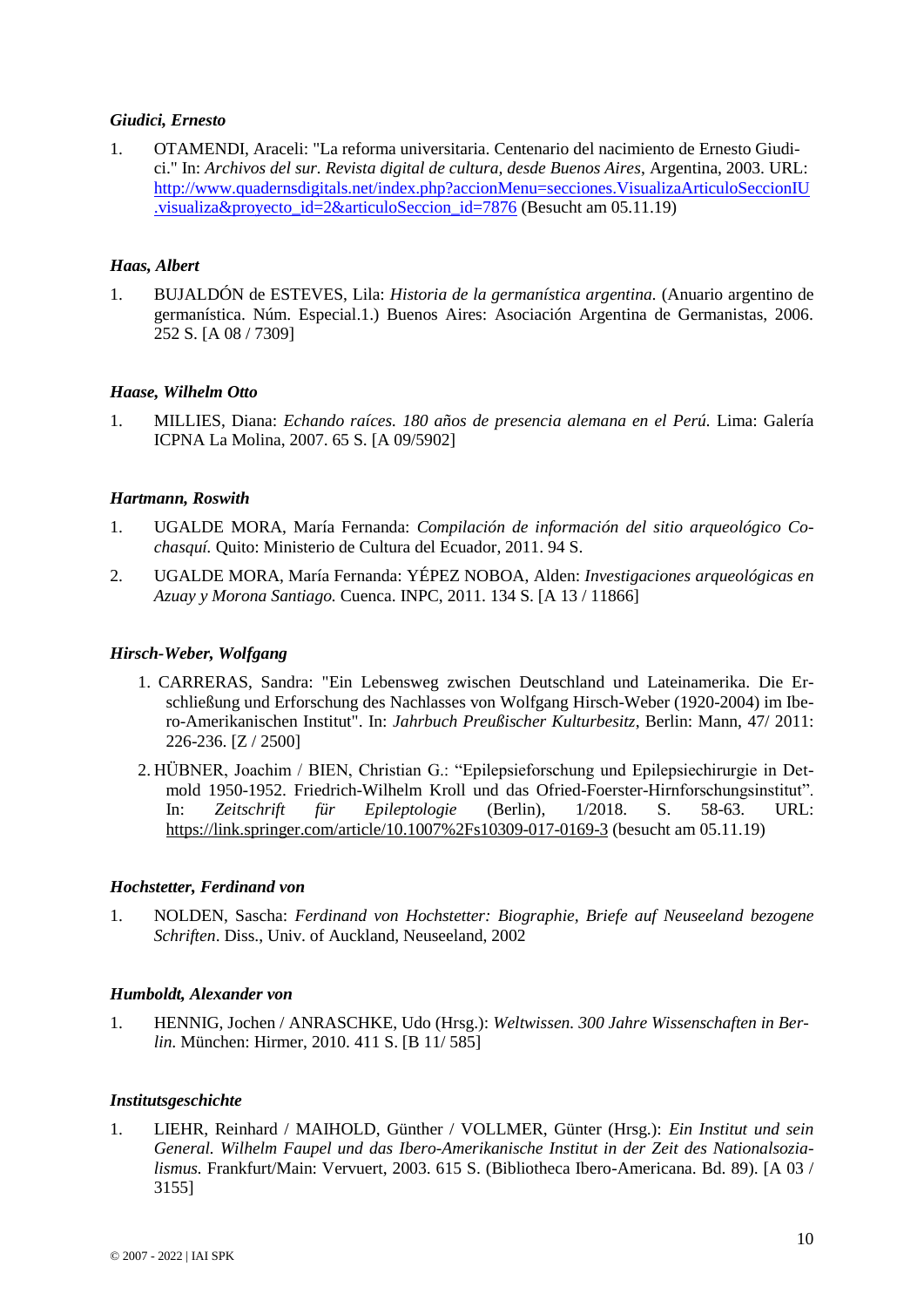## *Lehmann, Walter*

- 1. ADELFINGER, Kathrin: *Tanzmasken aus Guatemala (Sammlung Carl Sauerbrey) für den 'baile de toritos' im Staatlichen Museum für Völkerkunde München.* Diplomarbeit. TU München, Studiengang Restaurierung, Kunsttechnologie und Konservierungswissenschaft, 2009. 129 S. URL:<http://mediatum.ub.tum.de/node?id=1081304> (besucht am 05.11.19)
- 2. ALBERDI VALLEJO, Alfredo: *El mundo al revés. Guaman Poma anticolonialista.* Berlin: Wissensch. Verl., 2010. 521 S. [A 10/4897]
- 3. CERRÓN-PALOMINO, Rodolfo: *El Uro de la Bahía de Puno*. Lima: Pontificia Universidad Católica del Perú. Instituto Riva Agüero. Publicaciones del Instituto Riva Agüero 32, 2016. 238 S. [A 17 / 13276]
- 4. DÍAZ DE ARCE, Norbert: *Plagiatsvorwurf und Denunziation. Untersuchungen zur Geschichte der Altamerikanistik in Berlin (1900-1945).* Diss., FU-Berlin 2004. [B 05 / 251]
- 5. FENVES, Peter und NG, Julia: *Walter Benjamin. Toward the critique of violence. A critical edition*. Stanford, California: Stanford Univerity Press, 2021. 350. S. [A21 / 12490]
- 6. GARCÍA JAMART, María Dolores: "Walter Lehmann: un fotógrafo en Nicaragua". In: *La Prensa Literaria digital* (Managua), 15.8.2005.
- 7. GARCÍA JAMART, María Dolores: "Los viajes de Walter Lehmann por Nicaragua y Centroamerica (1907-1909)"*.* Vortrag 07.04.2005 in Panamá (Tagung: *20 años de cooperación del DAAD en Centroamérica*).
- 8. GARCÍA TORRES, María Dolores: *Visión de Nicaragua y Centroamérica en el legado de Walter Lehmann. El archivo fotográfico de sus viajes, 1907-1909*. Managua: IHNCA-UCA, 2009. 287 S. [B 09 / 2174]
- 9. GRINEVALD, Colette y KAUFFMANN, Maricela: "El diccionario Turkulka del Proyecto de Lengua Rama y el Vocabulário de Lehmann en el Index Lehmann". In: *Revista de historia (Managua),* 23-24, 2010: 227-241. [Z 6570: 23/24, 2010]
- 10. HANNß, Katja: *Uchumataqu. The Lost Language of the Urus of Bolivia.* Leiden: Univ., 2008. (CNWS Publ. Vol.158.) (Indigenous Languages of Latin America. 7.) [A 09 / 534]
- 11. HANNß, Katja: *Vocabulario Uru (Uchumataqu): Castellano/English/Deutsch/Français – Uru*, 2013[. http://www.illa-a.org/wp/diccionarios/](http://www.illa-a.org/wp/diccionarios/) (nicht aufrufbar am 05.11.19)
- 12. HANNß, Katja (comp.): *Un vocabulario de la lengua uchumataqu con materiales de Max Uhle, Walter Lehmann, Alfred Métraux y Jehan Vellard*. 2014. 37 Bl. [A 16 / 12551]
- 13. HURCH, Bernhard, ed.: *Seberino de Quiros. Arte y vocabulario del idioma huasteco (1711).* Madrid, Frankfurt, Mexico: Iberoamericana, Vervuert, Bonilla 2013. 256 S. [A 14/2714]
- 14. KÜHL, Eddy, CASTRO-FRENTZEL, Arturo y MEJIA LACAYO, José: "Nuestra portada: Walter Lehmann (1878-1939)." In: MEJIA LACAYO, José (ed.): *Revista de temas nicaragüenses*, 44, 2011. S. 4-9. URL: <http://sajurin.enriquebolanos.org/vega/docs/RevistaTemasNicaraguenses44diciembre2011.pdf> (besucht am 05.11.19)
- 15. KÜNNE, Martin: "Asociaciones y museos antropológicos en Centroamérica, Europa y los Estadoes Unidos de América a inicios del siglo XX: una compilación preliminar". In: *Revista de historia (Managua),* 25-26, 2011: 213-222. [Z 6570: 25/26, 2011]
- 16. KÜNNE, Martin: "Cien años después del "rescate" del "objeto auténtico": el significado científico de la obra arqueológica de Walter Lehmann al comienzo del siglo XXI", In: *Revista de historia (Managua),* 23-24, 2010: 173-197. [Z 6570: 23/24, 2010]
- 17. KÜNNE, Martin: "De la comparación lingüística a la historia cultural: el idioma de Siutiaba. " In: *Revista de historia (Managua),* 25-26, 2011: 165-187. [Z 6570: 25/26, 2011]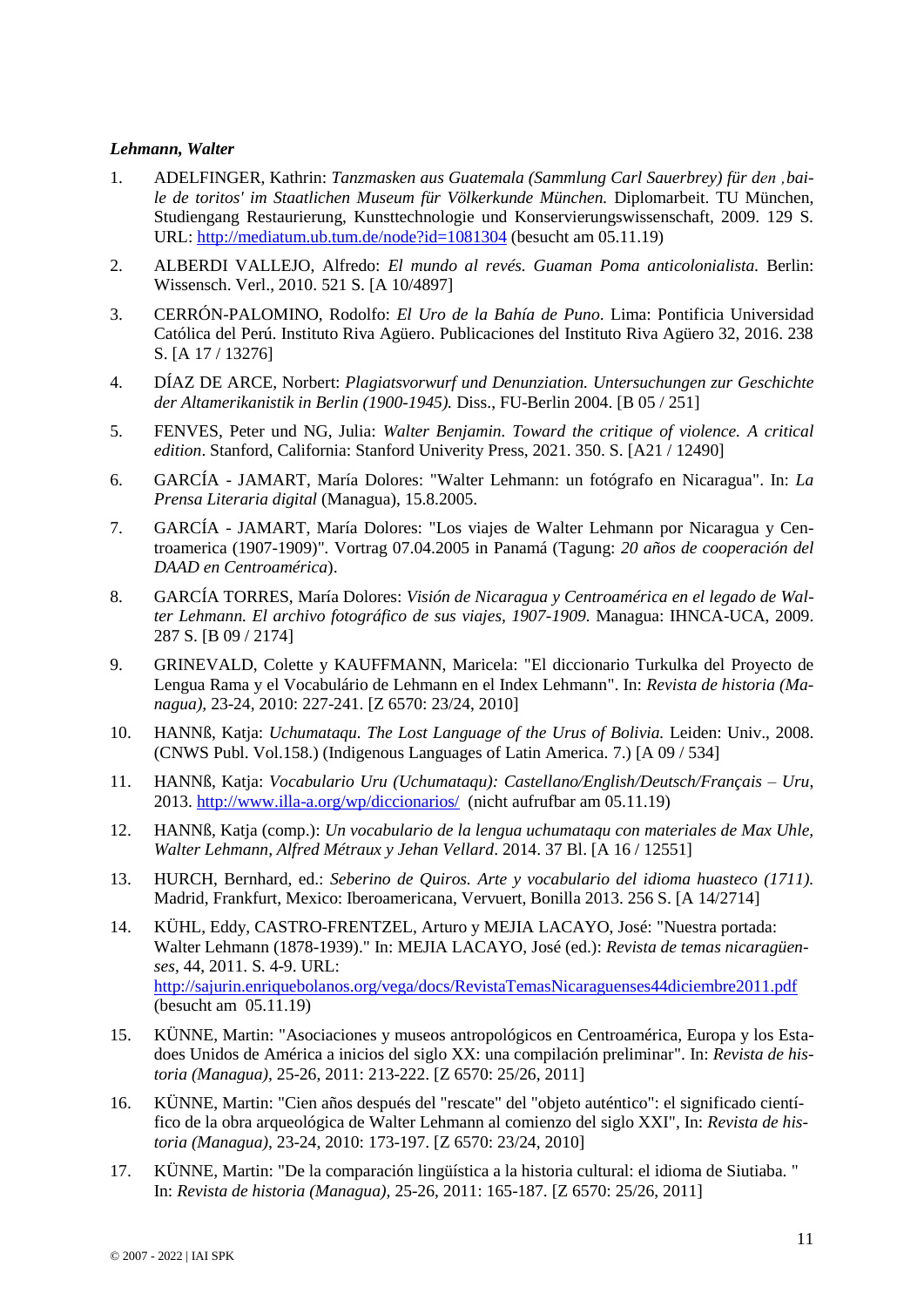- 18. KÜNNE, Martin: "Estaciones del primer viaje de Walter Lehgmann y través de América Central (1907-09), según sus propias anotaciones". In: *Revista de historia (Managua),* 23-24, 2010: 81-171. [Z 6570: 23/24, 2010]
- 19. KÜNNE, Martin / MACKENBACH, Werner, ed.: *Las Lenguas Chibchas de Centroamérica en la obra de Walter Lehmann.* San José, C.R.: Cátedra Wilhelm y Alexander von Humboldt en Humanidades y Ciencias Sociales 2019. 873 S. [B19 / 2572]
- 20. KÜNNE, Martin: "Perspectiva del estudio dela cerámicas arqueoloógica colectada por Walter Lehmann enla región Gran Nicoya a la luz de los conocimientos actuales". In: *Revista de historia (Managua),* 23-24, 2010: 199-208. [Z 6570: 23/24, 2010]
- 21. KÜNNE, Martin: "Los primeros viajeros europeos y las colecciones aurqueolóicas del sur de América Central". In: *Revista de historia (Managua),* 23-24, 2010: 5-13 [Z 6570: 23/24, 2010]
- 22. KÜNNE, Martin / VANNINI, Margarita (Ed.): *La recuperación de la herencia indígena: el primer viaje de Walter Lehmann por América Central (1907-1909).* Managua: IHNCA-UCA, 2010. 56 S. [C11/58]
- 23. KÜNNE, Martin: "Referncias de Walter Lehmann". In: *Revista de historia (Managua),* 25-26, 2011: 155-163 [Z 6570: 25/26, 2011]
- 24. KÜNNE, Martin: "Viajeros europeos y norteamericanos en América Central (1821-1918): compilación biográfica preliminar". In: *Revista de historia (Managua),* 25-26, 2011: 189-212. [Z 6570: 25/26, 2011]
- 25. KÜNNE, Martin: "Walter Lehmann: Bosquejo biográfico". In: *Revista de historia (Managua),*  23-24, 2010: 15-21 [Z 6570: 23/24, 2010]
- 26. KÜNNE, Martin: "Walter Lehmann: Publicaciones y fuentes relacionadas con sus viajes por América Central y México". In: *Revista de historia (Managua),* 25-26, 2011: 223-240. [Z 6570: 25/26, 2011]
- 27. MEER, Ron van: "The history of a falsified mesoamerican pitorial manuscript: the Codex Moguntiacus" In: *Indiana* (Berlin), 27, 2010: 193-228. [Z 999: 27 (2010)]
- 28. QUESADA PACHECO, Miguel Angel: *Entre silladas y rejoyas: viajeros por Costa Rica de 1850 a 1950*. Costa Rica: Ed. Tecnológica de Costa Rica, 2001. 811 S. [A 02 / 13199]
- 29. RODRIGUEZ, Ileana: *Hombres de empresa, saber y poder en Centeroamérica*. *Identidades regionales / modernidades periféricas.* Managua: IHNCA, 2011. 299 S. [A 11/26918]
- 30. RUHNAU, Elke: "Berliner Sahagún-Pioniere: Eduard Seler, Leonhard Schultze Jena, Walter Lehmann und Cäcilie Seler-Sachs". In: WOLFF, Gregor (Hrsg.): *Die Berliner und Brandenburger Lateinamerikaforschung in Geschichte und Gegenwart. Personen und Institutionen*. Berlin: Wissenschaftlicher Verl., 2001: 241-254. [A 02 / 255]
- 31. RUIZ BALDELOMAR, Leslie: "Lehmann y sus fotografías". In: *La Prensa* (Managua), Nr. 23903, 16.8.2005. [A 11 / 26918]
- 32. SCHMITZ, Claudia: *Geschenke der Ahnen. Peruanische Kostbarkeiten aus der Sammlung Gaffron.* Leipzig: Museum für Völkerkunde, 2001. 174 S. [A 01 / 5544]
- 33. TEUFEL, Stefanie: "The Sculpture of a Huchue in Berlin". In: *Mexicon*: Sauerwein (München), 39 (Dez. 2017): 145-150.
- 34. WERNER, William: "Culture concepts and capitalism: Walter Lehmann's 1907-1909 Central America expedition". In: *Antiquity*, Vol.084, issue 323, March 2010 URL: <http://antiquity.ac.uk/projgall/werner323/>(besucht am 05.11.19)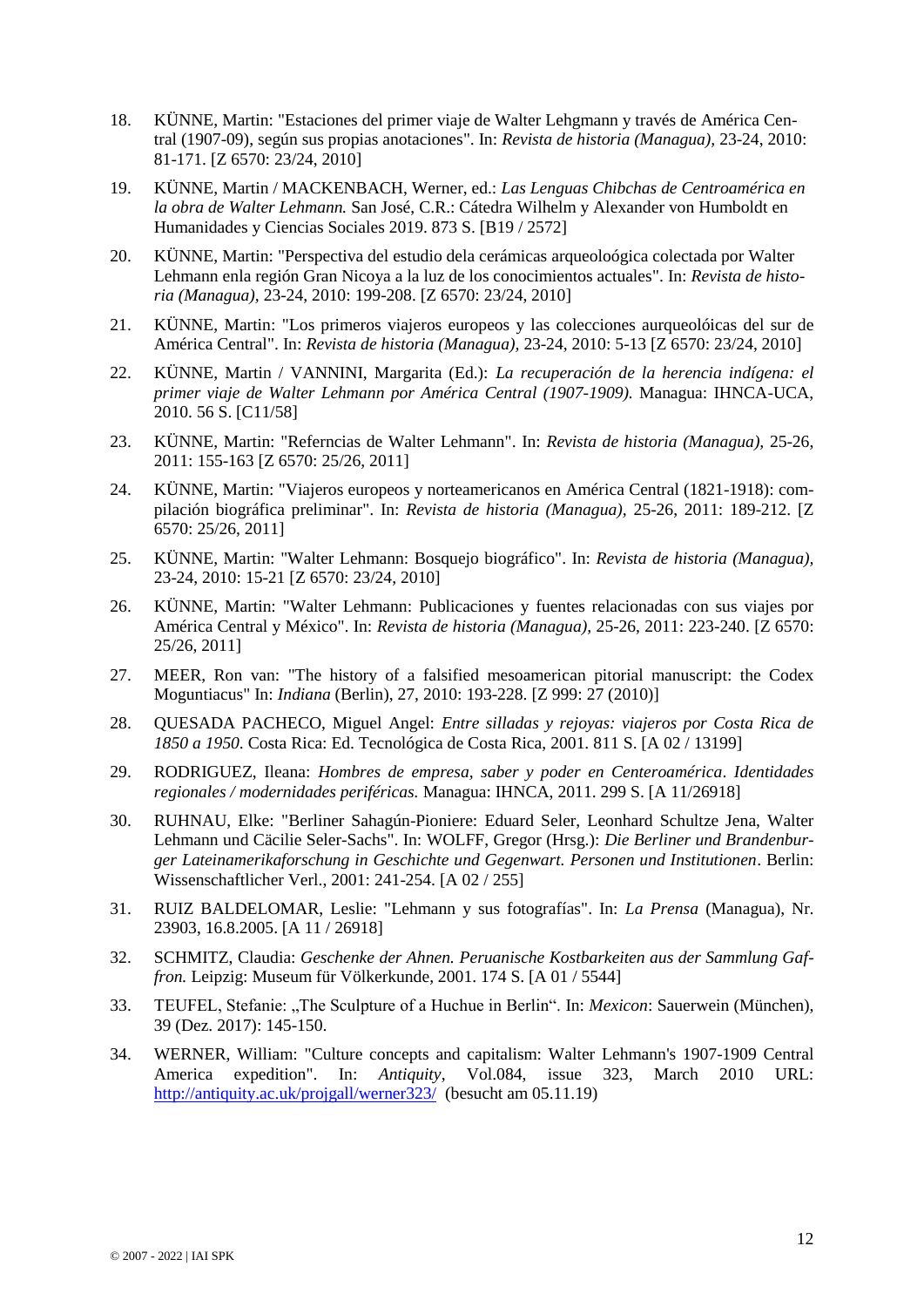## *Lehmann-Nitsche, Juliane*

1. LÓPEZ JAÚREGUI, Lorena: *«América para los americanistas»: Academia y coleccionismo en el 17° Congreso Internacional de Americanistas (Argentina-México, 1910*). Dissertation, Freie Universität Berlin, Lateinamerika-Institut, 2019. 101 S.

# *Lehmann-Nitsche, Robert*

- 1. ALBERTO, Paulina L.: *Black legend: the many lives of Raul Grigera and the power of racial storytelling*. Cambridge University Press, Cambridge 2022, 510 S. [A 22 / 4041]
- 2. ARTUNDO, Patricia: *Mário de Andrade e a Argentina.* São Paulo: Ed. da Univ., 2004. 223 S. [A 05 / 8194]
- 3. BILBAO, Santiago A.: *Alfred Métraux en la Argentina: infortúnios de un antropólogo afortunado*. Caracas: Comala. Com, Ed. Demanda, 2002. 308 S. [A 02 / 14256]
- 4. BILBAO, Santiago A*.: Rememorando a Roberto Lehmann-Nitsche*. Buenos Aires: Ed. La Colmena, 2004. 222 S. [A 05 / 1981]
- 5. BEN, Pablo: "Plebeian masculinity and sexual comedy in Buenos Aires, 1880-1930". In: *Journal of the History of Sexuality,* Univ. Of Texas Pr. (Austin, Tex.), 16/3 (2007): 436-460. [A 09 / 13866]
- 6. BOCKELMANN, Brian: "Between the Gaucho and the Tango: popular songs and the shifting landscape of modern Argentine identitiy, 1895-1915". In: *The American Historical Review,* Univ. of Chicago Pr. (Chicago, IL.), 116/3 (2011): 576-601.
- 7. BREMER, Thomas: *Stichwort Argentinische Popularkultur: zur Bedeutung und Erschließung des Nachlasses von Robert Lehmann-Nitsche.* Halle 2008. (Arbeitspapiere zur Ibero-Amerikanischen Literatur-und Kulturwissenschaft. Bd.5) [B 08 / 3681]
- 8. CANIO LLANQUINAO, Margarita: *Kuifikecheyem montulu malon mu, sobrevivientes del "malon" y sus relatos históricos.* Trabajo fin de Máster, Univ. de Sevilla, 2011, 75 S. [B 11/ 4856]
- 9. CANIO LLANQUINAO, Margarita, POZO MENARES, Gabriel: Historia y conocimiento oral mapuche. Sobrevivientes de la "Campaña del Desierto" y "Ocupación de la Araucanía" (1899- 1926). Santiago de Chile 2013. 730 S. [B 13 / 4004]
- 10. CHICOTE, Gloria: "Robert Lehmann-Nitsche: las facetas de la cultura popular". In: CHICOTE, Gloria / GÖBEL, Barbara (eds): *Ideas viajeras y sus objetos. El intercambio científico entre Alemania y América austral.* Madrid: Iberoamericana, 2011: 321-337. [A 12/ 1833]
- 11. CONCHA QUEZADA, Hernán: "¡Y ahora, odio esta terrible guerra". El médico pacificsta Georg Friedrich Nicolai (1874-1964). Su vida en Alemania y su exilio en Argentina y Chile. RIL Editores, Santiago de Chile 2021. 264 S.
- 12. DÁVILA da ROSA, Lena: "Duelo de bastones". La disputa Robert Lehmann-Nitsche–Enrique del Valle Iberlucea en el contexto de la Primera Guerra Mundial. » In : Nuevomundo (Paris), 07.06.2018. 14. S. URL: <https://journals.openedition.org/nuevomundo/72140> (besucht am: 05.11.19)
- 13. DÁVILA da ROSA, Lena: *Reservas, asimilación, aniquilamiento. Los dilemas del progreso en la apolémica R. Lehmann-Nitsche – J.B. Ambrosetti.*Buenos Aires: Ed. Kula, 2011. (Colección jovenes investigadores.) 140 S. [A 12 / 2684]
- 14. DÁVILA da Rosa, Lena: "Robert Lehmann-Nitsche. Pruebas contundentes sobre su presencia en Napalpí en tiempos de la masacre". In: *Nuevo Mundo: Débats* [09/06/2015] URL: <https://nuevomundo.revues.org/68052> (besucht am 05.11.19)
- 15. DÁVILA da Rosa, Lena: *Robert Lehmann-Nitsche y la Enseñanza de la Antropología en la Universidad Argentina a Comienzos del Siglo XX.* Buenos Aires: CONICET, Univ. de Buenos Aires, 2018. 23 S.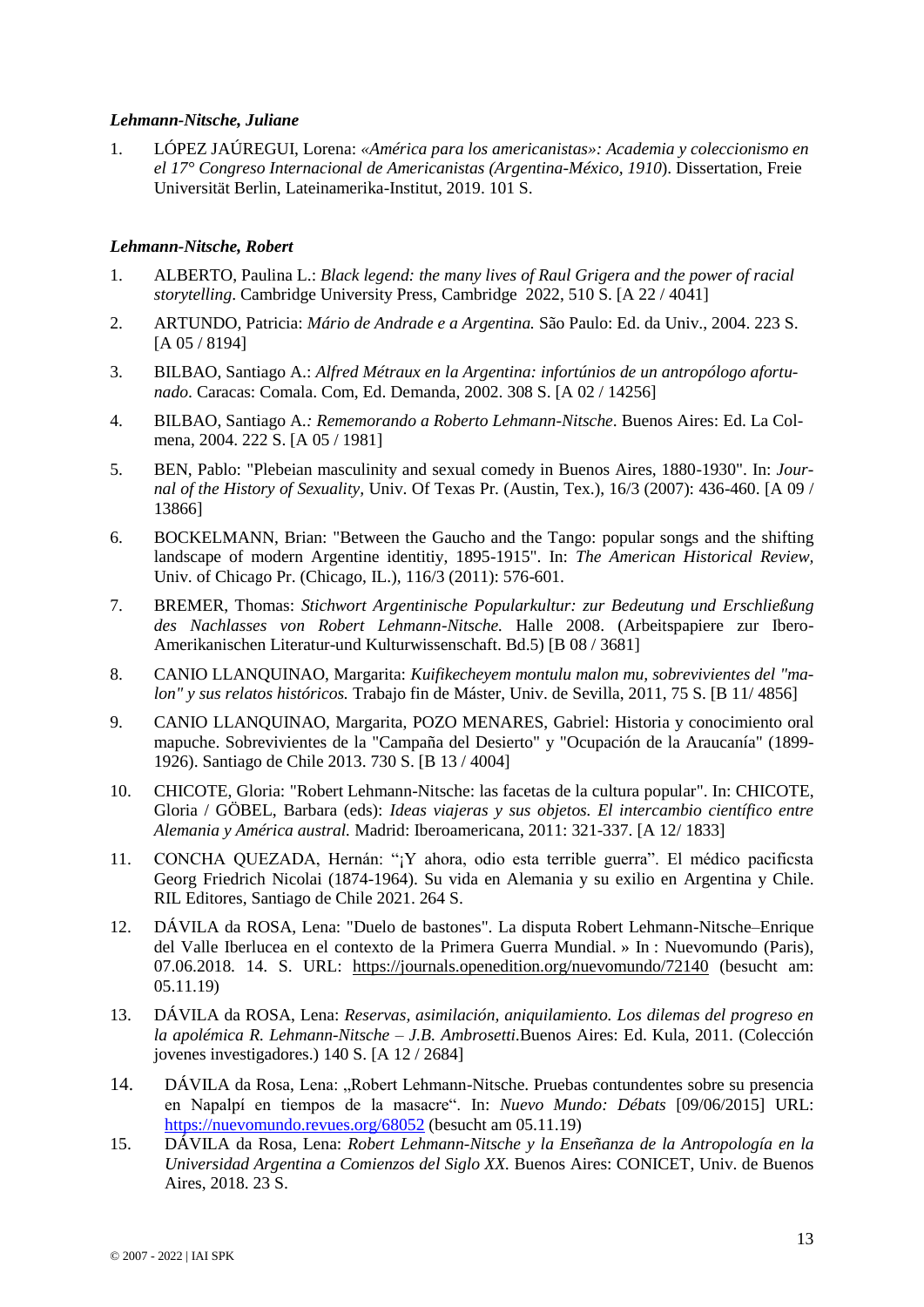- 16. DÁVILA da Rosa, Lena: *Los silencios -cómplices- y las voces en la antropología*. Buenos Aires 2016. [https://antropologiaparatodos.wordpress.com/2016/02/06/los-silencios-complices](https://antropologiaparatodos.wordpress.com/2016/02/06/los-silencios-complices-y-las-voces-en-la-antropologia/)[y-las-voces-en-la-antropologia/](https://antropologiaparatodos.wordpress.com/2016/02/06/los-silencios-complices-y-las-voces-en-la-antropologia/) (besucht am 05.11.19)
- 17.. DÁVILA, Lena: Un legado en disputa. *La Colección Boggiani* y el litigio Robert Lehmann-Nitsche – Vojtěch Frič. In: *Runa*, 41.2, 2020: 279-299
- 18. DÁVILA, Lena: Sentimiento humanitario y utilitarismo cientifico en la practica antropologica argentina: la transicion entre los siglos XIX-XX y XX-XXI. In: *Antipoda. Revista de Antropología y Arqueología* (Bogotá), 44, 2021: 45-96.
- 19. DÍAZ DE ARCE, Norbert: *Plagiatsvorwurf und Denunziation. Untersuchungen zur Geschichte der Altamerikanistik in Berlin (1900-1945).* Diss., FU-Berlin, 2004, 283 S. [B 05 / 251]
- 20. EHLERS, Gerhard H.: "Frühe Ansichtskarten vom Ende der Welt". In: AK Express 175, 2020: 17-27.
- 21. ENNIS, Juan Antonio und SESNICH, Laura (eds): *Enriqueta la criolla y la hija de Giacumina. Literatura popular, lenguas mixtas y naturalismos en dos folletos del 80*. La Plata: Universidad Nacional de La Plata, Facultad de Humanidades y Ciencias de la Educación / Berlin: Ibero-Amerikanisches Institut, 2017. 274 S. [http://bibliotecaorbistertius.fahce.unlp.edu.ar/12.EnnisySesnich.pdf=x H](http://bibliotecaorbistertius.fahce.unlp.edu.ar/12.EnnisySesnich.pdf=x%20H)
- 22. ENNIS, Juan Antonio: "Intelectuales alemanes en la América remota: observaciones sobre la correspondencia entre Rudolf Lenz y Robert Lehmann-Nitsche (1898-1928)". In: Revista Internacional de Lingüística Iberoamericana (RILI), XVIII (2020), (35): 15-30.
- 23. FERNANDEZ GARAY, Ana: *Los Textos tehuelches de Robert Lehmann-Nitsche.* (Segundo Congreso Internacional de Lenguas y Literaturas Indoamericanas y XIII Jornadas de Lengua y Literatura Mapuche, Temuco, 22, 23 y 24 de octubre de 2008.) 10 S. München: LINCOM Europa, 2009. 160 S. [A 10/220]
- 24. FERNÁNDEZ MOUJÁN, Alejandro: "Damiana Kryygi". 2015. (Film)
- 25. GARCÍA, Miguel Angel: "Robert Lehmann-Nitsche. Walzenaufnahmen aus Argentinien. Grabaciones en cilindros de Argentina. (1905-1909)". In: KOCH, Lars-Christian, ZIEGLER, Susanne (Hrsg.): *Berliner Phonogramm-Archiv,* 4/5, Berlin: Ethnologisches Museum, 2009 (2 CDs). [CD 2013 / 73]
- 26. GARCÍA, Miguel Angel / CHICOTE, Gloria B.: *Voces de tinta. Estudio preliminar y antología comentada de Folklore Argentino (1905) de Robert Lehmann-Nitsche*. La Plata: EDULP, Ed. de la Univ. de La Plata, 2008. 228 S. [A 09 / 16652]
- 27. GIORDANO, Mariana: "Estética y ética de la imagen del otro. Miradas compartidas sobre fotografías de indígenas del Chaco". In: *Aisthesis* (Santiago de Chile), 46, 2009: 65-82. [Z / 1800: 46 (2009)]
- 28. GÖBEL, Barbara: "Ideas, prácticas y objetos que viajan: el aporte de científicos alemanes al desarrollo de las ciencias antropológicas en América austral. In: CHICOTE, Gloria / GÖBEL, Barbara (eds): *Ideas viajeras y sus objetos. El intercambio científico entre Alemania y América austral.* Madrid: Iberoamericana, 2011: 193-207 [A 12 / 1833]
- 29. HOFFMANN, Katrin / WOLFF, Gregor: "Ethnologie Argentiniens und internationale Wissenszirkulation. Nachlass von Robert Lehmann-Nitsche (1872-1938)". In: *Jahrbuch Preußischer Kulturbesitz*, 44, 2008: 311-322. [Z / 2500: 44 (2007)]
- 30. LEDEZMA, Anna / CORNEJO, Tomás: Cancioneros populares de Chile a Berlín 1880-1920. Santiago de Chile: Ediciones Universidad Alberto Hurtado 2020, 237 S. [A 20 / 12315]
- 31. LEHMANN-NITSCHE, Robert: *El grupo linguístico Alakaluf de los canales magallánicos.* (Repr. Revista del Museo de La Plata, Buenos Aires, 25, 1921) Buenos Aires: Zagier & Urruty, 2002. 69 S. [A 10 / 17334]
- 32. LEHMANN-NITSCHE, Robert: *La ramada*. Buenos Aires: Catálogos Ed., 2002. 117 S. [A 03 / 6296]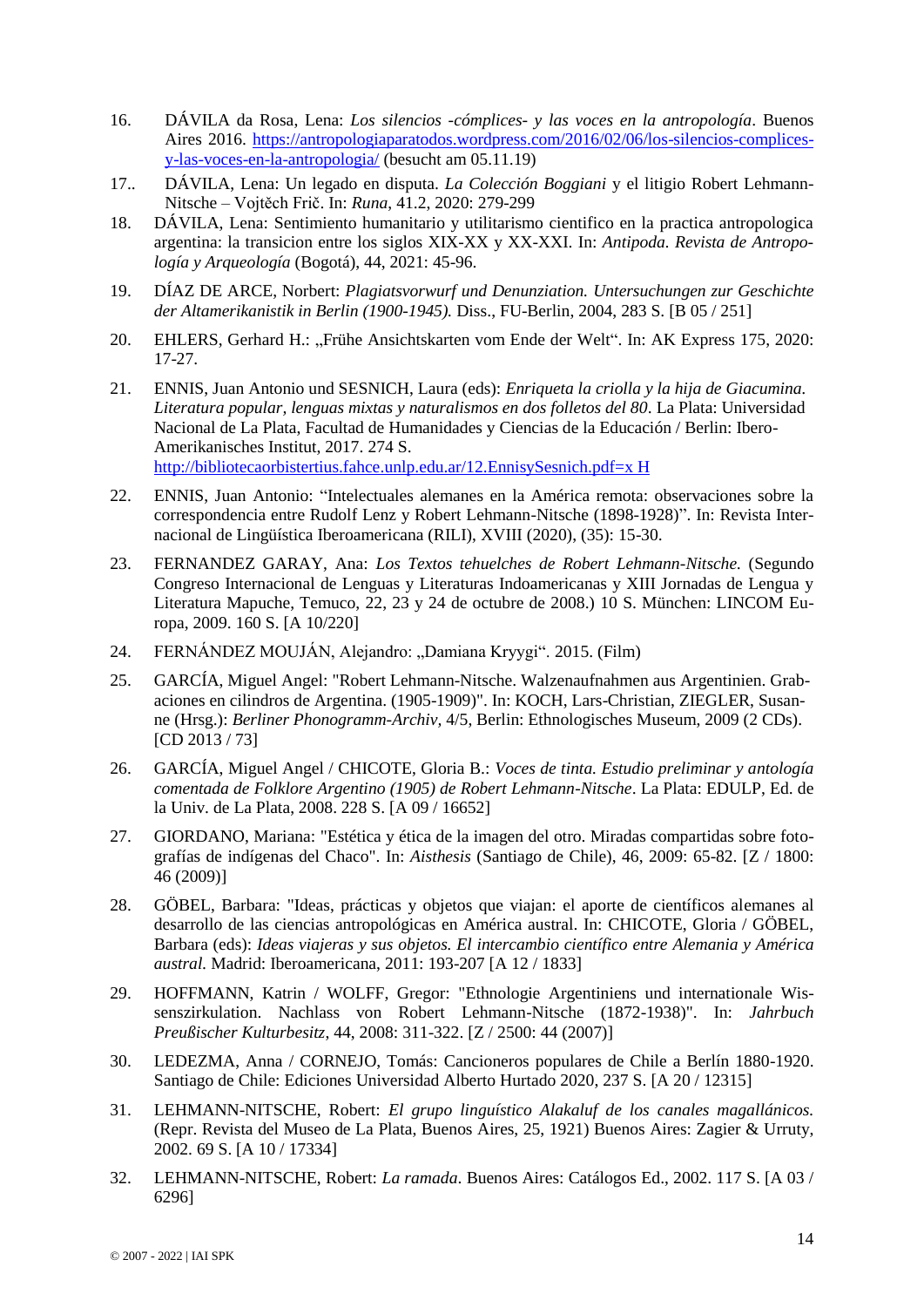- 33. LOBATO, Mirta Zaida / GÖBEL, Barbara (Curad.y concep*.): !Al pueblo argentino de 2010! Culturas en movimiento en el Río de La Plata.* (Exposición 2010). Buenos Aires, Berlin [2010] 47 S. [A 10 / 21827]
- 34. LÓPEZ JAÚREGUI, Lorena: *«América para los americanistas»: Academia y coleccionismo en el 17° Congreso Internacional de Americanistas (Argentina-México, 1910).* Diss. Freie Universität Berlin, Instituto de Estudios Latinoamericanos, 2019. 101 S.
- 35. MALVESTITTI, Marisa: "Descubriendo los textos araucanos de Lehmann-Nitsche". In: *Anuario Fac. De Ciencias Humanas*, UNLPam (Santa Rosa), 7/7, 2005: 299-303. [Z 11127: 7/7 (2005)]
- 36. MALVESTITTI, Marisa: "Dialectología del mapuzungun del Pue Mapu en los siglos XIX y XX". In: *Lengua y literatura Mapuche,* UFRO (Temuco), 12, 2006.
- 37. MALVESTITTI, Marisa: *Feimeo üseeyu ni pu kona/Entonces lo aborrecían su gente. Apuntes sobre el debate de los liderazgos mapuche en el contexto post-awkan*. (III Encuentro de Investigadores. Fuentes y problemas de la Investigación Histórica Regional, IEHS, UNLPam, Santa Rosa, 27 y 28 de novembre de 2008.)
- 38. MALVESTITTI, Marisa, ORDEN, María Emilia: *Günün a Yajütshü: El Vocabulario Puelche documentado por Roberto Lehmann-Nitsche*. Santa Rosa: Univ. Nacional de La Pampa, 2014. 120 S. [Open Access: [www.iai.spk-berlin.de/publikationen/ausser-der-reihe.html\]](http://www.iai.spk-berlin.de/publikationen/ausser-der-reihe.html)
- 39. MALVESTITTI, Marisa: *Hacia una historia del pueblo mapuche contada en mapuzungun. Aportes de la Sección Araucana del legado Lehmann-Nitsche.* Actas del VI Congreso de Hisoria Social y Política dela Patagonia Argentino-Chilena. Identidad e imagen. Historia, Investigación e Investigadores en la Patagonia. Rawson: Secr. De Cultura de Chubut, 2007: 106-113.
- 40. MALVESTITTI, Marisa: *"Inche ñi kume ueni": métodología e ideología en las investigaciones sobre Mapuzungun de Roberto Lehmann-Nitsche.* (ELIA del 15 al 17 de junio de 2006.)
- 41. MALVESTITTI, Marisa: "Kuifike ngütram napuzungun meu / Antiguos relatos en mapuzungun. Los textos mapuches del legado Lehmann-Nitsche". In: *Quinto Sol* (Santa Rosa), 11/11, 2007: 209-225.
- 42. MALVESTITTI, Marisa: "Un legado olvidado. Los textos araucanos de Roberto Lehmann-Nitsche". In: *Revista Museo,* Fund. Museo de La Plata, Fac. De Ciencias Naturales UNLP (La Plata) 4/22, 2008.
- 43. MALVESTITTI, Marisa: "El linaje del Calfucura. La elaboración de la memoria reciente en los Textos Araucanos del legado Lehmann-Nitsche". In: Héctor E. RODRÌGUEZ (comp.): *VIII Congreso Argentino de Antropología Social, Salta, 21 al 23 de septiembre de 2006. Simposio 11: Oratoria y espacios sociales*. Salta: EDUNSa: Ed. de la Univ. Nacional de Salta, 2007 (CD-ROM).
- 44. MALVESTITTI, Marisa: "Machi ül y prácticas chamánicas en comunidades mapuche de Puelmapu". In: *Revista Espacios Nueva Serie* (Río Gallegos), 2, 2006: 203-220.
- 45. MALVESTITTI, Marisa: *Mongeleluchi zungu. Los textos araucanos documentados por Roberto Lehmann-Nitsche.* Berlin: Mann, 2012 (Estudios Indiana 4). 326 S. [A 12 / 2353]
- 46. MALVESTITTI, Marisa: "Prácticas de campo en las investigaciones lingüísticas de Roberto Lehmann-Nitsche: sus contribuciones de la fundación de la documentación etnoliteraria en la Argentina"*.* (Simposio *Science in the Field – Transregional Scientific Fields*, Instituto Ibero-Americano, Berlin, 4 al 6 de diciembre de 2008).
- 47. MALVESTITTI, Marisa: "Textos araucanos de Roberto Lehmann-Nitsche". In: *Museo* (La Plata), 3, 22, 2008: 55-60. [Z / 8125 : 3,22(2008)]
- 48. MALVESTITTI, Marisa: "Textos sobre el machitun en comunidades mapuche de Puelmapu (siglos XIX y XX)". (XVII Jornadas de Investigación de la Facultad de Ciencias Humanas – UNLPam, General Pico, 7 al 9 de septiembre de 2005). (CD-ROM)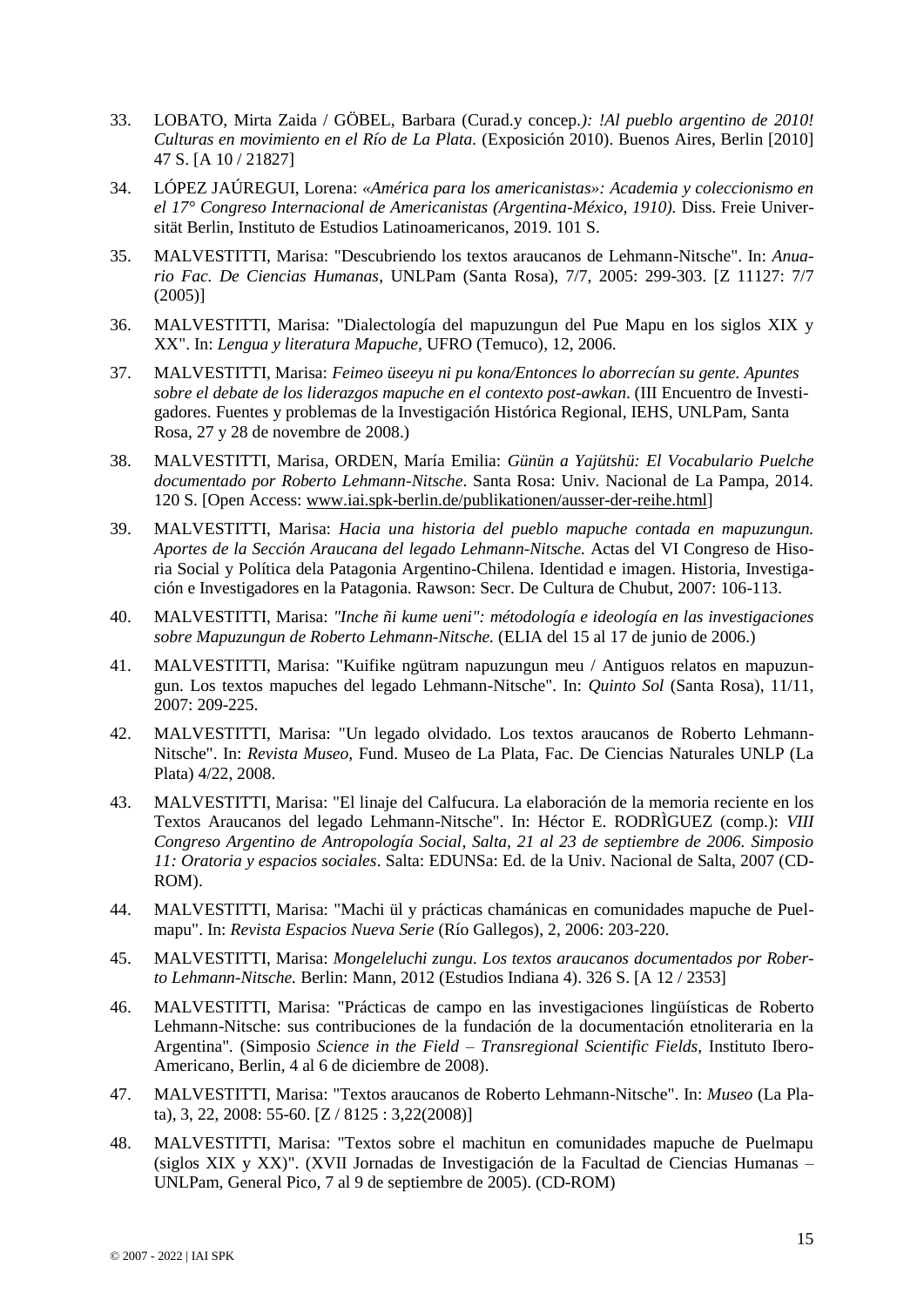- 49. MALVESTITTI, Marisa: "Waizüfche ni ngütram narrativas acerca de la historia indígena en la Norpatagonia en la época del aukan". In: *Anuario de la Facultad de Ciencias Humanas de lka,*  UNLPam (Santa Rosa), 8/8, 2008: 225-238.
- 50. MARTÍNEZ R., Alejandro: "Más que fotos del pasado". In: KRISCAUTZKY, Xavier: *Desmemoria de la esperanza*. Buenos Aires: Min. de Educación, Ciencia y Tecnología, 2007: 12-31. [A 10 / 3543]
- 51. MASOTTA, Carlos: "El atlas invisible. Historias de archivo en torno a la muestra 'Almas Robadas - Postales de Indios' "In: *Corpus. Archivos virtuales de la alteridad americana* (Buenos Aires), 1/1 2010: 1-22. URL:<http://ppct.caicyt.gov.ar/index.php/corpus/article/view/242/94> (besucht am 05.11.19)
- 52. MORA NAWRATH, Héctor / SAMANIEGO SASTRE, Mario (Hg.): El pueblo mapuche en la pluma de los araucanistas. Seis estudios sobre constricción de la alteridad. Santiago de Chile: Ocho Libros, 2018. 242 S. [A 18 / 15271]
- 53. MATIENZO LEÓN, Ena Mercedes: Clorinda Matto de Turner en Buenos Aires: carta inédita a Robert Lehmann-Nitsche (01/02/1906). In: Boletín de la Academia Peruana de la Lengua 61. Lima 2016. S. 183-198.
- 54. ONKEN, Hinnerk: "Ambivalente Bilder Fotografien und Bildpostkarten aus Südamerika im Deutshen Reich, ca. 1880-1930." In: *Rundbrief Fotografie. Analoge und digitale Bildmedien in Archiven und Sammlungen* (Stuttgart), Vol. 21 (2014), No. 1/2, S. 8-16.
- 55. PACHE, Matthias: *Entre lénvers et l´endroit: les cuentos animaliers des Andes.* (Mémoire de Master I en Anthropologie. Univ. De Paris III – Sorbonne Nouvelle, Inst. des Hautes Études de l´Amérique Latine, Paris, 2006: 158 S.) [B 07 / 1356]
- 56. POTTHAST, Barbara / REINERT, Kathrin: "Der Nachlass Robert Lehmann-Nitsche. Erschließung und Bearbeitung eines medial breit gefächerten Bestandes". In: *Zeitenblicke,* 7/2, 2008, URL:<http://www.zeitenblicke.de/2008/2/projektskizze> (besucht am 05.11.19).
- 57. POTTHAST, Barbara / REINERT, Kathrin: "Visiones y visualizaciones de América del Sur". In: CHICOTE, Gloria / GÖBEL, Barbara (eds): *Ideas viajeras y sus objetos. El intercambio científico entre Alemania y América austral.* Madrid: Iberoamericana, 2011: 267-280. [A 12/ 1833]
- 58. POZO MENARES, Gabriel: "Ocupación del territorio Mapuche: Testimonios en Mapundugun, sus "autores intelectuales" y el registro de araucanistas alemanes en Chile (1895-1930)". In: MORA NAWRATH, Héctor / SAMANIEGO SASTRE, Mario (Hg.): El pueblo mapuche en la pluma de los araucanistas. Seis estudios sobre constricción de la alteridad. Santiago de Chile: Ocho Libros, 2018. S. 88-130. [A 18 / 15271]
- 59. REINERT, Kathrin: "Bilder aus der Ferne. Robert Lehmann-Nitsche und das Medium Bildpostkarte". In: WOLFF, Gregor (Hg.): *Forscher und Unternehmer mit Kamera*. Berlin: IAI, 2014. S. 116-125. [B 14 / 3995]
- 60. REINERT, Kathrin: "Vernetzung durch Visualisierung? Wissenschaftliche Fotografie bei Max Uhle und Robert Lehmann-Nitsche (1892-1933)." In: BREMER, Thomas (Hg.): *Das Bildgedächtnis Lateinamerikas.* Halle-Wittenberg: Martin-Luther-Univ. 2011. S. 7-28. [B 12 / 296]
- 61. REINERT, Kathrin: "Visionen und Visualisierungen. Nationale Identitäten und ihre technische Abbildbarkeit.". In: *Rundbrief Fotografie. Analoge und digitale Bildmedien in Archiven und Sammlungen* (Stuttgart), Vol. 21 (2014), No. 1/2, S. 17-24.
- 62. REINERT, Kathrin*: Indianerbilder. Fotografie und Wissen in Peru und im La Plata-Raum von 1892 bis 1910.* Wiesbaden: Springer VS, 2016. 459 S. [A17 / 2899]
- 63. SALTO, Graciela / DOMÍNGUEZ, María Carolina: "Intercambios filológicos y vínculos colaborativos: la correspondencia entre Arturo Costa Álvarez y Robert Lehmann-Nitsche (1922- 1927)". In: Revista Internacional de Lingüística Iberoamericana (RILI), XVIII (2020), (35): 47- 66.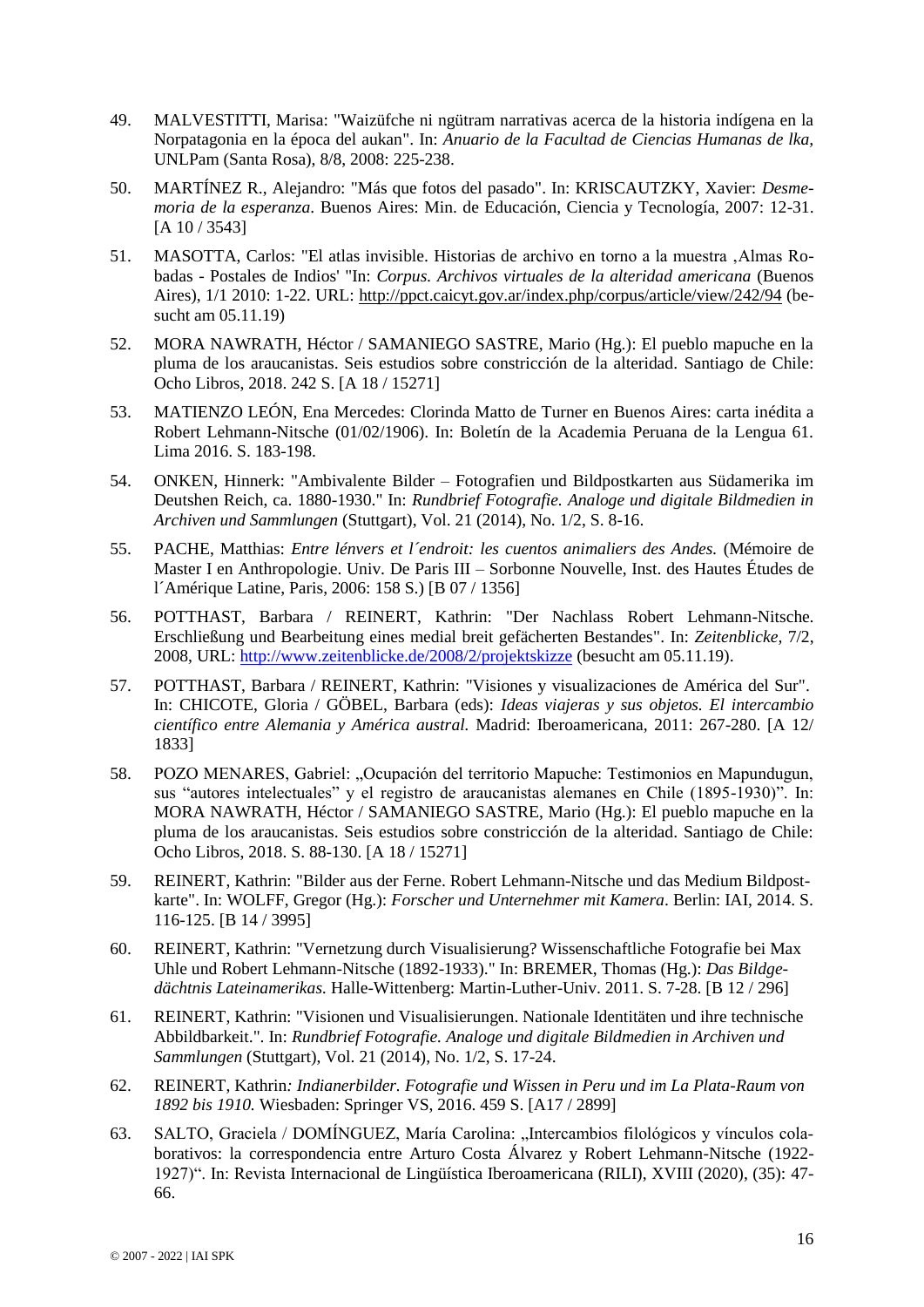- 64. SCHINDLER, Christoph und HIMMLER, Kathrin: *Sonne und Gehirn sind die Schöpfer unserer Welten. Christfried Jakob – eine deutsch-argentinische Lebensgeschichte*. Rangsdorf: Basilisken-Pr. 2013. 238 S. [A 13/ 17963]
- 65. SILVA CATELA, Ludmila da / GIORDANO, Mariana / JELIN, Elizabeth (Hrsg.): *Fotografía e identidad: captura por la cámara, devolución por la memória. Buenos Aires: Nueva Trilce,* 2010. 187 S. [A 10 / 24511]
- 66. SOLTMANN, Claudio: Rodolfo Lenz y Robert Lehmann-Nitsche, una cooperación intelectual en los estudios sobre el lenguaje popular americano (1898-1912)". Boletín de Filología 55 (2) 2020: 253-282.
- 67. SPREITZER, Brigitte: "Else Jerusalem eine Spurensuche ". In: SPREITZER, Brigitte: Else Jerusalem: *Der heilige Skarabäus*.Wien: DVB, 2016. S. 545-612.
- 68. TOMPKINS, Cynthia: *Affectual Erasure.* Albany: State Univ. of New York Pr., 2018. 357 S. [A 18 / 22959]
- 69. WULFFEN, Bernd: *Deutsche Spuren in Argentinien.* Berlin: Links, 2010. 264 S. [A 10 / 17958]
- 70. YUJNOVSKY, Inés: Viajeros *a la sombra de Darwin en los confines del siglo XIX argentino.*  Diss., México, Univ. 2010. URL: [http://historiapolitica.com/datos/boletin/polhis7\\_res\\_yujnovsky.pdf](http://historiapolitica.com/datos/boletin/polhis7_res_yujnovsky.pdf) (besucht am 05.11.19)
- 71. YUJNOVSKY, Inés: Viajeros a la sombra de Darwin. Fotografías de la Patagonia a fines del siglo IXI. Buenos Aires: Colección Pretéritos Imperfectos, 2021. 180 S.

#### *Lipschütz, Alexander*

- 1. CONCHA QUEZADA, Hernán: *Alexander Lipschütz en Europa (1883-1926).* Santiago de Chile: RIL Ed., 2007. 182 S. [A 08 / 2484]
- 2*.* CONCHA QUEZADA, Hernán: "José Joaquín Izquierdo y Alejandro Lipschütz: dos "mercaderes de luz" en América Latina". In: *Bol Mex His Fil Med* (Stockholm) 2007; 10 (1): 12-20

#### *Maler, Teobert*

- 1. BENAVIDES CASTILLO, Antonio / PAAP, Iken (Hrsg.): Teobert Maler. Los textos en Globus (1879-1902). Berlin: Ibero-Amerikanisches Institut 2020, 150 S. [B 20 / 1225a]
- 2. BENAVIDES CASTILLO, Antonio / PAAP, Iken: "Das Werk Teobert Malers und seine Bedeutung für die Maya-Archäoogie. Beispiele aus Campeche und Yucatán." In : KOHL, Frank Stephan / WOLFF, Gregor (Hrsg.): Teobert Maler. Historische Fotografien aus Mexiko und Guatemala. Berlin: Ibero-Amerikanisches Institut 2018: 33-44. [B 18 / 3060]
- 3. BENAVIDES CASTILLO, Antonio / PAAP, Iken: relevancia de la obra de Teobert Maler en la arqueología maya: ejemplos de Campeche y Yucatán". In: KOHL, Frank Stephan / WOLFF, Gregor (Hrsg.): Teobert Maler. Fotografías hístóricas de México y de Guatemala. Berlin: Ibero-Amerikanisches Institut 2021: 33-44.
- 4. BONACCORSI-HILD, Doris: *Teobert Maler: Soldat, Abenteurer, Gelehrter auf den Spuren der Maya.* Wien: Ibera Verl., 2001. 248 S. [A 02 / 2942]
- 5. BROCKSCHMIDT, Rolf: "Aus Liebe zu den Maya". In: Der Tagesspiegel (Berlin), Nr. 22726, 12. April 2016: 24. URL: [http://www.tagesspiegel.de/kultur/teobert-maler-fotograf](http://www.tagesspiegel.de/kultur/teobert-maler-fotograf-der-maya-aus-liebe-zu-den-maya/13431944.html)[der-maya-aus-liebe-zu-den-maya/13431944.html](http://www.tagesspiegel.de/kultur/teobert-maler-fotograf-der-maya-aus-liebe-zu-den-maya/13431944.html) (besucht am 05.11.19)
- 6. DOESBURG, Bastiaan van / DOLINSKI, Eckehard (Hrsg.): *Teobert Maler. Vistas de Oaxaca, 1874-1876.* Oaxaca: Casa de la Ciudad, 2004. 64 S. [A 04 / 664]
- 7. DOLINSKI, Eckehard: "Un fotógrafo como descubridor." In: *Humboldt* (Bonn), 41/128, 1999: 72–77. [Z 727: 41/128 (1999)]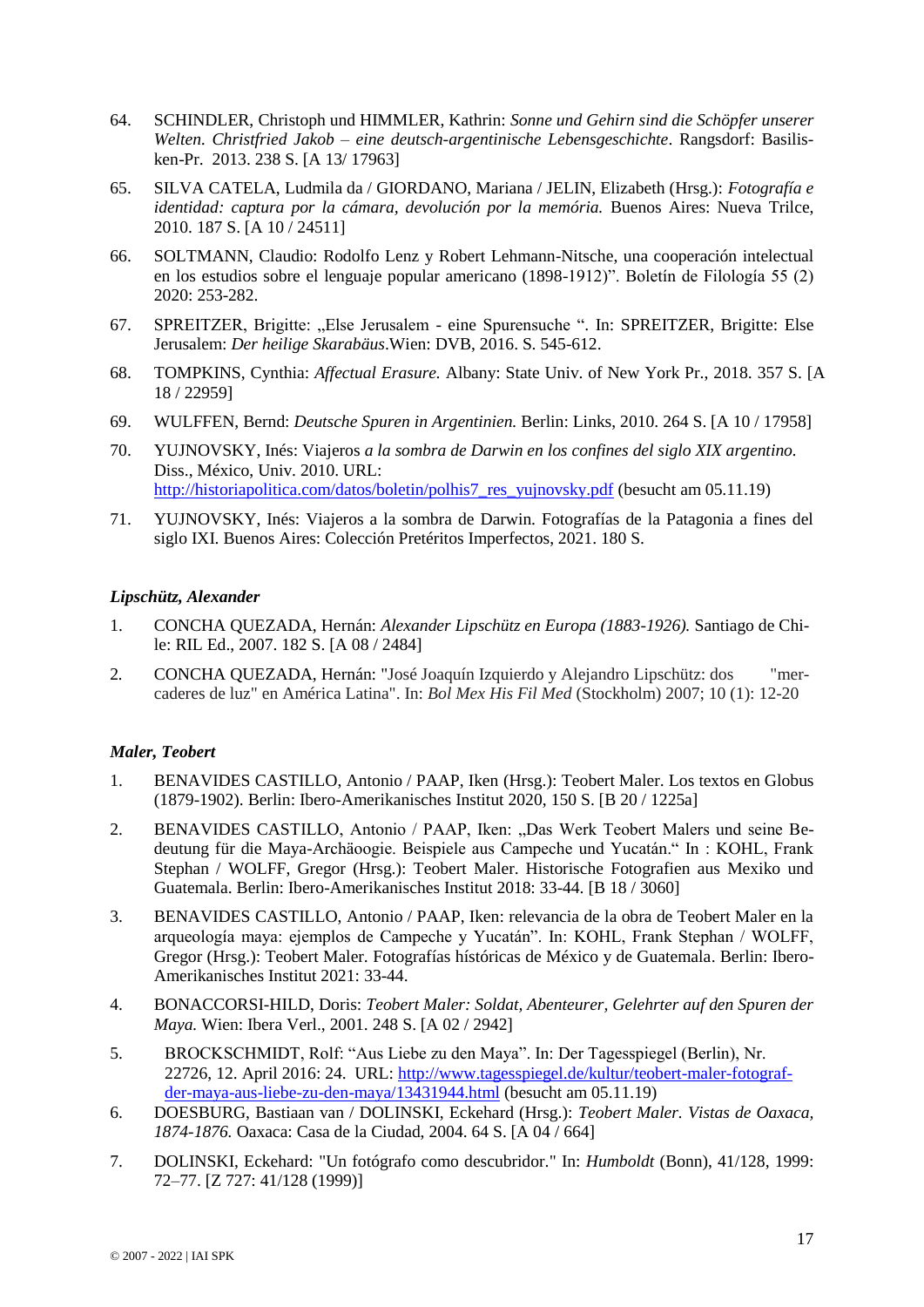- 8. DOLINSKI, Eckehard: *Obra y legado de Teobert Maler. El descubrimiento de las edificaciones mayas de Centroamérika por medio de la fotografía*. (Una exposición de la Univ. Autónoma de Yucatán en el Museo Palacio Cantón, Mérida, 24 de marzo al 28 de abril de 2000.) Mérida: Univ. Autónoma de Yucatán, 2000. 59 S. [A 00 / 2749]
- 9. DURÁN-MERK, Alma and Stephan MERK: "I declare this to be my last will: Teobert Malers testament and its execution". In: *Indiana* (Berlin), 28 (2011), 339-357. [Z 999: 28 (2011)]
- 10. DURÁN-MERK, Alma and Stephan MERK: "Teobert Maler: Documenting Ancient Maya Culture." In: FREJ, William (Hrsg.): Maya ruins revisited in the footsteps of Teobert Maler. Peyton Wright Gallery 2020: 43-56.
- 11. FREJ, William (Hrsg.): Maya ruins revisited in the footsteps of Teobert Maler. Peyton Wright Gallery 2020. 291 S. [B21 / 1284]
- 12. GUTIÉRREZ RUVALCABA, Ignacio: *Teobert Maler. Historia de un fotógrafo vuelto arqueólogo.* México: INAH, 2008. (Colección: Testimonios del Archivo.1). 171 S. [A 09 / 11488]
- 13. HEINKEN, Siebo: "Die Chronisten der Maya". In: *National Geographic. Deutschland* (Hamburg), April 2002: 68–73. [Z 9152: April 2002]
- 14. KISCH, Egon Erwin: "Teobert Maler, ein Mann in verzauberter Stadt". In: MOTZ, Roland (Hrsg.): *Mexiko. Ein literarisches Portrait*. Frankfurt a.M.: Insel-Verl., 1997: 162–165. [A 03 /1152]
- 15. KOHL, Frank Stephan / WOLFF, Gregor (Hrsg.): Teobert Maler. Historische Fotografien aus Mexiko und Guatemala. Berlin: Ibero-Amerikanisches Institut 2018. 168 S. [B 18 / 3060]
- 16. KOHL, Frank Stephan: "Fotografie, Beruf, Berufung". In: KOHL, Frank Stephan / WOLFF, Gregor (Hrsg.): Teobert Maler. Historische Fotografien aus Mexiko und Guatemala. Berlin: Ibero-Amerikanisches Institut 2018: 11-22. [B 18 / 3060]
- 17. KOHL, Frank Stephan / WOLFF, Gregor (Hrsg.): Teobert Maler. Fotografías hístóricas de México y de Guatemala. Berlin: Ibero-Amerikanisches Institut 2021. 168 S.
- 18. KOHL, Frank Stephan: "Fotografía: profesión y vocación". In: KOHL, Frank Stephan / WOLFF, Gregor (Hrsg.): Teobert Maler. Fotografías históricas de México y de Guatemala. Berlin: Ibero-Amerikanisches Institut 2021: 11-22.
- 19. LEYSINGER, Claudine: *Collecting Images of Mexico: a Polychromatic View through the Lens of Teobert Maler, 1860-1910*. Diss., Colombia Univ., Graduate School of Arts and Sciences, New York. 2008. IX, 407 S. [B 08 / 4126]
- 20. LEYSINGER, Claudine: "Teobert Maler: der empathische Blick asuf Mexiko". In: WOLFF, Gregor (HG.): *Forscher und Unternehmer mit Kamera.* Berlin: IAI, 2014. S. 36-45. [B 14 / 3995]
- 21. LÓPEZ PADILLA, Juan Antonio (coord.): *Mayas. El enigma de las ciudades perdidas.* Alicante: Museo Arqueológico de Alicante, 2017. 255 S.
- 22. MATSUMOTO, Mallory E., SCHERER, Andrew K; GOLDEN, Charles; HOUSTON, Stephen: Sculputal traditionalisim and innovation in the classic Maya Kindom of Sak TZ´I, Mexico. In: *Anicent Mesoamerica.* Cambridge Univerity Press 2021, 1-24.
- 23. MAYER, Karl Herbert: "Maya hieroglyphic inscriptions from Nohpat, Yucatan, Mexico". In: *Mexicon* (Markt Schwaben) 32/1-2: 9-13. [Z 3173:32/1-2 (2010)]
- 24. MERK, Stephan: "Barcohaltun de las dos Cruces: the "lost" Maler-site of Xbalche". In: *Mexicon* (Markt Schwaben) 32/1-2: 5-7. [Z 3173:32/1-2 (2010)]
- 25. MERK, Stephan: "Teobert Maler und Desiré Charnay: Eine schwierige Beziehung". In: KOHL, Frank Stephan / WOLFF, Gregor (Hrsg.): Teobert Maler. Historische Fotografien aus Mexiko und Guatemala. Berlin: Ibero-Amerikanisches Institut 2018: 45-52. [B 18 / 3060]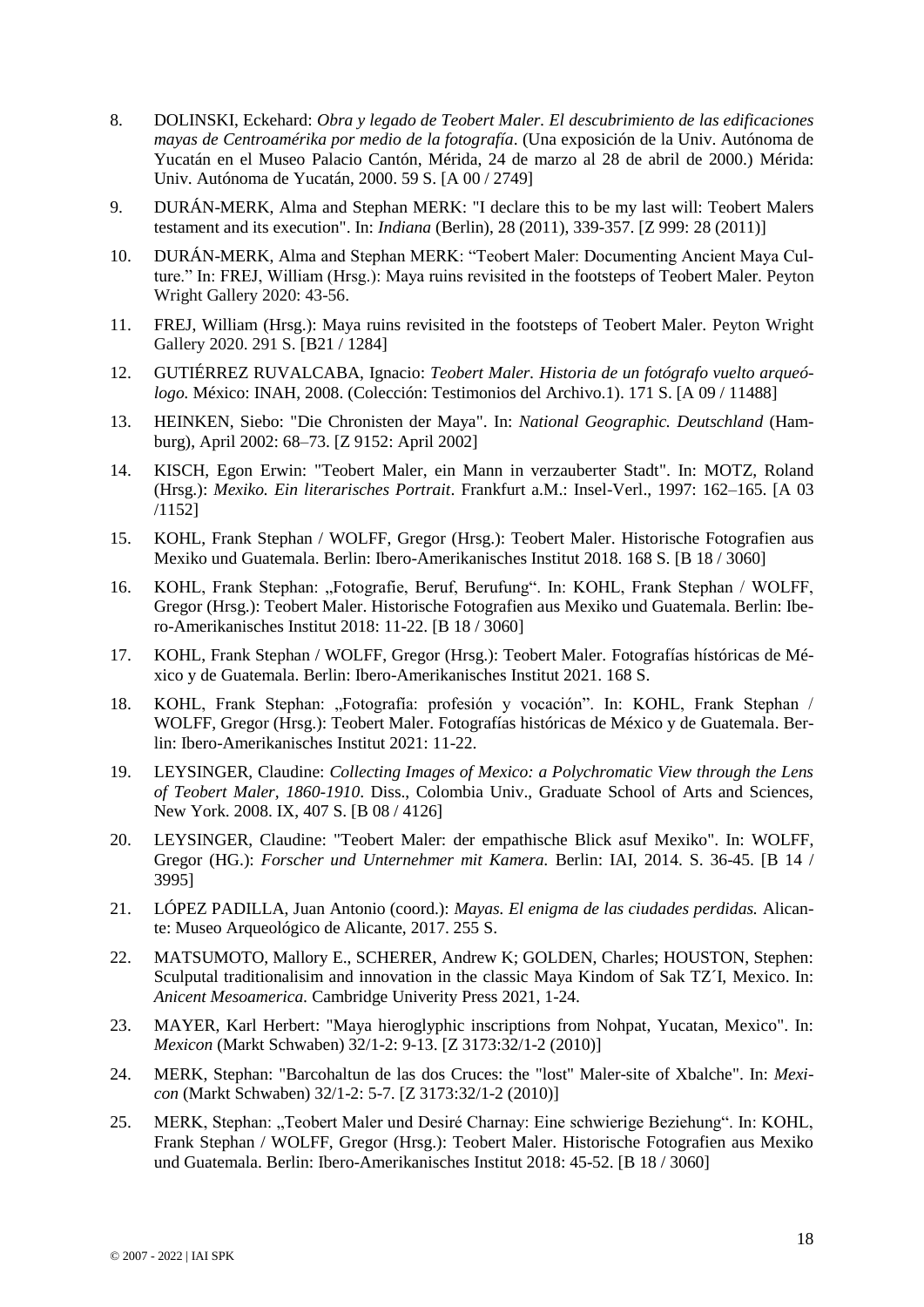- 26. MERK, Stephan: "Teobert Maler y Désiré Charnay: una relación difícil". In: KOHL, Frank Stephan / WOLFF, Gregor (Hrsg.): Teobert Maler. Fotografías históricas de México y de Guatemala. Berlin: Ibero-Amerikanisches Institut 2021: 45-52.
- 27. PREM, Hanns J.: "Escondido en la selva. Arqueología en el norte de Yucatán". In: *Segundo Symposio Teoberto Maler, Bonn 2000* México, D.F.: INAH; Bonn: Univ. 2003. 465 S. [B 04 / 1135]
- 28. RÖSSLER, Eberhard: *Begegnungen mit der Maya-Kultur*. Berlin: Books on Demand, 2007. 175 S. [A 08 / 9012]
- 29. RUTSCH, Mechthild, José Luis vera Cortés, ed.: *La Antropoligía en México:a veinticinco años de su publicación.*México: Centro de Estudios Filosóficos, Politicos y Sociales Vicente Lombardo Toledano, 2019. 360 S. [\[http://online-db.iai.spk](http://online-db.iai.spk-berlin.de/han/pdfgbv/www.gbv.de/dms/spk/iai/2019/200/ppn1677422254.pdf)[berlin.de/han/pdfgbv/www.gbv.de/dms/spk/iai/2019/200/ppn1677422254.pdf](http://online-db.iai.spk-berlin.de/han/pdfgbv/www.gbv.de/dms/spk/iai/2019/200/ppn1677422254.pdf) ]
- 30. RUTSCH, Mechthild: "Natural History, National Museum and Anthropology in Mexico. Some reference points in the forging and re-forging of national identity". In: *Perspectivas Latinoamericanas*, Nagoya: Centro de Estudios Latinoamericanos, Universidad Nanzan, 1, 2004: 89-122. [Z 11942 : 1(2004)]
- 31. RUTSCH, Mechthild: "Sobre historia de la antropología mexicana: 1900-1920". In: RUTSCH, Mechthild / WACHER, Mette Marie (Hrsg.): *Alarifes, amanuenses y evangelistas.* México: INAH; Univ. Iberoamericana, 2004: 275–292. [B 06 / 2337]
- 32. RUTSCH, Mechthild (Hrsg.): *Teobert Maler: sobre el estado de Chiapas 1885.* México: Conacyt, Inst. De Investigaciones Filosóficas, UNAM, 2006. (Con/Textos.1.) 68 S. [A 07 / 2347]
- 33. SABLOFF, Jeremy A.: "The Ancient Maya and Their Cities". In: FREJ, William (Hrsg.): Maya ruins revisited in the footsteps of Teobert Maler. Peyton Wright Gallery 2020: 23-32.
- 34. SAWALL, Andreas: "Rivalen im Maya Reich." Deutsche Erstausstrahlung: 2007. 45 Min. Produktionsland: Deutschland, ZDF<http://mexico-info.netmare.de/rivalen-im-maya-reich/> (besucht am 05.11.19)
- 35. SELLEN, Adam T. y Lynneth S. LOWE: "Las antiguas colecciones arqueológicas de Yucatán en el Museo Americano de Historia Natural". In: *Estudios de Cultura Maya, México: UNAM, 2009, XXXIII*: 51-71. [Z 3662:2009]
- 36. SELLEN, Adam T., LOWE, Lynneth S.: *Ruinas de Yucatán". Álbum fotográfico del siglo XIX.*  Mérida: Univ. Nacional Autónoma de México, 2013. 92 S. [A 14/3182]
- 37. TÖPPERWIEN, Lorenz: "Bilder aus einer anderen Welt. Auf den Spuren eines vergessenen Maya-Forschers". In: *Damals* (Leinfelden-Echterdingen)*,* 10, 2006: 68-72. [Z 11742: 10 (2006)]
- 38. VILLELA, Khristaan D.: "Picturing the Ancient Maya: Photography of William Frej." In: FREJ, William (Hrsg.): Maya ruins revisited in the footsteps of Teobert Maler. Peyton Wright Gallery 2020: 33-42.
- 39. WOLFF, Gregor: Spurensuche "Wie ein Nachlass aus Mérida nach Berlin gelangte". In: KOHL, Frank Stephan / WOLFF, Gregor (Hrsg.): Teobert Maler. Historische Fotografien aus Mexiko und Guatemala. Berlin: Ibero-Amerikanisches Institut 2018: 23-32. [B 18 / 3060]
- 40. WOLFF, Gregor: A la búsqueda de huellas de cómo un legado llegó de Márida y Berlín. In: KOHL, Frank Stephan / WOLFF, Gregor (Hrsg.): Teobert Maler. Fotografías históricas de México y de Guatemala. Berlin: Ibero-Amerikanisches Institut 2021: 23-32.

# *Meyer-Clason, Curt*

1. KRAUSE, Ines Kinga; VEJMELKA, Marcel: Curt Meyer-Clason. Übersetzerporträt. In: Germersheimer Übersetzerlexikon UeLEX 2021. [http://uelex.de/artiklar/Curt\\_MEYER-CLASON](http://uelex.de/artiklar/Curt_MEYER-CLASON) besucht am 11.01.2022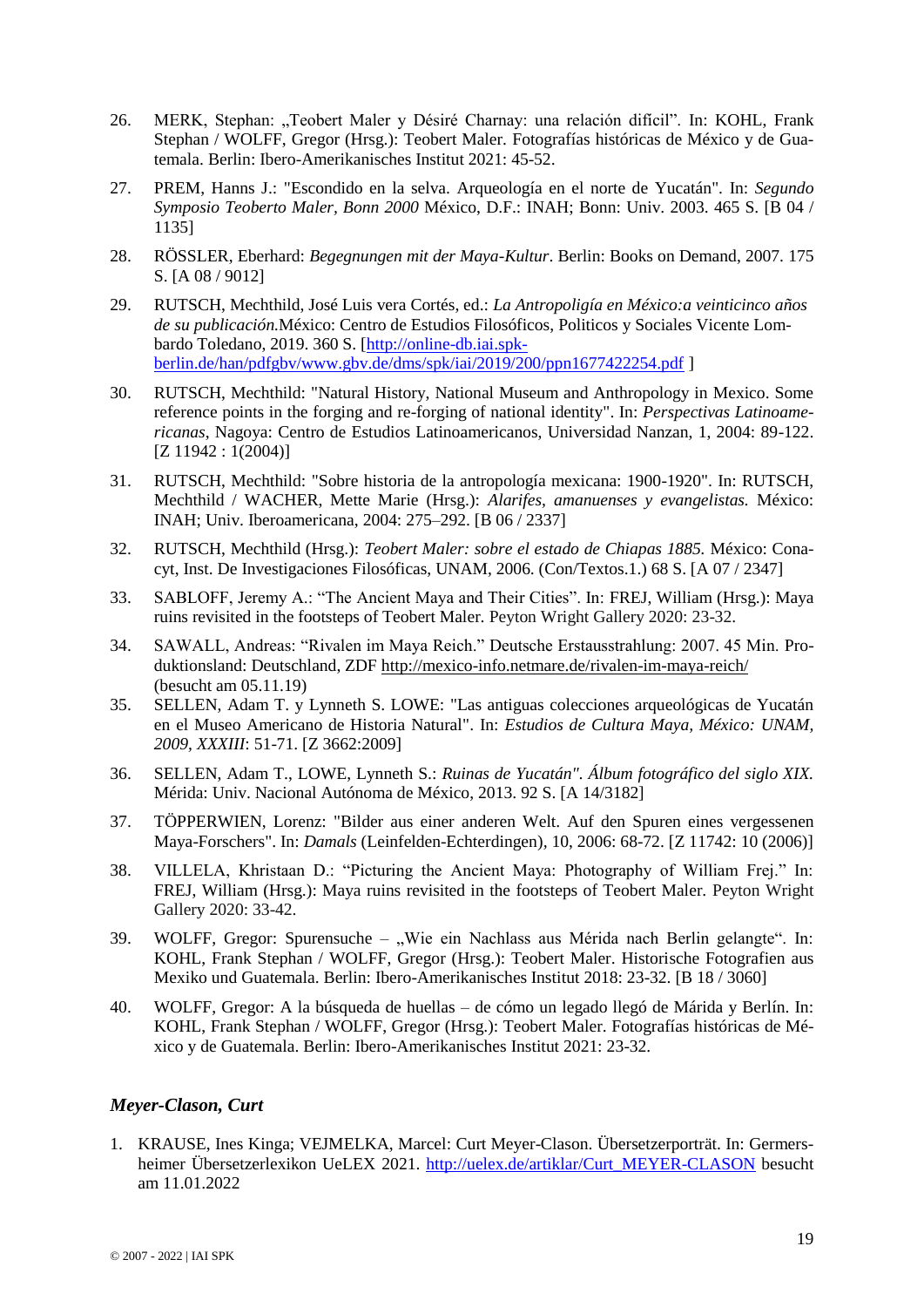- 2. KRAUSE, Ines Kinga (2022, im Druck): Der Übersetzer Curt Meyer-Clason. Eine Annäherung an die (implizite) Übersetzungstheorie des literarischen Übersetzers. In: Chronotopos 1(4). [https://chronotopos.eu/index.php/cts.](https://chronotopos.eu/index.php/cts)
- 3. POMPEU, Douglas: Für eine intellektuele Biografie des Übersetzes von "Sertão". In: ETTE, Ottmar; ASTOR-SOETHE, Paulo (Hg.): Guimarães Rosa und Meyer-Clason. Literatur. Demokratie. ZusammenLebenswissen. *Mimesis. Romanische Literaturen der Welt* 84, De Greyter (2020): 213- 246.

### *Niessen Deiters, Leonore*

- 1. BEER, Bettina: *Frauen in der deutschsprachigen Ethnologie: ein Handbuch.* Wien, Köln, Weimar: Böhlau, 2007. 345 S. [A 09 / 11269]
- 2. BUJALDÓN DE ESTEVES, Lila: "Leonore Deiters: una periodista alemana en la Argentina del Centenario". In: ROHLAND DE LANGBEHN, Regula / VEDDA, Miguel: *Teatro y teoría teatral y otros temas germanísticos.* Buenos Aires: Univ., Fac. de Filosofía y Letras, 2001: 238– 249. [A 07 / 11494]
- 3. WOLFF, Gregor: "Der Teilnachlass von Leonore (Niessen-) Deiters im Ibero-Amerikanischen Institut Berlin". In: *Literatur-Archiv NRW*: URL: [http://www.literatur-archiv](http://www.literatur-archiv-nrw.de/magazin/Archivwesen/Gregor_Wolff__Der_Teilnachlass_von_Leonore__Niessen___Deiters_im_Ibero_Amerikanischen_Institut_Berlin/seite_1.html)[nrw.de/magazin/Archivwesen/Gregor\\_Wolff\\_\\_Der\\_Teilnachlass\\_von\\_Leonore\\_\\_Niessen\\_\\_\\_De](http://www.literatur-archiv-nrw.de/magazin/Archivwesen/Gregor_Wolff__Der_Teilnachlass_von_Leonore__Niessen___Deiters_im_Ibero_Amerikanischen_Institut_Berlin/seite_1.html) [iters\\_im\\_Ibero\\_Amerikanischen\\_Institut\\_Berlin/seite\\_1.html](http://www.literatur-archiv-nrw.de/magazin/Archivwesen/Gregor_Wolff__Der_Teilnachlass_von_Leonore__Niessen___Deiters_im_Ibero_Amerikanischen_Institut_Berlin/seite_1.html) (besucht am 05.11.19)

# *Preuss, Konrad Theodor*

- 1. ALCOCER, Paulina: "Elementos humboldtianos en las teorias de la región y de la magia de Konrad Th. Preuss". In: *Journal de la Société des Américanistes* (Paris), 88, 2002: 47-68. [Z 2285: 88 (2002)]
- 2. DANNEMANN, Victoria: América Latina. Huellas de un antropólogo alemán en la capital arqueológica de Colombia. Deutsche Welle , 24.05.13. [http://www.dw.de/huellas-de-un](http://www.dw.de/huellas-de-un-antrop%C3%B3logo-alem%C3%A1n-en-la-capital-arqueol%C3%B3gica-de-colombia/a-16835320)[antrop%C3%B3logo-alem%C3%A1n-en-la-capital-arqueol%C3%B3gica-de-colombia/a-](http://www.dw.de/huellas-de-un-antrop%C3%B3logo-alem%C3%A1n-en-la-capital-arqueol%C3%B3gica-de-colombia/a-16835320)[16835320](http://www.dw.de/huellas-de-un-antrop%C3%B3logo-alem%C3%A1n-en-la-capital-arqueol%C3%B3gica-de-colombia/a-16835320) (besucht am 05.11.19)
- 3. DÍAZ DE ARCE, Norbert: *Plagiatsvorwurf und Denunziation. Untersuchungen zur Geschichte der Altamerikanistik in Berlin (1900-1945).* Diss., FU-Berlin, 2004. 283 S. [B 05 / 251]
- 4. JÁUREGUI, Jesús u. NEURATH, Johannes: "El pasado prehispánico y el presente indígena: Seler, Preuss y las culturas del Gran Nayar". In: HANFFSTENGEL, Renata von / TERCERO VASCONDES, Cecília (Hrsg.): *Eduard y Caecilie Seler: Sistematización de los estudios americanistas y sus repercusiones*. México: UNAM, INAH, 2003: 177-198. [A 04 / 4996]
- 5. KRAUS, Michael: *Bildungsbürger im Urwald. Die deutsche ethnologische Amazonienforschung (1884-1929).* Marburg: Curupira, 2004. 539 S. [A 04 / 11286]
- 6. MÜLLER, Leopold Markus: *Die Arbeiten von Konrad Theodor Preuss zu Kolumbien in einer theoriegeschichtlichen Analyse*. Diplomarbeit. Univ. Wien, Fak. Human- u. Sozialwiss., 2003. 183 S. [B 03 / 1304]
- 7. PREUSS, Konrad Theodor: Walzenaufnahmen der Cora und Huichol aus Mexiko 1905-1907, *Berliner Phonogramm-Archiv*, Historische Klangdokumente 9, Berlin, 2013. [CD 2014 / 59]
- 8. PREUSS, Konrad Theodor: La expedición al Nayarit. Registro de textos y observaciones entre los indígenas de México. La religión de los cora a través de sus textos (Bd. I-III). Valdovinos, Margarita (Ed.) Ciudad de México: Siglo Veintiuno Editores; Berlin: Ibero-Amerikanisches Institut, 2020 (Original: 1912).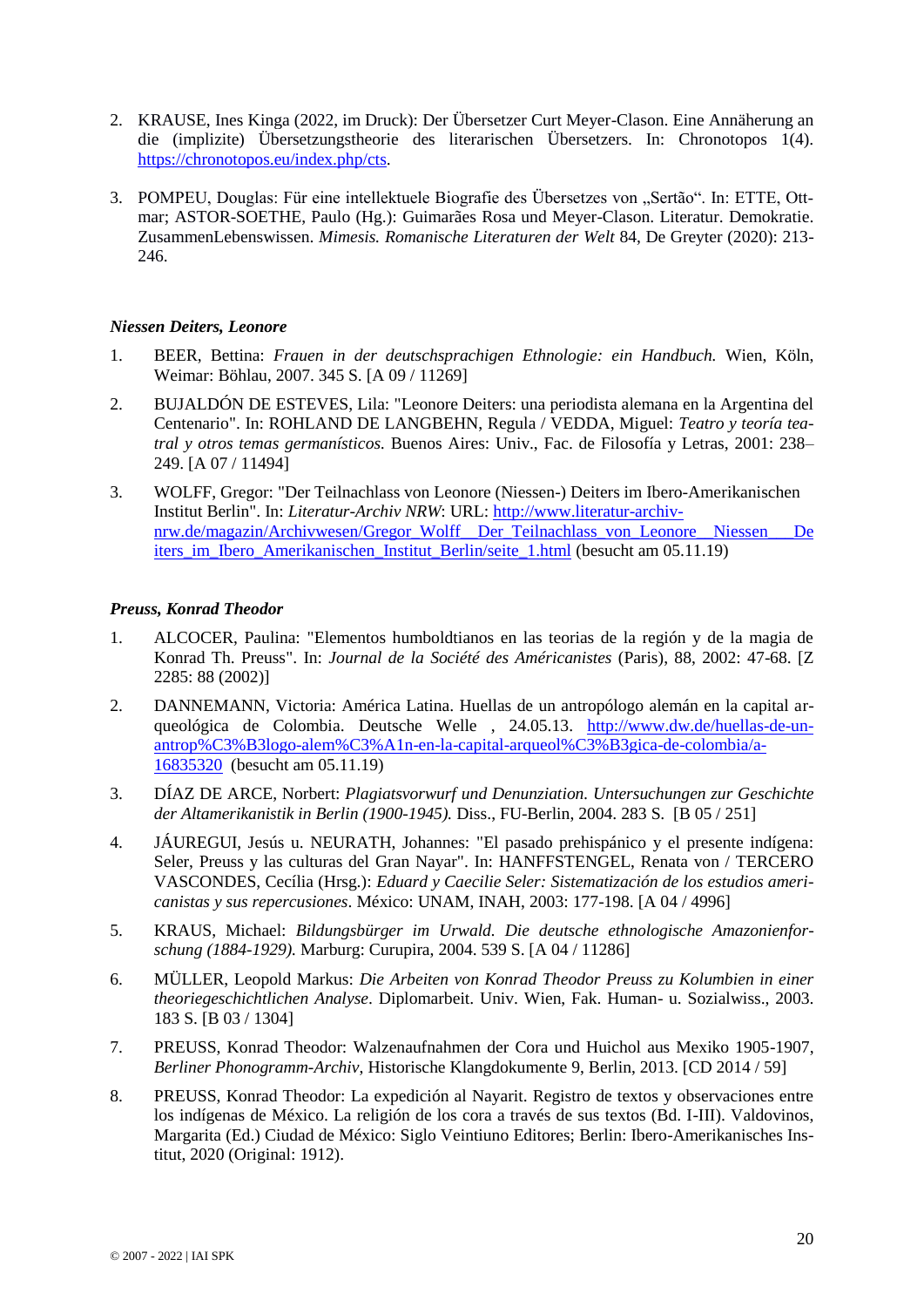- 9. REYES GAVILÁN, Aura Lisette: *Ensamble de una colección. Trayectos de Konrad Theodor Preuss durante su expedición en Colombia (1913-1919).* Area metropolitana de Barranquilla: Univ. del Norte, 2019. 488 S. [A 19 / 16233]
- 10. REYES GAVILÁN, Aura Lisette: Reconociendo el pasado y el presente y través de la fotografía. Temporalidad y cultura en las imágenes de Konrad Theodor Preuss. In: CÁNEPA KOCH, Gisela und KUMMELS, Ingrid (Hrsg.): *Fotografía en América Latina. Imágenes e identidades a través del tiempo y el espacio.* Lima: Instituto de Estudios Peruanos, 2018: 125-164. [A 21 / 61]
- 11. VALDOVINOS, Margarita: "Acción ritual y reflexividad en el mitote cors (México)" In: *Indiana,*(Berlin),26, 2009: 61-78 [Z 999: 26 (2009)]
- 12. VALDOVINOS, Margarita: *Les chants de mitote náyeri. Une pratique discursive au sein de l´action rituelle.* Diss., Univ. Paris X, Ethnologie, 2008, 389, 444 S. [B 09 / 1019]

# *Quesada, Vicente*

- 1. BALDASARRE, Maria Isabel: *Los dueños del arte: coleccionismo y consumo cultural en Buenos Aires*. Buenos Aires: Edhasa, 2006. 305 S. [A 08 / 21624]
- 2. BERGEL, Martin: "Ernesto Quesada o la ciencia como vocación". In: *Políticas de la Memoria,*  Anuario del CeDInCI, Nr. 8-9 (2008): 183-191. [Z 10586: 8/9 (2008)]
- 3. BUCHBINDER, Pablo: "Sistemas educativos en debate: lecturas argentinas de la instituciones alemanas entre finales del siglo XIX y principios del XX. In: CHICOTE, Gloria / GÖBEL, Barbara (eds): *Ideas viajeras y sus objetos. El intercambio científico entre Alemania y América austral.* Madrid: Iberoamericana, 2011: 41-55. [A 12 / 1833/a]
- 4. BUJALDÓN de ESTEVES, Lila: *Historia de la germanística argentina.* (Anuario argentino de germanística. Núm. Especial.1.) Buenos Aires: Asociación Argentina de Germanistas, 2006, 252 S. [A 08 / 7309]
- 5. CARRERAS, Sandra: "Die Quesada-Bibliothek kommt nach Berlin. Zu den Hintergründen einer Schenkung". In: CARRERAS, Sandra / MAIHOLD, Günther (Hrsg.): *Preußen und Lateinamerika. Im Spannungsfeld von Kommerz, Macht und Kultur.* Münster: LIT Verl., 2004: 305-320. [A 04 / 3000]
- 6. CARRERAS, Sandra: "¿Cómo circulan los saberes? La relación intelectual entre Leonore Deiters, Ernesto Quesada y Oswald Spengler". In: *Políticas de la Memoria, Anuario del Ce-DInCI*, 8/9, 2008: 221-228. [Z 10586: 8-9 (2008)]
- 7. CARRERAS, Sandra: "Redes de sociabilidad e intercambio intelectual entre Argentina y Alemania: Ernesto Quesada, Leonore Deiters y Oswald Spengler". In: CHUST, Manuel / FRAS-QUET, Ivana (Hrsg.): *Actas XIV Congreso Internacional AHILA. Europa-America, paralelismos en la distancia.* Castellón, España, 20-24 septiembre, 2005. Madrid: Fund. MAPFRE, 2008, o.S. [CDR 08 / 101]
- 8. CARRERAS, Sandra: "Spengler, Quesada y yo…Intercambio intelectual y relaciones personales entre la Argentina y Alemania". In: SCARZANELLA, Eugenia / SCHPUN, Monica Raisa (eds.): *Sin fronteras. Encuentros de mujeres y hombres entre América Latina y Europa (siglos XIX-XX).* Madrid/Frankfurt a. M.: Iberoamericana/Vervuert, 2008: 43-64. (Bibliotheca Ibero-Americana 123) [A 09 / 594]
- 9. CAVALERI, Paulo: *La restauración del Virrenato. Orígenes del nacionalismo territorial argentino.* Bernal: Univ. Nacional de Quilmes, 2004, 211 S. [A 05 / 3118]
- 10. CAVALERI, Paulo: *Vicente G. Quesada. Mis memorias.* Sel. y prol. de Paulo Cavaleri. Buenos Aires: Libr. Histórica, 2007. [A 08 / 110]
- 11. DELGADO, Verónica : "Sociología, germanofilia y construcción de la identidad nacional: Ernesto Quesada en la revista 'Nosotros' (1907-1915)". In: CHICOTE, Gloria / GÖBEL, Barbara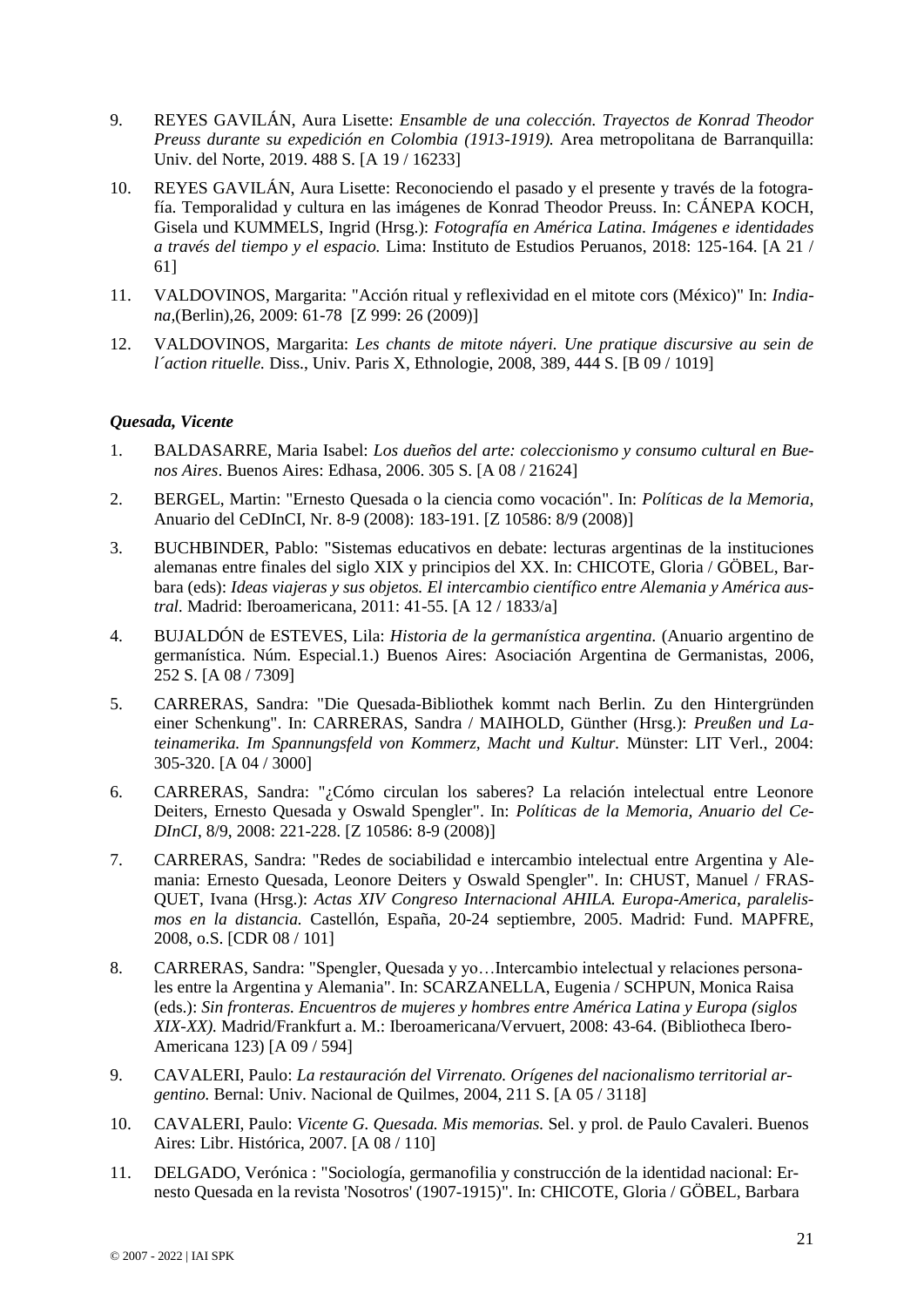(eds): *Ideas viajeras y sus objetos. El intercambio científico entre Alemania y América austral.* Madrid: Iberoamericana, 2011: 177-191. [A 12 / 1833]

- 12. DUVE, Thomas: "El contexto alemán del pensamiento de Ernesto Quesada". In: *Revista de historia del derecho*. Buenos Aires: Inst. de Investigaciones de Historia del Derecho, 30, 2002: 175–199. [Z 183: 30 (2002)]
- 13. DUVE, Thomas: "'Deutscher Geist','Deutsche Wissenschaft' und die Lateinamerika-Forschung". In: BOER, Pim de / DUCHHARDT, Heinz / KREIS, Georg / SCHMALE, Wolfgang (Hrsg.): *Europäische Erinnerungsorte. 3. Europa und die Welt*. München: Oldenbourg Verlag, 2012: 195-205.
- 14. FERNÁNDEZ CORDERO, Laura: "Legados de Ernesto Quesada". In: *Políticas de la Memoria*, Anuario del CeDInCI, 8/9, 2008: 177-182. [Z 10586: 8/9 (2008)]
- 15. SERRA Y VALL, José: *Colección de versos. Buenos Aires, 1807-1810*. Primera Parte. Buenos Aires: Academia Nacional de la Historia, 2000. 247 S. [Der Großteil der Veröffentlichung baut auf einem handschriftlichen Manuskript aus dem Nachlass auf.] [A 01/ 10851: 1]
- 16. SERRA Y VALL, José: *Colección de versos*. Buenos Aires, 1807-1816. Segunda Parte. Buenos Aires: Academia Nacional de la Historia, 2004, 239 S. [Der Großteil der Veröffentlichung baut auf einem handschriftlichen Manuskript aus dem Nachlass auf.] [A 01/ 10851: 2]
- 17. VOLLMER, Günter: "Spengler, Quesada, Leonore und ich: wie das Ibero-Amerikanische Institut wirklich entstanden ist". In: WOLFF, Gregor (Hrsg.) *Die Berliner und Brandenburger Lateinamerikaforschung in Geschichte und Gegenwart. Personen und Institutionen*. Berlin: Wissenschaftlicher Verlag, 2001: 17-46. [A 02 / 255]

# *Richert, Gertrud*

1. MÜHLSCHLEGEL, Ulrike: Gertrud Richert 1885-1965. In: *Galerie der Frauen in der Romanistik*. URL:<http://www.romanistinnen.de/frauen/richert.html> (besucht am 05.11.19)

### *Schultze Jena, Leonhard*

1. RUHNAU, Elke: "Berliner Sahagún-Pioniere: Eduard Seler, Leonhard Schultze Jena, Walter Lehmann und Cäcilie Seler-Sachs". In: WOLFF, Gregor (Hrsg.) *Die Berliner und Brandenburger Lateinamerikaforschung in Geschichte und Gegenwart. Personen und Institutionen*. Berlin: Wissenschaftlicher Verlag, 2001: 241-254. [A 02 / 255]

### *Schwauß, Maria*

- 1. LEHNHOFF, Elisabeth: *Oscar Weber y Maria Schwauss: literatura e inmigración alemana en Guatemala*. Diss., Ciudad de Guatemala, Univ. Rafael Lanidívar, Fac. de Humanidades, Dep. de Letras y Filosofía, 2004. 140 S. [B 04 / 1308]
- 2. MÜHLSCHLEGEL, Ulrike: "Maria Schwauß 1889-1987". In: *Galerie der Frauen in der Romanistik.* URL:<http://www.romanistinnen.de/frauen/schwauss.html> (besucht am 05.11.19)

### *Seler, Eduard*

- 1. ÁLVAREZ GARCÍA, Gerardo Hugo (Übers.): *Eduard Seler y Caecilie Seler-Sachs. Cartas de viaje desde México* (Originaltitel: Reisebriefe aus Mexiko, Berlin, 1889). Rev. y coord.: Renata von Hanffstengel Pohlenz y Cecilia Tercero Vasconcelos. México: UNAM, 2008: 281 S. [A 09 / 814]
- 2. BANKMANN; Ulf: "Uhle, Seler, el Museo de Berlin y la arqueologia de Peru". In: HANFFS-TENGEL, Renata von / TERCERO VASCONDES, Cecília (Hrsg.): *Eduard y Caecilie Seler:*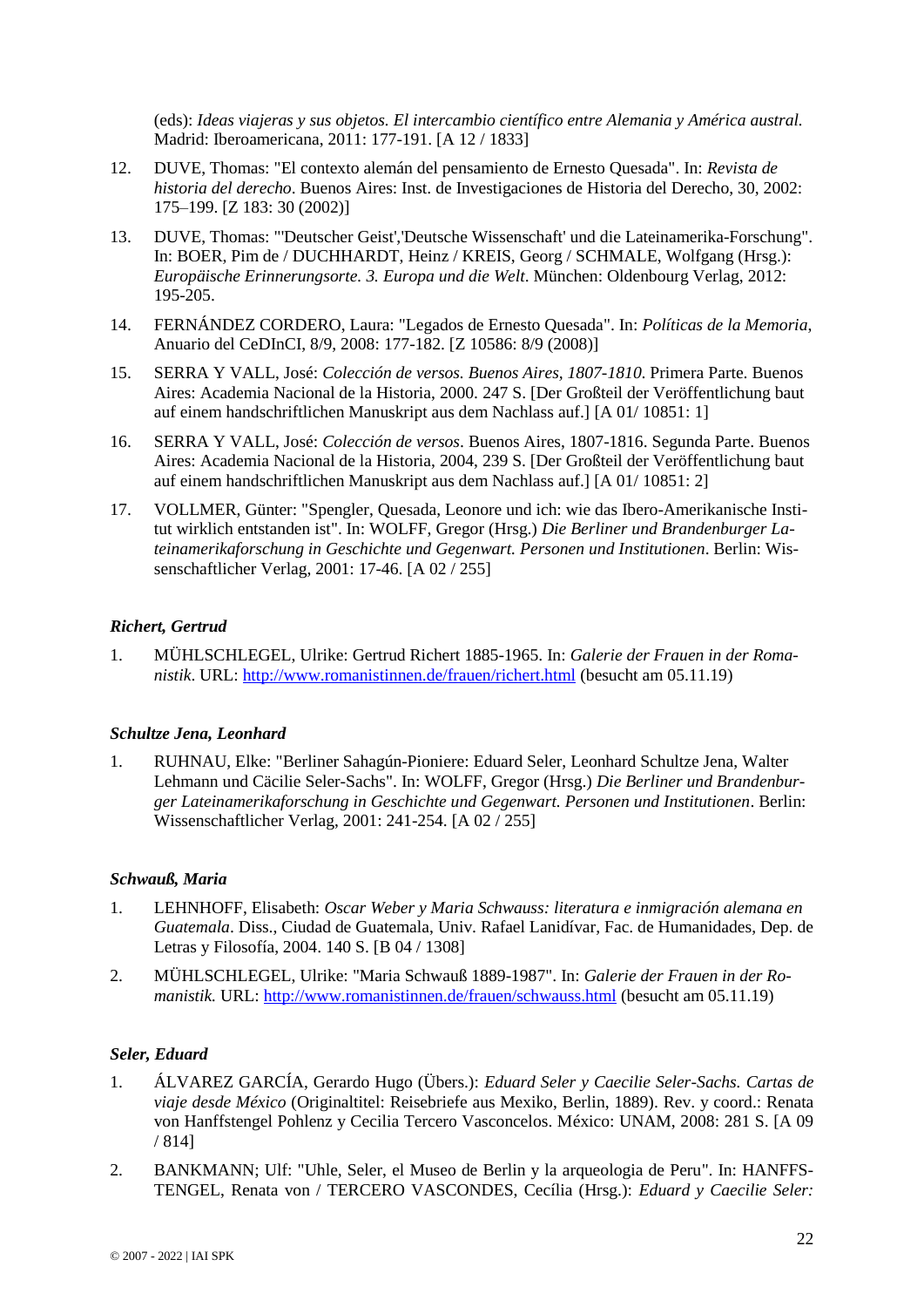*Sistematización de los estudios americanistas y sus repercusiones*. México: UNAM, INAH, 2003: 231-260. [A 04 / 4996]

- 3. BANKMANN; Ulf: "Unfreiwillige Begegnungen: Adolph F. Bandelier trifft Eduard Seler und Max Uhle". In: *Bulletin Société Suisse dês Amérricanistes* (Glarus), 66/67, 2002/2003: 85-94. [Z 813: 66-67 (2002-2003)]
- 4. BOTH, Arnd Adje: *Aerófonos mexicas de las ofrendas del recinto sagrado de Tenochtitlan.* Diss., FU-Berlin, 2007. URL:<https://refubium.fu-berlin.de/handle/fub188/22252> (besucht am 05.11.19)
- 5. BRAMBILA PAZ, Rosa: "El Teotihuacan de Eduard Seler". In: HANFFSTENGEL, Renata von / TERCERO VASCONDES, Cecília (Hrsg.): *Eduard y Caecilie Seler: Sistematización de los estudios americanistas y sus repercusiones*. México: UNAM, INAH, 2003: 261-278. [A 04 / 4996]
- 6. CASTAÑEDA de la PAZ, Maria, ROSKAMP, Hans (ed.): *Los escudos de armas indígenas: de la Colonia al México independiente.* Mexiko: Instituto de Investigaciones Antropológicas, El Colegio de Michoacán, UNAM. 376 S. [A 14 / 18198]
- 7. DÍAZ DE ARCE, Norbert: *Plagiatsvorwurf und Denunziation. Untersuchungen zur Geschichte der Altamerikanistik in Berlin (1900-1945).* Diss., FU-Berlin, 2004. 283 S. [B 05 / 251]
- 8. DOLINSKI, Eckehard: "Eduard Seler y Caecilie Seler-Sachs, fundadores alemanes de los estudios científicos precolombinos". In: HANFFSTENGEL, Renata von / TERCERO VASCON-DES, Cecília (Hrsg.): *Eduard y Caecilie Seler: Sistematización de los estudios americanistas y sus repercusiones*. México: UNAM, INAH, 2003: 31-40. [A 04 / 4996]
- 9. FÄHMEL BEYER, Bernd: "La influencia de Eduard Seler en la arqueología de los años 2000". In: HANFFSTENGEL, Renata von / TERCERO VASCONDES, Cecília (Hrsg.): *Eduard y Caecilie Seler: Sistematización de los estudios americanistas y sus repercusiones*. México: UNAM, INAH, 2003: 279-292. [A 04 / 4996]
- 10. GONZÁLEZ TORRES, Yolotl: "Seler y Huitzilopochtil". In: HANFFSTENGEL, Renata von / TERCERO VASCONDES, Cecília (Hrsg.): *Eduard y Caecilie Seler: Sistematización de los estudios americanistas y sus repercusiones*. México: UNAM, INAH, 2003: 127-136. [A 04 / 4996]
- 11. HANFFSTENGEL, Renata von / TERCERO VASCONDES, Cecília (Hrsg.): *Eduard y Caecilie Seler: Sistematización de los estudios americanistas y sus repercusiones*. México: UNAM, INAH, 2003, 413 S. [A 04 / 4996]
- 12. HIEPKO, Paul: "The Botanical Collections of Eduard and Caecilie Seler". In: HANFFSTEN-GEL, Renata von / TERCERO VASCONDES, Cecília (Hrsg.): *Eduard y Caecilie Seler: Sistematización de los estudios americanistas y sus repercusiones*. México: UNAM, INAH, 2003: 225-230. [A 04 / 4996]
- 13. JÁUREGUI, Jesús / NEURATH, Johannes: "El pasado prehispánico y el presente indígena: Seler, Preuss y las culturas del Gran Nayar". In: HANFFSTENGEL, Renata von / TERCERO VASCONDES, Cecília (Hrsg.): *Eduard y Caecilie Seler: Sistematización de los estudios americanistas y sus repercusiones*. México: UNAM, INAH, 2003: 177-198. [A 04 / 4996]
- 14. KAULICKE, Peter: *Max Uhle. Las ruinas de Moche.* Lima: Fondo Ed. de la Pontificia Univ. Católica del Perú, 2014. 349 S. [A 14/7390]
- 15. KÖHLER, Ulrich: "Contribuciones de Eduard Seler a la interpretación de los códices pictográficos del México antiguo." In: HANFFSTENGEL, Renata von / TERCERO VASCONDES, Cecília (Hrsg.): *Eduard y Caecilie Seler: Sistematización de los estudios americanistas y sus repercusiones*. México: UNAM, INAH, 2003: 71-90. [A 04 / 4996]
- 16. KÖNIG, Viola: "Lienzo Seler II and the Coixtlahuaca Group of Lienzos". In: *Latin American Indian literature journal* (McKeesport, Pa.), 15/2, 1999: 147–210. [Z 5282: 15/2 (1999)]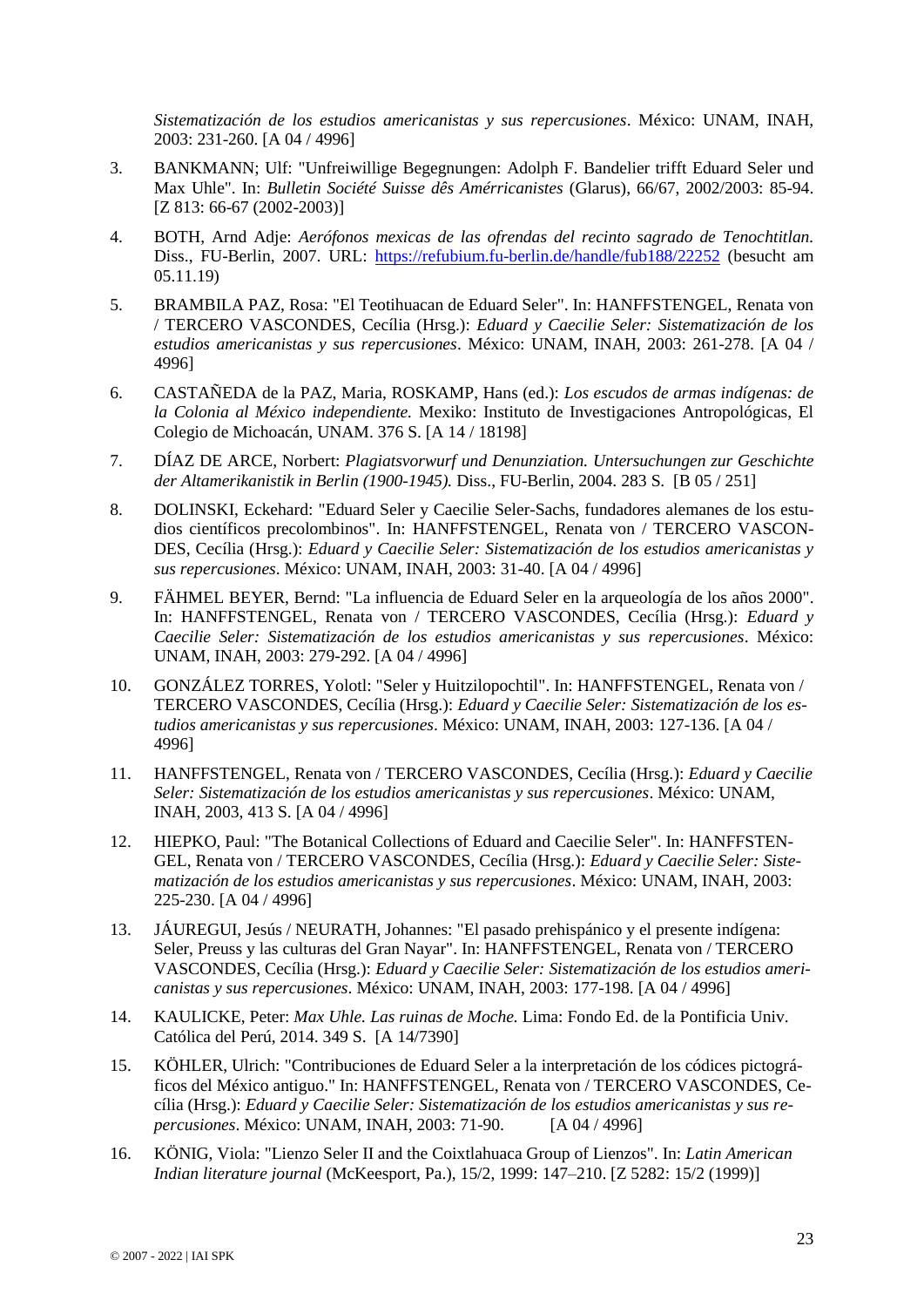- 17. KÖNIG, Viola: "Eduard Seler y Caecilie Seler-Sachs en Oaxaca". In: HANFFSTENGEL, Renata von / TERCERO VASCONDES, Cecília (Hrsg.): *Eduard y Caecilie Seler: Sistematización de los estudios americanistas y sus repercusiones*. México: UNAM, INAH, 2003: 329-340. [A 04 / 4996]
- 18. KUHN, Halgard: "Der Völkerkundler Professor Eduard Seler und seine Ehefrau Caecilie Seler". In: *Das Jahrbuch für Steglitz* (Berlin), 4 / 4, 2002: 22 -27.
- 19. LELGEMANN, Achim: "Las contribuciones de Eduard Seler y Caecilie Seler a la antropología del Occidente y Norte de México". In: HANFFSTENGEL, Renata von / TERCERO VAS-CONDES, Cecília (Hrsg.): *Eduard y Caecilie Seler: Sistematización de los estudios americanistas y sus repercusiones*. México: UNAM, INAH, 2003: 199-210. [A 04 / 4996]
- 20. LOVELL, William George: "Patrimony Lost: Hispanic-American Treasures in Foreign Collections". In: *The Americas* (Oceanside,CA. Academy of American Franciscan History), 75:1, January 2018: 155-180 URL: [https://www.cambridge.org/core/journals/americas/article/patrimony](https://www.cambridge.org/core/journals/americas/article/patrimony-lost-hispanicamerican-treasures-in-foreign-collections/139C1682EDF3CB8035BB1E2509AB7E9D)[lost-hispanicamerican-treasures-in-foreign](https://www.cambridge.org/core/journals/americas/article/patrimony-lost-hispanicamerican-treasures-in-foreign-collections/139C1682EDF3CB8035BB1E2509AB7E9D)[collections/139C1682EDF3CB8035BB1E2509AB7E9D](https://www.cambridge.org/core/journals/americas/article/patrimony-lost-hispanicamerican-treasures-in-foreign-collections/139C1682EDF3CB8035BB1E2509AB7E9D) (besucht am 05.11.19)
- 21. LOWE, Lynneth S. y Adam SELLEN, "Una pasión por la antigüedad: las colecciones arqueológicas de Don Florentino Gimeno en Campeche durante el siglo XIX", *Estudios de Cultura Maya,* México: UNAM, 2010, XXXVII*,* 33 S. [Z 3662: 37, 2010]
- 22. MACHUCA GALLEGOS, Laura: *Los hacendados de Yucatán (1785-1847).* México: Inst. de Culturas de Yucatán, 2011. 277 S. [A 12/10681]
- 23. MASSON, Peter: "Südamerikanische Exkursionen und Perspektiven im Werk eines Pioniers der mesoamerikanistischen Altamerika-Forschung: Eine Würdigung anhand des Berliner Nachlasses von Eduard Seler". In: WOLFF, Gregor (Hrsg.) *Die Berliner und Brandenburger Lateinamerikaforschung in Geschichte und Gegenwart. Personen und Institutionen*. Berlin: Wissenschaftlicher Verlag, 2001: 213-240. [A 02 / 255]
- 24. MASSON, Peter: "Investigaciones sudamericanistas de Eduard Seler: Arqueología, etnología y lingüistica." In: HANFFSTENGEL, Renata von / TERCERO VASCONDES, Cecília (Hrsg.): *Eduard y Caecilie Seler: Sistematización de los estudios americanistas y sus repercusiones*. México: UNAM, INAH, 2003: 157-176. [A 04 / 4996]
- 25. MÜHLSCHLEGEL, Ulrike: "Die abenteuerliche Reise eines mexikanischen Wörterbuchs nach Berlin". In: *Bibliothekmagazin* (Berlin) 2, 2019: 23-28.
- 26. ROJAS RABIELA, Teresa und GUTIÉRREZ RUVALCABA, Ignacio: *Letras y huellas del maíz: del siglo XVI a 1914*. México: Consejo Nacional de Ciencia y Tecnología, 2016. 290 S. [A 17 / 14586]
- 27. RUHNAU, Elke: "Berliner Sahagún-Pioniere: Eduard Seler, Leonhard Schultze Jena, Walter Lehmann und Cäcilie Seler-Sachs". In: WOLFF, Gregor (Hrsg.) *Die Berliner und Brandenburger Lateinamerikaforschung in Geschichte und Gegenwart. Personen und Institutionen*. Berlin: Wissenschaftlicher Verlag, 2001: 241-254. [A 02 / 255]
- 28. RUTSCH, Mechthild: *Entre el campo y el gabinete. Nacionales y extranjeros en la profesionalización de la antropología mexicana (1877-1920)*. México: UNAM, INAH, 2007. 454 S. [B 07 / 4349]
- 29. RUTSCH, Mechthild: "Isabel Ramírez Castaňeda (1881-1943): una antihistoria de los inicios de la antropología mexicana." In: *Cuicuilco* (Toluca, Méx.), 10/28, 2003: 99 – 116. [Z 8584: 10/28 (2003)]
- 30. SCHILLER, Hannah: "Das Azteken-Rätsel. Ein Forscher erhellt die dunkle Geschichte des Indianervolkes". In: *Geolino extra* (Hamburg), 26, 2011: 74-79. [Z 15316: 26 (2011)]
- 31. SELLEN, Adam T.: "Fraternal curiosity. The Camacho Museum, Campeche, Mexico." In: GÄNGER, Stephanie, KOHL, Philip L., PODGORNY, Irina: *Nature and antiquities. The making of arquaeology in the Americas.* Tucson, AZ: Univ. of Arizona Pr., 2014: 91-109.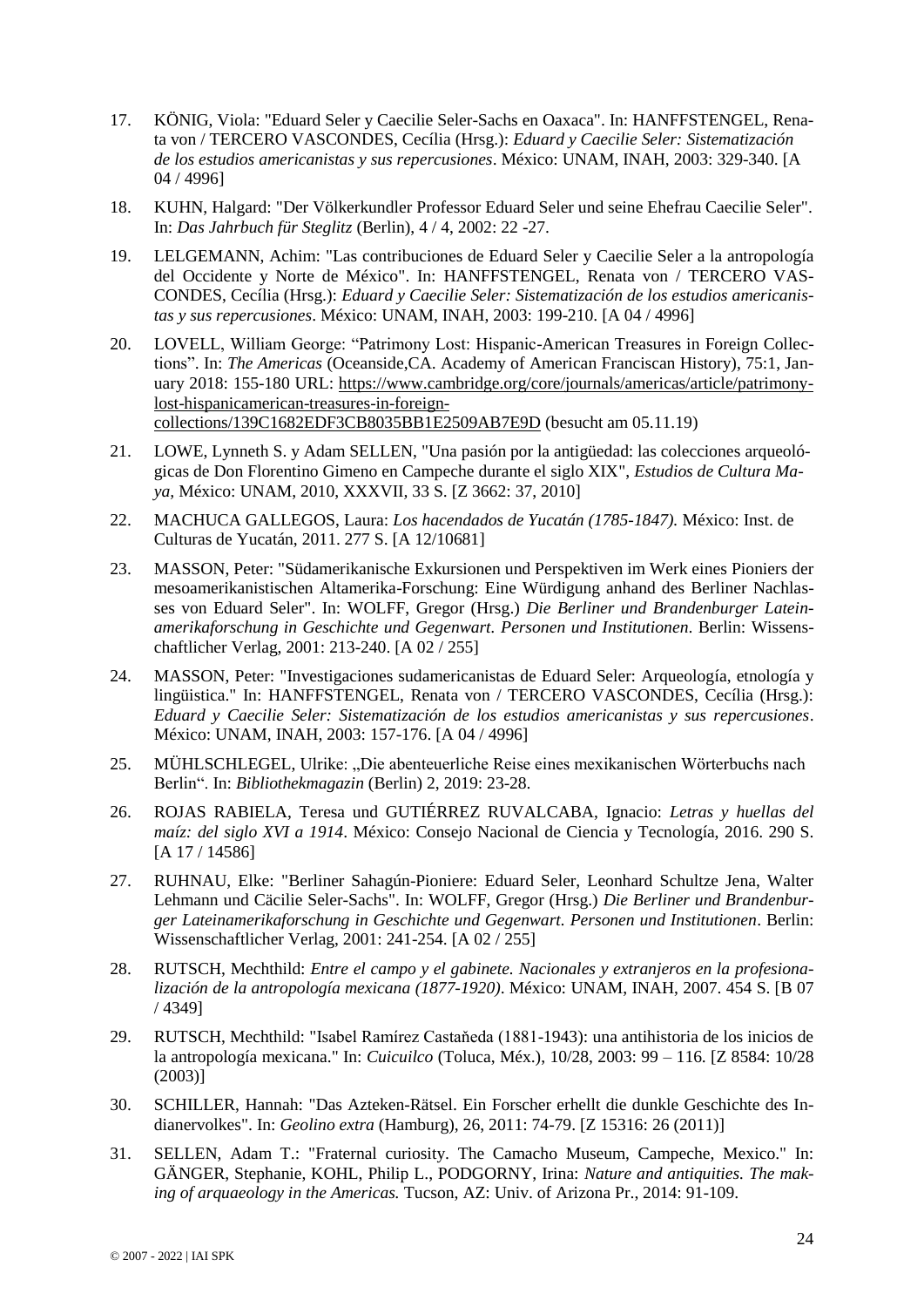- 32. SELLEN, Adam T.: "El museo de los padres Camacho en Campeche, México, ca. 1830-1854." In: ACHIM, Miruna y PODGORNY, Irina, ed.: *Museos al detalle. Colecciones, antigüedades e historia natural, 1790-1870.* Rosario: Prohistoria Ed., 2013: 157-178.
- 33. SELLEN, Adam T.: "Re-evaluation of the Early Archaeological Collections from Oaxaca: a trip to the Seler Archives in Berlin". In: *FAMSI* (Crystal River, Fla.), February 2006. <http://www.famsi.org/reports/05016/> (besucht am 05.11.19)
- 34. SELLEN, Adam T., LOWE, Lynneth S.: *Ruinas de Yucatán. Álbum fotográfico del siglo XIX.* Mérida: Univ. Nacional Autónoma de México, 2013. 92 S. [A 14 / 3182]
- 34. SELLEN, Adam: Historia del coleccionismo arqueológico en la península de Yucatán durante el siglo XIX. In: LOWE, Lynneth S. / PÉREZ SUÁREZ (eds), Tomás: *Arqueología del norte de la península de Yucatán y exploraciones recientes*. México: Centro de Estudios Mayas e Instituto de Filológicas, UNAM 2016. S. 13-36 [B16 /2683]
- 35. SELER, Eduard: *Collected works in Meso-American linguistics & archaeology. Index to the 6 volumes.* Ed. Bowditch, Charles P. 2. ed. Culver City, CA: Labyrinthos, 2000. 114 S. [B 92 / 996 : Ind.]
- 36. SELER, Eduard: *The ancient Settlements of Chaculá in the Nentón District of the department of Huehuetenango, Republic of Guatemala. English translation of Die alten Ansiedlungen von Chaculá im Distrikte Nentón des Departments Huehuetenango der Republik Guatemala*. Hrsg. John M. Weeks. Culver City, CA: Labyrinthos, 2003. 240 S. [B 04 / 1387]
- 37. SEPÚLVEDA Y HERRERA, Ma. Teresa: "Eduard y Cacilie Seler en México". In: HANFFS-TENGEL, Renata von / TERCERO VASCONDES, Cecília (Hrsg.): *Eduard y Caecilie Seler: Sistematización de los estudios americanistas y sus repercusiones*. México: UNAM, INAH, 2003: 211-224. [A 04 / 4996]
- 38. SOLÍS, Felipe: "Eduard Seler y las colecciones arqueológicas del Museo Nacional de México". In: HANFFSTENGEL, Renata von / TERCERO VASCONDES, Cecília (Hrsg.): *Eduard y Caecilie Seler: Sistematización de los estudios americanistas y sus repercusiones*. México: UNAM, INAH, 2003: 41-50. [A 04 / 4996]
- 39. TEUFEL, Stefanie: "The Sculpture of a Huchue in Berlin". In: *Mexicon*: Sauerwein (München), 39 (Dez. 2017): 145-150.
- 40. THIEMER-SACHSE, Ursula: "Seler als Universitätsprofessor. Zum Beginn mexikanistischer Studien an der Berliner Universität". In: WOLFF, Gregor (Hrsg.) *Die Berliner und Brandenburger Lateinamerikaforschung in Geschichte und Gegenwart. Personen und Institutionen*. Berlin: Wissenschaftlicher Verlag, 2001: 197-212. [A 02 / 255]
- 41. THIEMER-SACHSE, Ursula: "La actividad de Eduard Seler en tanto profesor universitario: El inicio de los estudios mexicanistas en la Universidad de Berlín". In: HANFFSTENGEL, Renata von / TERCERO VASCONDES, Cecília (Hrsg.): *Eduard y Caecilie Seler: Sistematización de los estudios americanistas y sus repercusiones*. México: UNAM, INAH, 2003: 51-70. [A 04 / 4996]
- 42. THIEMER-SACHSE, Ursula: "Olin. Zur Bedeutung von Erdbeben und deren Registrierung bei den Azteken." In: *Indiana* (Berlin), 23, 2007: 309-344. [Z 999: 23 (2007)]
- 43. URCID, Javier y Adam SELLEN, "A Forgotten House of Ancestors from Ancient Xoxocotlán**",** *Baessler-Archiv* (Berlin) 56, 2008: 117-224. [Z 994:56, 2008]
- 44. WEISHEIT, Saskia: "Der geheime Azteken-Code. Eduard Seler entschlüsselt die Geheimsprache der Azteken" Regie: Saskia Weisheit. Deutsche Erstausstrahlung 15.08.2009, 45 Min. ZDF [https://www.zdf.de/dokumentation/terra-x/der-geheime-azteken-code-gehiemsprache-der](https://www.zdf.de/dokumentation/terra-x/der-geheime-azteken-code-gehiemsprache-der-azteken-100.html)[azteken-100.html](https://www.zdf.de/dokumentation/terra-x/der-geheime-azteken-code-gehiemsprache-der-azteken-100.html) (besucht am 05.11.19)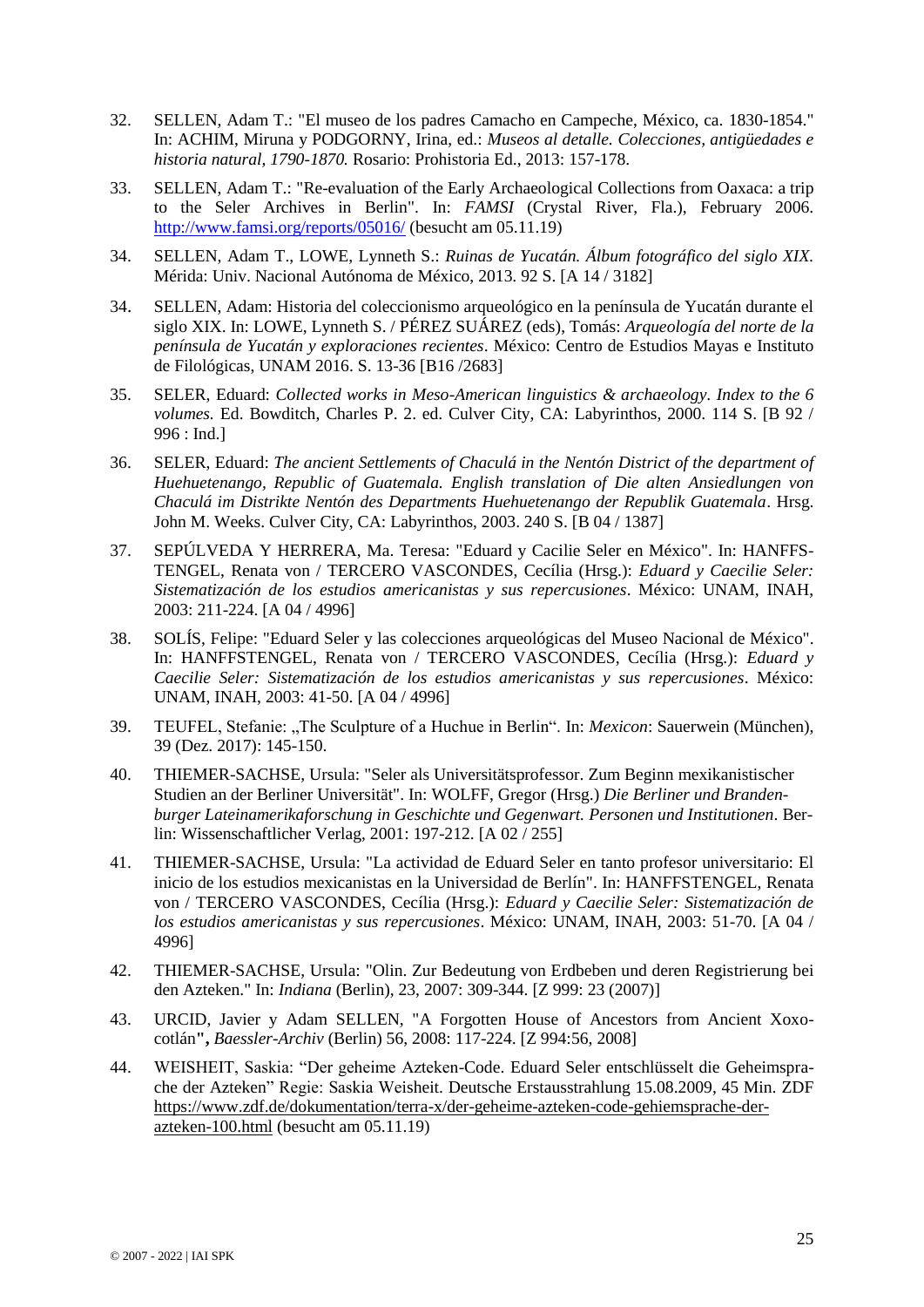### *Seler-Sachs, Caecilie*

- 1*.* ÁLVAREZ GARCÍA, Gerardo Hugo (Übers.): *Eduard Seler y Caecilie Seler-Sachs. Cartas de viaje desde México* (Originaltitel: Reisebriefe aus Mexiko, Berlin, 1889). Hrsg. HANFFSTEN-GEL POHLENZ, Renata von / TERCERO VASCONCELOS, Cecília. México: UNAM, 2008: 281 S. [A 09 / 814]
- 2. BEER, Bettina: *Frauen in der deutschsprachigen Ethnologie: ein Handbuch.* Wien, Köln, Weimar: Böhlau, 2007. 345 S. [A 09 / 11269]
- 3. DOLINSKI, Eckehard: "Eduard Seler y Caecilie Seler-Sachs, fundadores alemanes de los estudios científicos precolombinos". In: HANFFSTENGEL, Renata von / TERCERO VASCON-DES, Cecília (Hrsg.): *Eduard y Caecilie Seler: Sistematización de los estudios americanistas y sus repercusiones*. México: UNAM, INAH, 2003: 31-40. [A 04 / 4996]
- 4. HANFFSTENGEL, Renata von / TERCERO VASCONDES, Cecília (Hrsg.): *Eduard y Caecilie Seler: Sistematización de los estudios americanistas y sus repercusiones*. México: UNAM, INAH, 2003. 413 S. [A 04 / 4996]
- 5. HANFFSTENGEL, Renata von: "Valores estéticos en la fotografia y los escritos de Caecilie Seler-Sachs". In: HANFFSTENGEL, Renata von / TERCERO VASCONDES, Cecília (Hrsg.): *Eduard y Caecilie Seler: Sistematización de los estudios americanistas y sus repercusiones*. México: UNAM, INAH, 2003: 293-328. [A 04 / 4996]
- 6. HIEPKO, Paul: "The Botanical Collections of Eduard and Caecilie Seler". In: HANFFSTEN-GEL, Renata von / TERCERO VASCONDES, Cecília (Hrsg.): *Eduard y Caecilie Seler: Sistematización de los estudios americanistas y sus repercusiones*. México: UNAM, INAH, 2003: 225-230. [A 04 / 4996]
- 7. KÖNIG, Viola: "Eduard Seler y Caecilie Seler-Sachs en Oaxaca". In: HANFFSTENGEL, Renata von / TERCERO VASCONDES, Cecília (Hrsg.): *Eduard y Caecilie Seler: Sistematización de los estudios americanistas y sus repercusiones*. México: UNAM, INAH, 2003: 329-340. [A 04 / 4996]
- 8. KUHN, Halgard: "Ob in der Metropole oder der Provinz. Philantropinnen sind niemals ortsgebunden." In: HUNDT, Irina / KISCHLAT, Ilse (Hrsg.): *Topographie und Mobilität in der Deutschen Frauenbewegung.* Berlin: Dt. Staatsbürgerinnen-Verband 2003: 87–97. [A 03 / 16819]
- 9. KUHN, Halgard: "Der Völkerkundler Professor Eduard Seler und seine Ehefrau Caecilie Seler". In: *Das Jahrbuch für Steglitz* (Berlin), 4/4, 2002: 22-27.
- 10. LELGEMANN, Achim: "Las contribuciones de Eduard Seler y Caecilie Seler a la antropología del Occidente y Norte de México". In: HANFFSTENGEL, Renata von / TERCERO VAS-CONDES, Cecília (Hrsg.): *Eduard y Caecilie Seler: Sistematización de los estudios americanistas y sus repercusiones*. México: UNAM, INAH, 2003: 199-210. [A 04 / 4996]
- 11. LOVELL, William George: "Patrimony Lost: Hispanic-American Treasures in Foreign Collections". In: *The Americas* (Oceanside,CA. Academy of American Franciscan History), 75:1, January 2018: 155-180 URL: [https://www.cambridge.org/core/journals/americas/article/patrimony](https://www.cambridge.org/core/journals/americas/article/patrimony-lost-hispanicamerican-treasures-in-foreign-collections/139C1682EDF3CB8035BB1E2509AB7E9D)[lost-hispanicamerican-treasures-in-foreign](https://www.cambridge.org/core/journals/americas/article/patrimony-lost-hispanicamerican-treasures-in-foreign-collections/139C1682EDF3CB8035BB1E2509AB7E9D)[collections/139C1682EDF3CB8035BB1E2509AB7E9D](https://www.cambridge.org/core/journals/americas/article/patrimony-lost-hispanicamerican-treasures-in-foreign-collections/139C1682EDF3CB8035BB1E2509AB7E9D) (besucht am 05.11.19)
- 12. RUHNAU, Elke: "Berliner Sahagún-Pioniere: Eduard Seler, Leonhard Schultze Jena, Walter Lehmann und Cäcilie Seler-Sachs". In: WOLFF, Gregor (Hrsg.) *Die Berliner und Brandenburger Lateinamerikaforschung in Geschichte und Gegenwart. Personen und Institutionen*. Berlin: Wissenschaftl. Verlag, 2001: 241-254. [A 02 / 255]
- 13. RUTSCH, Mechthild: "Isabel Ramírez Castaňeda (1881-1943): una antihistoria de los inicios de la antropología mexicana." In: *Cuicuilco* (Toluca, Méx.), 10/28, 2003: 99–116. [Z 8584: 10 / 28 (2003)]
- 14. SCHILLER, Hannah: "Das Azteken-Rätsel. Ein Forscher erhellt die dunkle Geschichte des Indianervolkes". In: *Geolino extra* (Hamburg), 26, 2011: 74-79. [Z 15316: 26 (2011)]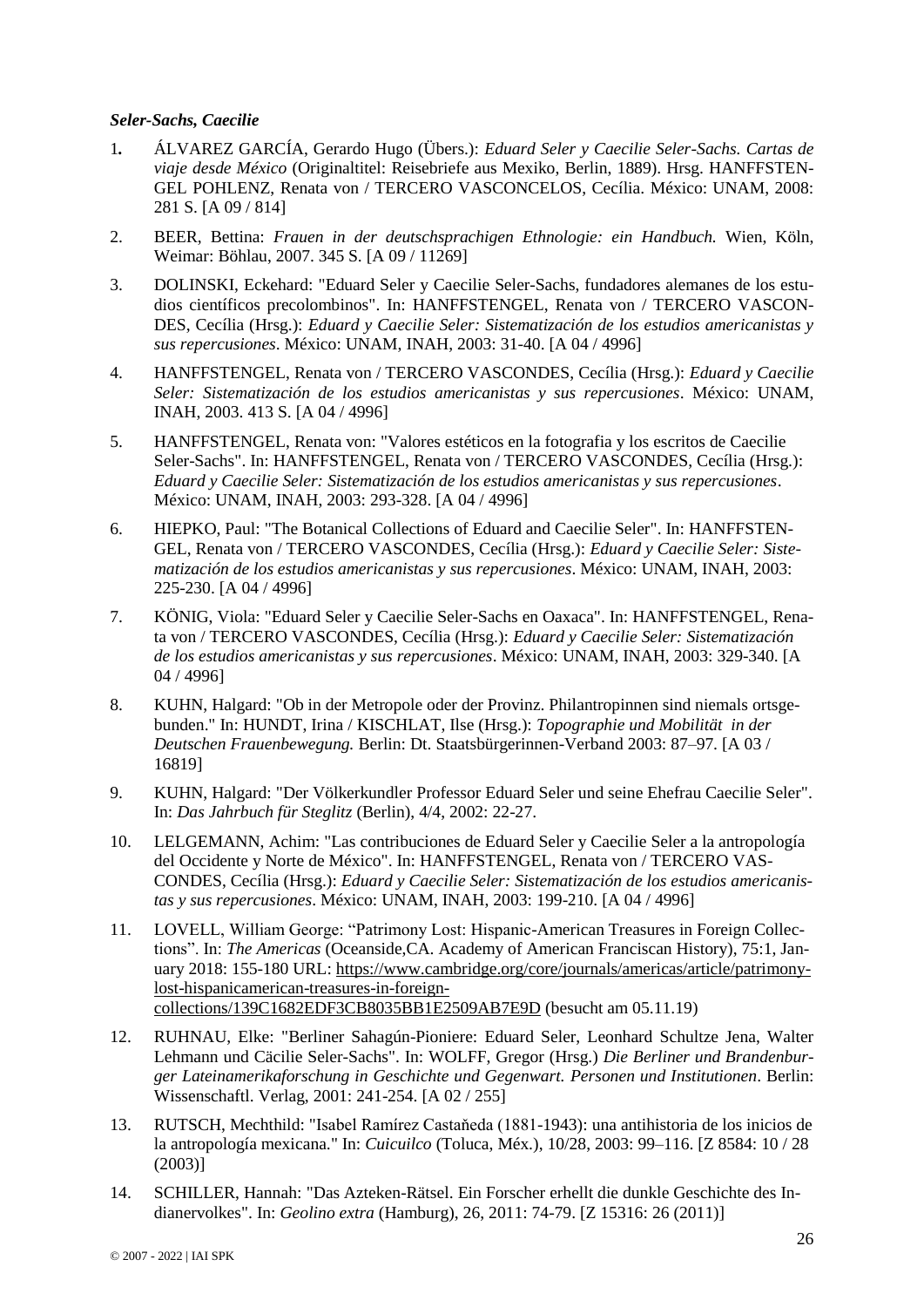- 15. SELER-SACHS, Caecilie: "In der Stadt der Frauen". In: MOTZ, Roland (Hrsg.): *Mexiko. Ein literarisches Portrait*. Frankfurt a.M.: Insel-Verl. 1997: 74–77. [A 03 / 11552]
- 16. SEPÚLVEDA Y HERRERA, María Teresa: "Eduard y Cacilie Seler en México". In: HAN-FFSTENGEL, Renata von / TERCERO VASCONDES, Cecília (Hrsg.): *Eduard y Caecilie Seler: Sistematización de los estudios americanistas y sus repercusiones*. México: UNAM, INAH, 2003: 41-50. [A 04 / 4996].

## *Sponer, Margot*

- **1.** FIGUEROA, Antón: Margot Sponer. *Do galego antigo ás fronteiras da resistencia*. Santiago de Compostela: Ed. Laiovento, 2018. 128 S.
- 2. MÜHLSCHLEGEL, Ulrike: "Margot Sponer. 1898-1945". In: *Galerie der Frauen in der Romanistik*.<http://www.romanistinnen.de/frauen/sponer.html>(besucht am 05.11.19)
- 3. VOGT, Annette: *Vom Hintereingang zum Hauptportal? Lise Meitner und ihre Kolleginnen an der Berliner Universität und in der Kaiser-Wilhelm-Gesellschaft.* Stuttgart: Steiner Verl. 2007. 550 S.

# *Steffen, Hans*

- 1. BROGIATO, Heinz Peter: "Die geographische Erforschung Südamerikas im Spiegel der Bestände des Archivs für Geographie im Leibniz-Institut für Länderkunde". In: BROGIATO, Heinz Peter: *Die Anden. Geographische Erforschung und künstlerische Darstellung.* München, Leipzig: Leibniz-Inst. für Länderkunde, 2003. 242 S. [B 04 / 252]
- 2 CARRASCO DOMÍNGUEZ, Germán: *Hans Steffen. Pedagogo, geógrafo, explorador, experto en límites.* Santiago de Chile: Ed. Univ, um 2002. 124 S. [B 02 / 1870]
- 3. DITTMANN, Alden: "Deutscher Beitrag zur Entwicklung der Naturwissenschaften in Chile." In: *Condor* (Santiago de Chile), 19.10. 2001.
- 4. FIORI, Jorge / VERA, Gustavo de: *1902. El protagonismo de los colones galeses en la frontera argentino – chilena.* Trevelin, Chubut: Municipalidad de Trevelin 2002. 190 S. [A 03 / 10998]
- 5. MARTINIC BEROS, Mateo: *Los alemanes en la Patagonia Chilena.* Punta Arenas: Universidad de Magallanes, Archivo Emilio Held Winkler, Deutsch-Chilenischer Bund. 2005. 127 S. [B 06 / 513]
- 6. SANHUEZA, Carlos: "El debate sobre 'elembrujamiento alemán' y el papael de la ciencias alemana hacia fones del siglio XIX en Chile". In: CHICOTE, Gloria / GÖBEL, Barbara (eds): *Ideas viajeras y sus objetos. El intercambio científico entre Alemania y América austral.* Madrid: Iberoamericana, 2011: 29-40. [A 12 / 1833]
- 7. SANHUEZA, Carlos (Hrsg.): "El objetivo del Instituto Pedagógico no es el de formar geógrafos. Hans Steffen y la transferencia del saber geográfico alemán a Chile. 1893 -1907". In: *Historia* (Santiago de Chile), 45/1, 2012: 171-197. [Z 2624: 1/45 (2012)]
- 8. SANHUEZA, Carlos (Hrsg.): *Viajes de exploración y estudio en la Patagonia occidental*. *1892- 1902. Hans Steffen. Vol.1-2. Santiago de Chile 1909-1910*. Santiago de Chile: Pontificia Univ. Católica de Chile, 2010, T.1 – 2. 290, 419 S. [A11 / 6778:1-2]
- 9. SANHUEZA, Carlos (Hrsg.): "Un saber geográfico en acción. Hans Steffen y el litigio patagónico 1892-1902". In: Magallania (Punta Arenas) 40(1), 2012: 21-44. URL: <http://www.redalyc.org/articulo.oa?id=50623277002> (besucht am 05.11.19)

### *Uhle, Max*

1. ALBARRACÍN JORDÁN, Juan: *The Archaeology of Tiwanaku: the Myths, History, and Science of Ancient Andean Civilization*. La Paz: PAP, 1999. 105 S. [A 99 / 11081]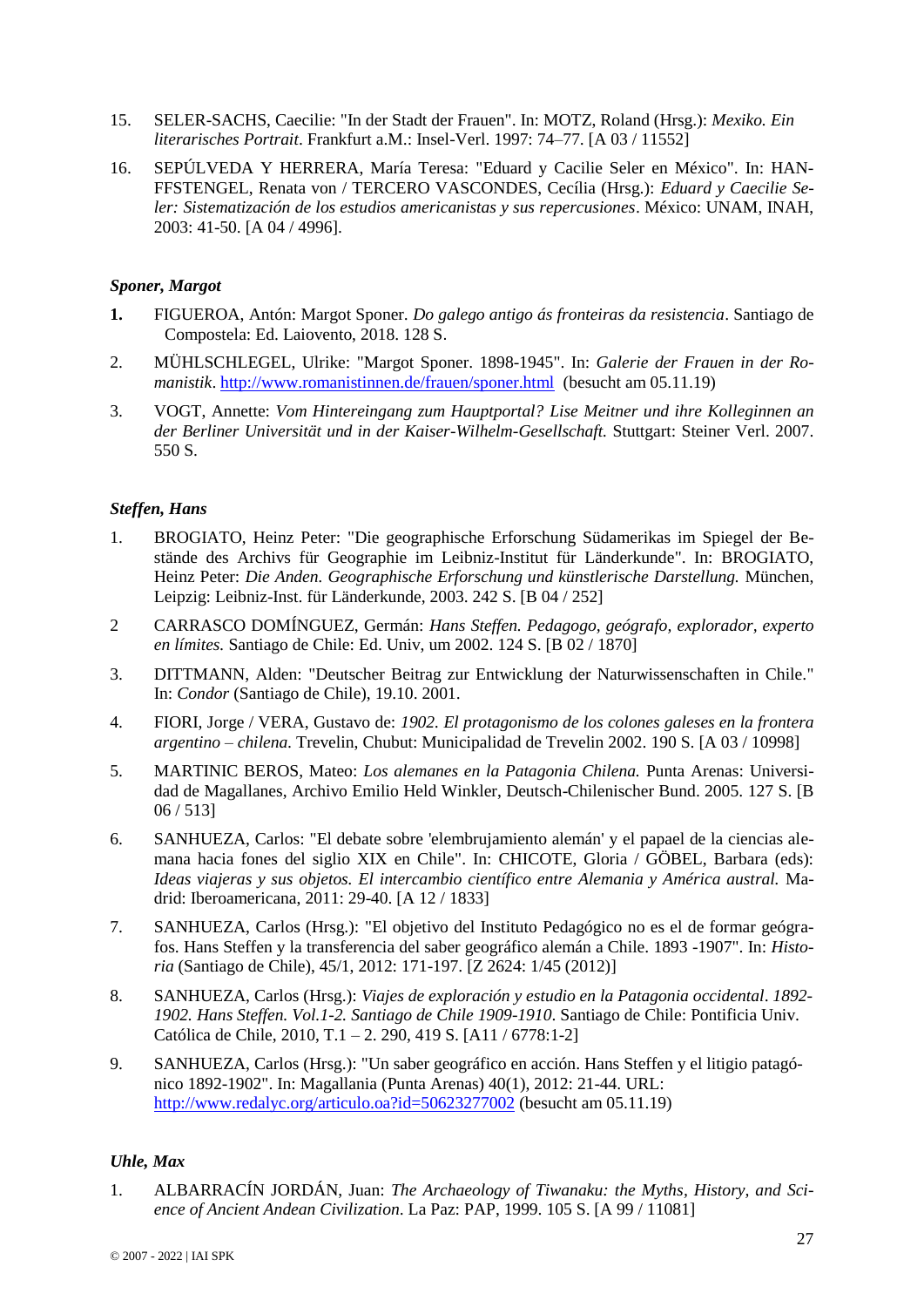- 2. ALBERDI VALLEJO, Alfredo: "Una reconstrucción virtual de un tejido Pachacamac de acuerdo al legado de Max Friedrich Uhle". In: SOLANILLA DEMSTRE, Victòria (Hrsg.): *Actas. II Jornadas internacionales sobre textiles precolombinos*. Barcelona: Univ. Autònoma, Dep. D´Art, 2002: 115-134. [A 07 / 20840]
- 3. BANKMANN; Ulf: "Uhle, Seler, el Museo de Berlin y la arqueologia de Peru". In: HANFFS-TENGEL, Renata von / TERCERO VASCONDES, Cecília (Hrsg.): *Eduard y Caecilie Seler: Sistematización de los estudios americanistas y sus repercusiones*. México: UNAM, INAH, 2003: 231-260. [A 04 / 4996]
- 4. BANKMANN; Ulf: "Unfreiwillige Begegnungen: Adolph F. Bandelier trifft Eduard Seler und Max Uhle". In: *Bulletin Société Suisse dês Amérricanistes* (Glarus), 66-67 (2002-2003): 85-94. [Z 813: 66-67 (2002-2003)]
- 5. BÉAREZ, Philippe, GORRITI, Manuel, EECKHOUT, Peter: "Primeras observaciones sobre el uso de invertebrados y peces marinos em Pachacamac (Perú) en el siglo XV (Período Intermédio Tardio)". In: *Bulletin de l´Institut Français d´Études Andines* (Lima), 32/1, 2003: 51- 68. [Z 1693: 32/1 (2003)]
- 6. BEYER, Lothar: "Max Uhle y su doctorado en al Universidad de Leipzig, Alemania". In: *Investigaciones sociales* (Lima), 7/11, 2003: 107–120. [Z 7980: 7/11 (2003)]
- 7. BEYER, Lothar: "Vater der peruanischen Archäologie". In: *Journal Universität Leipzig* (Leipzig), 1, 2003: 35–37.
- 8. BRICEÑO ROSARIO, Jesús: "Markahuamachuco y la sierra del Departamento la Libertad, norte del Perú: la contribución de Uhle". In: KAULICKE, Peter / FISCHER, Manuela / MAS-SON, Peter / WOLFF, Gregor (Hrsg.): *Max Uhle (1856-1944). Evaluaciones de sus investigaciones y obras.* Lima: Fondo Ed. De la Pontif. Univ. Católica del Perú, 2010. S. 205-232. [B 11 / 4032]
- 9. BUCHHOLZ, Annika: Pasado y presente entrelazado: el Cusco en la mirada del científico alemán Max Uhle (1905-1907). In: GARAY ALBÚJAR, Andrés (Ed.): *Cusco revelado. Fotografías de Max T. Vargas, Max Uhle y Martín Chambi*. Berlín/Piura: Ibero-Amerikanisches Institut/Universidad de Piura, 2017: 67-128.
- 10. CÁNEPA KOCH, Gisela: "Cultural management and neoliberal governmentality. The participation of Perú in the exhibition Inca – Kings of the Andes". In: KALTMEIER, Olaf, RUFER, Mario (eds.): Entangled Heritages. Postcolonial perspectives on the uses of the past in Latin America. Cxford: Routledge, 2016. URL: <https://www.routledge.com/products/search?keywords=entangled+heritage>(besucht am 05.11.19)
- 11. CÁNEPA KOCH, Gisela, KUMMELS, Ingrid [\(eds.\)](http://www.transcript-verlag.de/programmbereiche/?f=86018) : *Photography in Latin America: Images and identities across time and space.* Bielefeld: transcript, 2016. 242 S. [A 16 / 10329]
- 12. CERRÓN-PALOMINO, Rodolfo: *El Chipaya o la lengua de los hombres del agua*. Lima: Pontificia Univ. Católica del Perú, 2006. XVIII, 309 S. [A 07 / 9588]
- 13. CERRÓN-PALOMINO, Rodolfo: "Max Uhle: "Descubridor"del Chipaya". In: KAULICKE, Peter / FISCHER, Manuela / MASSON, Peter / WOLFF, Gregor (Hrsg.): *Max Uhle (1856- 1944). Evaluaciones de sus investigaciones y obras*. Lima: Fondo Ed. De la Pontif. Univ. Católica del Perú, 2010. S. 79-92. [B 11 / 4032]
- 14. CERRÓN-PALOMINO, Rodolfo: *El Uro de la Bahía de Puno*. Lima: Pontifica Universidad Católica del Perú. Instituto Riva Agüero. Publicaciones del Instituto Riva Agüero 32, 2016. 238 S. [A 17 / 13276]
- 15. CHAUCHAT, Claude, GUTIÉRRZ LÉON, Belkys: "Max Uhle, el sitio F de Moche y la llamada plataforma Uhle". In: KAULICKE, Peter / FISCHER, Manuela / MASSON, Peter / WOLFF, Gregor (Hrsg.): *Max Uhle (1856-1944). Evaluaciones de sus investigaciones y obras.* Lima: Fondo Ed. De la Pontif. Univ. Católica del Perú, 2010. S. 165-174. [B 11 / 4032]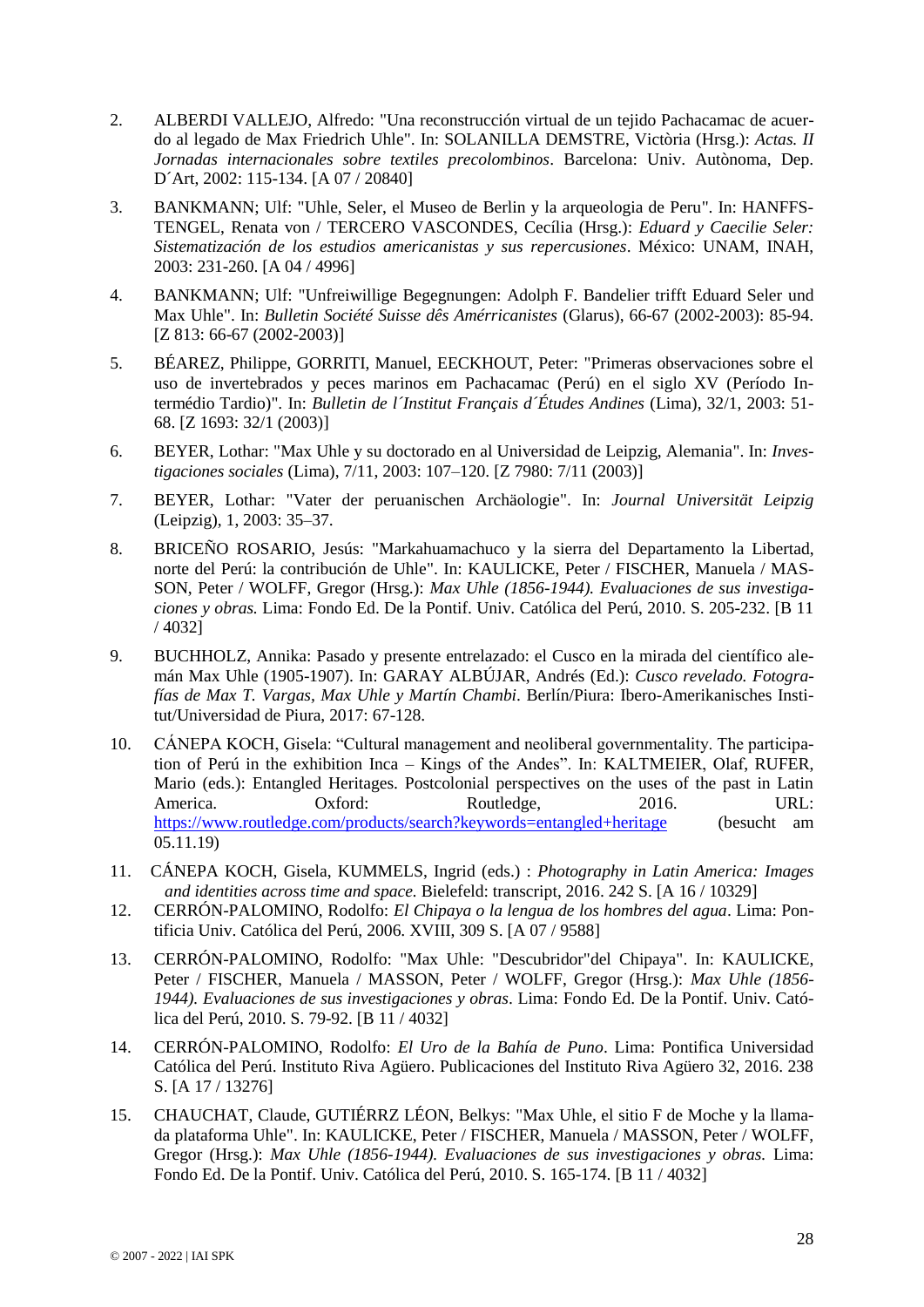- 16- CHAUCHAT, Claude: "La plataforma Uhle en Moche. Excavaciones 1999-2009". Instituto Frances de Estudios Andinos, Lima 2021.
- 17. CONCHA QUEZADA, *Hernán: Alexander Lipschütz en Europa (1883-1926)*. Santiago de Chile: RIL Ed., 2007. 182 S. [A 08 / 2484]
- 18. DEUTSCHE FORSCHUNGSGEMEINSCHAFT [Kalender] 2007 (Bonn) 2006. 12.- 22. Woche.
- 19. DURÁN SERRANO, Eliana / KANGISER G., María Fernanda / ACEVEDO C., Nieves: *Publicación ocasional*. Museo Nacional de Historia Natural. (Nr. 56: Colección Max Uhle). Santiago de Chile: Dir. de Bibliotecas, Archivos y Museos, 2000. 49 S. [S / 35: 56]
- 20. EECKHOUT, Peter: "Nuevas evidencias sobre costumbres funerarias en Pachacamac". In: KAULICKE, Peter / FISCHER, Manuela / MASSON, Peter / WOLFF, Gregor (Hrsg.): *Max Uhle (1856-1944). Evaluaciones de sus investigaciones y obras*. Lima: Fondo Ed. De la Pontif. Univ. Católica del Perú, 2010. S. 151-164. [B 11 / 4032]
- 21. ERICKSON, Clark: "Max Uhle en Filadelfia (1897-1899)." In: KAULICKE, Peter / FISCHER, Manuela / MASSON, Peter / WOLFF, Gregor (Hrsg.): *Max Uhle (1856-1944). Evaluaciones de sus investigaciones y obras*. Lima: Fondo Ed. De la Pontif. Univ. Católica del Perú, 2010. S. 93- 108. [B 11 / 4032]
- 22. FISCHER, Manuela: "La Misión de Max Uhle para el Mueso Real de Etnología en Berlín (1892-1895): entre las ciencias humboldtianas y la arqueología americana." In: KAULICKE, Peter / FISCHER, Manuela / MASSON, Peter / WOLFF, Gregor (Hrsg.): *Max Uhle (1856- 1944). Evaluaciones de sus investigaciones y obras*. Lima: Fondo Ed. De la Pontif. Univ. Católica del Perú, 2010. S. 49-62. [B 11 / 4032]
- 23. FISCHER, Manuela: "Vergessene Sammlungen im Ethnologischen Museum Berlin". In: WOLFF, Gregor (Hrsg.): *Die Berliner und Brandenburger Lateinamerikaforschung in Geschichte und Gegenwart. Personen und Institutionen*. Berlin: Wissenschaftlicher Verlag, 2001: 149-162. [A 02 / 255]
- 24. GÄNGER, Stefanie: "Antiquare, Sammler, Archäologen. Vorspanische Antiquitäten in Peru, 1858–1906". In: HABERMAS, Rebekka, PRZYREMBEL, Alexandra (Hrsg.): *Von Käfern, Märkten und Menschen. Kolonialismus und Wissen in der Moderne*. Göttingen: Vandenhoeck & Ruprecht 2013. S. 137-146. [A 13 / 23972]
- 25. GÄNGER, Stefanie: "? La mirada imperialista? Los alemanes y la arqueología peruana" In: *Histórica* 30, 2, 2006: 69-90 [Z 2462: 30,2, 2006]
- 26. GÖBEL, Barbara: "Ideas, prácticas y objetos que viajan: el aporte de científicos alemanes al desarrollo de las ciencias antropológicas en América austral. In: CHICOTE, Gloria / GÖBEL, Barbara (eds): *Ideas viajeras y sus objetos. El intercambio científico entre Alemania y América austral*. Madrid: Iberoamericana, 2011: 193-207 [A 12 / 1833/]
- 27. GOMIS S., Dominique: "Max Uhle y el tiempo en la América Andina. Evolucionismo, difusionismo y medición del tiempo relativo". In: MUSEO PUMAPUNGO: Max Uhle, aportes a la arqueología del austro ecuatoriano. Cuenca: Museo Pumapongo, 2019: 31 - 37. 101 S. [A 20 / 1156]
- 28. GRIEDER; Terence [et.al.]: *The Art and Archaeology of Challuabamba*, Ecuador. Austin: Univ. Of Texas Pr. 2009. X, 221 S. [B 09 / 2086]
- 29. GUDEMOS, Mónica: "Los estudios en arqueomusicología americana y la información de Max Uhle en sus notas manuscritas". In: *Indiana* (Berlin), 23 (2007): 229-282 [Z/999:23 (2007)]
- 30. GUDEMOS, Mónica: "The Flight of the Sorcerers: Sound, Power and Hallucinogens in Wari Expansion Strategies during the Middle Horizon, Peru (ca. AD 500-900)". In: JIMENEZ, Raquel / TILL, Rupert / HOWELL, Mark (eds.) *Music & Ritual: Bridging Material & Living Cultures*. Berlin: Ekho Verl. 2013: 163-188. [A 15/5725]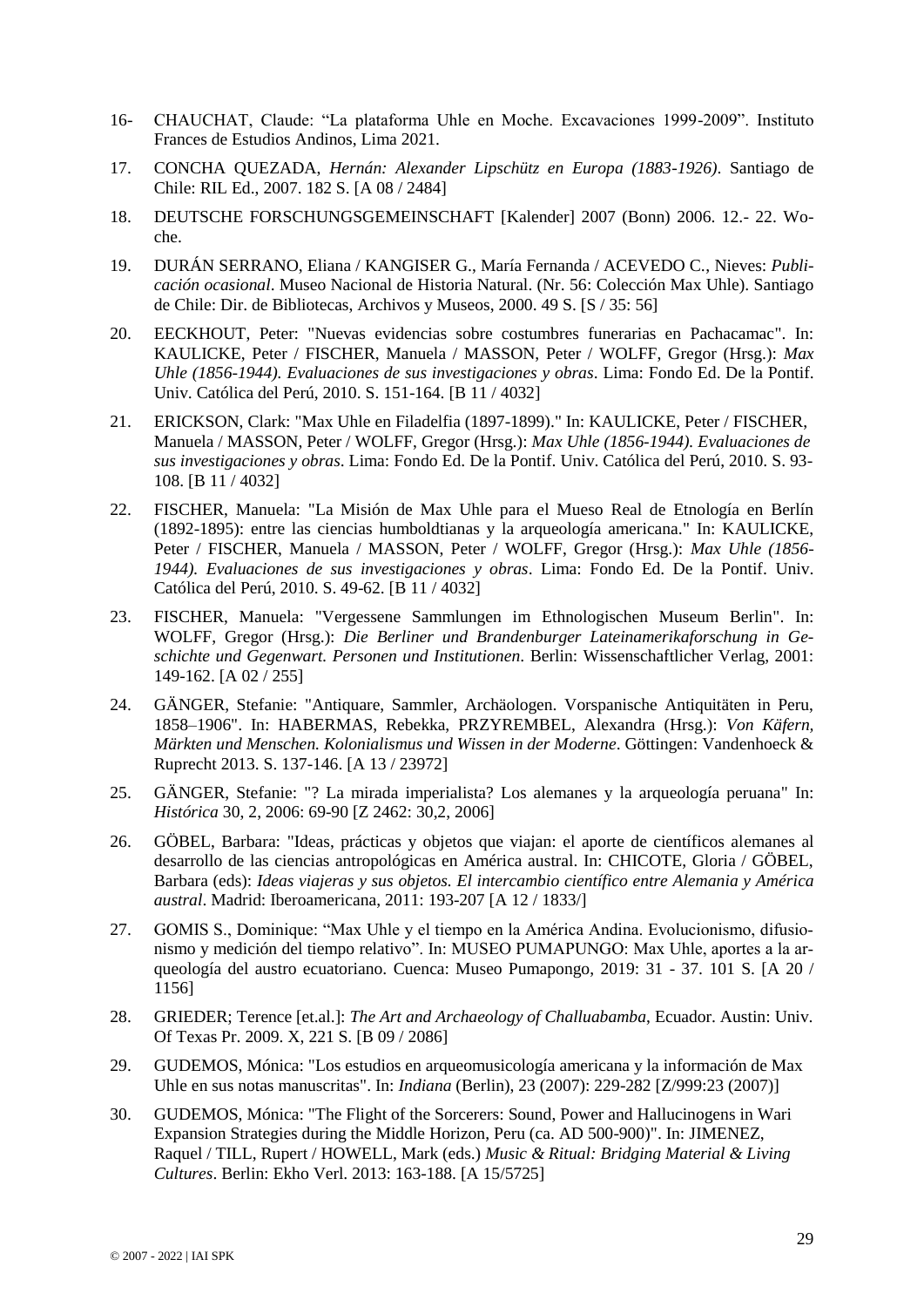- 31. GUDEMOS, Mónica: *La información sobre el material arqueológico musical en las notas de Max Uhle. Informe 1*. o.O., 2001. 102 S. (Manuskript) [B 01 / 1567 : 1]
- 32. GUDEMOS, Mónica: *La información sobre el material arqueológico musical en las notas de Max Uhle. Informe 2*. o.O., 2002. 54 S. (Manuskript). [B 01 / 1567 : 2]
- 33. GUDEMOS, Mónica: *Projekt: Informationen über das archäologische Musikmaterial in den Manuskripten Max Uhles*. Bericht. o. O., o. J. 30 Bl. (Manuskript). [B 10/33]
- 34. GUDEMOS, Mónica: "Mapa cultural de los instrumentos musicales y objetos sonoros de metal arqueológicos: idiófonos (Área Andina centro-meridional." In: *Revista Española de Antropología Americana* (Madrid), 43/2, 2013: 579-597. [Z / 3780]
- 35. GUDEMOS, Mónica: "Tu piel, mi piel, nuestra piel. Salud, música y naturaleza en los Andes". In: *Diálogo Andino*, 39, 2012: 9-22. [Z / 5855]
- 36. HANNß, Katja: Uchumataqu. *The Lost Language of the Urus of Bolivia*. Leiden: Univ., 2008. (CNWS Publ. Vol.158.) (Indigenous Languages of Latin America. 7.) [A 09 / 534]
- 37. HANNß, Katja: *Vocabulario Uru (Uchumataqu): Castellano/English/Deutsch/Français – Uru*, 2013. URL:<http://www.illa-a.org/wp/diccionarios/>(nicht aufrufbar am 05.11.19).
- 38. HANNß, Katja (comp.): *Un vocabulario de la lengua uchumataqu con materiales de Max Uhle, Walter Lehmann, Alfred Métraux y Jehan Vellard*. 2014. 37 Bl. [A 16 / 12551]
- 39. HÖFLEIN, Michael (Hrsg.): *Gesammelte Schriften*. Bd. 1: 1883 1891. Berlin: Ibero-Amerikanisches Inst., 2001. Getr. Zählung. [B 02 / 2127: 1]
- 40. HÖFLEIN, Michael: *Vorläufiges Inventar der Notizbücher von Max Uhle (1892 – 1933)*. Berlin: Ibero-Amerikanisches Institut, 2001. 12 S. (Manuskript).
- 41. HÖFLEIN, Michael: "Max Uhle in Ecuador: 1919-1933". In: WOLFF, Gregor (Hrsg.): *Die Berliner und Brandenburger Lateinamerikaforschung in Geschichte und Gegenwart. Personen und Institutionen*. Berlin: Wissenschaftlicher Verlag, 2001: 329-347. [A 02 / 255]
- 42. HÖFLEIN, Michael: Leben und Werk Max Uhles. Eine Bibliographie. Berlin: Ibero-Amerikan. Inst., 2002. 48 S. [B 03 / 1772]
- 43. HUDTWALCKER MORÁN, José A.:"Investigaciones de Friedrich Max Uhle en la isla San Lorenzo, Callao (1906-1907): un siglo después". In: KAULICKE, Peter / FISCHER, Manuela / MASSON, Peter / WOLFF, Gregor (Hrsg.): *Max Uhle (1856-1944). Evaluaciones de sus investigaciones y obras.* Lima: Fondo Ed. De la Pontif. Univ. Católica del Perú, 2010. S. 295-312. [B 11 / 4032]
- 44. IDROVO URIGÜEN, Jaime: "Max Uhle y sus huellas en la Arqueología Austral del Ecuador". In: MUSEO PUMAPUNGO: Max Uhle, aportes a la arqueología del austro ecuatoriano. Cuenca: Museo Pumapongo, 2019: 71-101. [A 20 / 1156]
- 45. KAPSOLI, Wilfredo (Hrsg.): *Max Uhle. El condor y el zorro*. Lima: Centro de Investigación Universidad Ricardo Palma, 2003. 236 S. [A 04 / 9056]
- 46. KAULICKE, Peter: "Auswirkungen Uhles auf die Archäologie Perus". In: WOLFF, Gregor (Hrsg.): *Die Berliner und Brandenburger Lateinamerikaforschung in Geschichte und Gegenwart. Personen und Institutionen*. Berlin: Wissenschaftlicher Verlag, 2001: 349-360. [A 02 / 255]
- 47. KAULICKE, Peter: Max Uhle. *Las ruinas de Moche*. Lima: Fondo Ed. de la Pontificia Univ. Católica del Perú, 2014. 349 S. [A 14/7390]
- 48. KAULICKE, Peter: "Entre el Perú antiguo y el Perú moderno: los trabajos de Uhle en el Perú y su impacto". In: TANTALEÀN, Henry & ASTUHUAMÀN, César (eds.): *Historia de la arqueología en el Perú del siglo XX*. Lima: IFEA 2013:471-481.
- 49. KAULICKE, Peter: *Memoria y muerte en el Perú antiguo*. Lima: Pontificia Universidad Católica del Perú, Fondo Editorial, 2000. 387 S. [B 01 / 1504]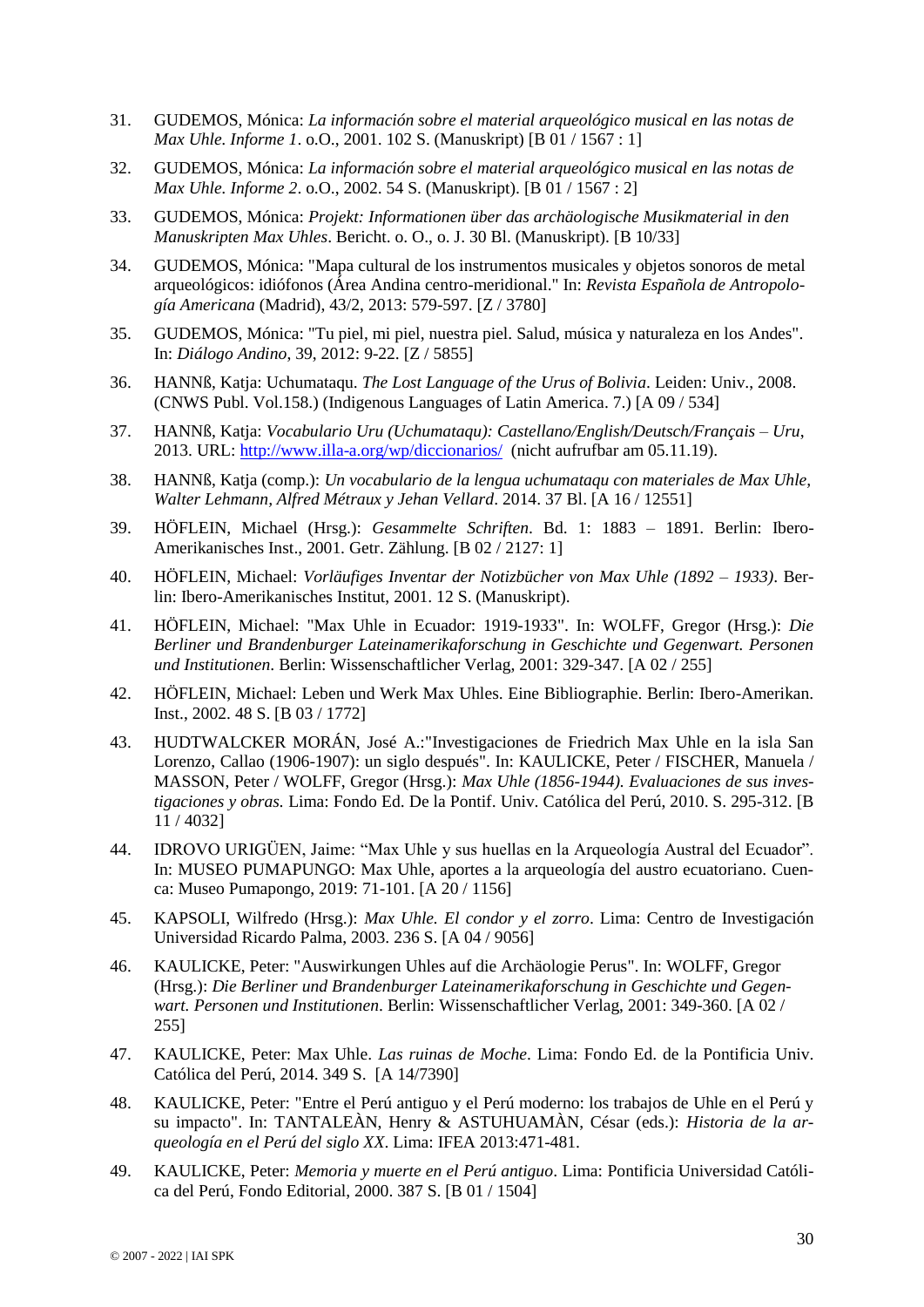- 50. KAULICKE, Peter: "La vida y obra de Friedrich Max Uhle. Recientes logros, problemas y perspectivas" In: KAULICKE, Peter / FISCHER, Manuela / MASSON, Peter / WOLFF, Gregor (Hrsg.): *Max Uhle (1856-1944). Evaluaciones de sus investigaciones y obras*. Lima: Fondo Ed. De la Pontif. Univ. Católica del Perú, 2010. S. 9-24. [B 11 / 4032]
- 51. KRESSE RAINA, Uta: *Intellectual Imperialism in the Andes: German Anthropologists and Archaeologists in Peru, 1870-1930*. Diss., Temple Univ. Philadelphia, may 2007. X, 236 Bl. [B 07 / 2686]
- 52. KÜLBEL, Jürgen Cain: "Non nobis nascimur: über die Bruderschaft des Konsuls, Bankiers, Kaufmanns und Sammlers Bendix Koppel (1835-1919) mit Alphons Stübel, Wilhelm Reiss und Max Uhle, über seinen Verdienst um die Sammlungen des Museums für Völkerkunde zu Leipzig und die Verstrickung in die Geschichte um das Goldfloß von Siecha". In: DEIMEL, Claus: Jahrbuch der Staatlichen Ethnologischen Sammlungen Sachsen. Berlin: VWB, 2007: 145-192. [A 09 / 3341]
- 53. LIEBSCHER, Vera: "Reisen und Werk Max Uhles 1892-1911 / Viajes y obra de Max Uhle de 1892-1911". In: WURSTER, Wolfgang W. (Hrsg.): Max Uhle (1856-1944). Pläne archäologischer Stätten im Andengebiet / Planos de sitios arqueológicos en el área andina. Mainz: Philipp von Zabern, 1999: 43-87. (Materialien zur Allgemeinen und Vergleichenden Archäologie. 56) [B 00 / 786]
- 54. LINARES MÁLAGA, Eloy: Max Uhle en Arequipa y la cultura Juli, propia de la Ciudad Blanca. o. Ort: o. Verlag, o. Jahr. 44 S. [A 04 / 10648]
- 55. LÓPEZ JAÚREGUI, Lorena: *«América para los americanistas»: Academia y coleccionismo en el 17° Congreso Internacional de Americanistas (Argentina-México, 1910).* Dissertation, Freie Universität Berlin, Lateinamerika-Institut , 2019. 101 S.
- 56. LOZA, Carmen Beatriz: "Quipus y quipolas at the Museum für Völkerkunde, Berlin: genesis of a reference collection (1872-1999)". In: Baessler-Archiv. Beiträge zur Völkerkunde (Berlin), 47 (72) (1999) 1: 39-75. [Z 994:47/1 (1999)]
- 57. LOZA, Carmen Beatriz: "El modelo de Max Uhle para el estudio de los 'quipus', a la luz de sus notas inéditas de trabajo de campo (1894-1897)". In: Indiana (Berlin), 16 (2000): 123-158. [Z 999:16 (2000)]
- 58. LOZA, Carmen Beatriz: Itinerarios de Max Uhle en el Altiplano Boliviano. Sus libretas de expedición e historia cultural (1893-1896). Berlin: Ibero-Amerikanisches Inst., 2004. 541 S. (Indiana. Beiheft 15 ). [A 04 / 12730]
- 59. LUMBRERAS, Luis Guillermo: "Uhle y los asentamientos de Chincha en el siglo XVI". In: Revista del Museo Nacional (Lima), 49 (2000): 13-88. [Z 1640: 49 (2000)]
- 60. MALO VEGA, Benigno: "El mensaje de Uhle." In: MUSEO PUMAPUNGO: Max Uhle, aportes a la arqueología del austro ecuatoriano. Cuenca: Museo Pumapongo, 2019: 43-44. [A 20 / 1156]
- 61. MASSON, Peter / KRAUSE, Gernot: "Max Uhle (1856-1944): Archäologie und Kulturgeschichte des Andenraums als Lebenswerk / Max Uhle (1856-1944): Arqueología e historia cultural del área andina como obra vitalicia". In: WURSTER, Wolfgang W. (Hrsg.): Max Uhle (1856- 1944). Pläne archäologischer Stätten im Andengebiet / Planos de sitios arqueológicos en el área andina. Mainz: Philipp von Zabern, 1999: 7-41 (Materialien zur Allgemeinen und Vergleichenden Archäologie. 56). [B 00 / 786]
- 62. MIHOK, Daniela Anita: Seitenblicke Max Uhles Forschungsphotographien und die Wahrnehmnung der indigenen Bevölkerung in Peru. (Magisterarbeit, FU Berlin, LAI, Altamerikanistik, 2010). 119 S. [B 11/2467]
- 63. MIHOK, Daniela : « Das visuelle Erbe der peruanischen Bevölkerung zu Beginn des 20. Jahrhunderts. Max Uhles Fotosammlung im Ibero-Amerikanischen Institut Berlin. In: WOLFF, Gregor (HRSG.): Forscher und Unternehmer mit Kamera. Berlin: IAI, 2014. S. 96-105. [B 14 / 3995]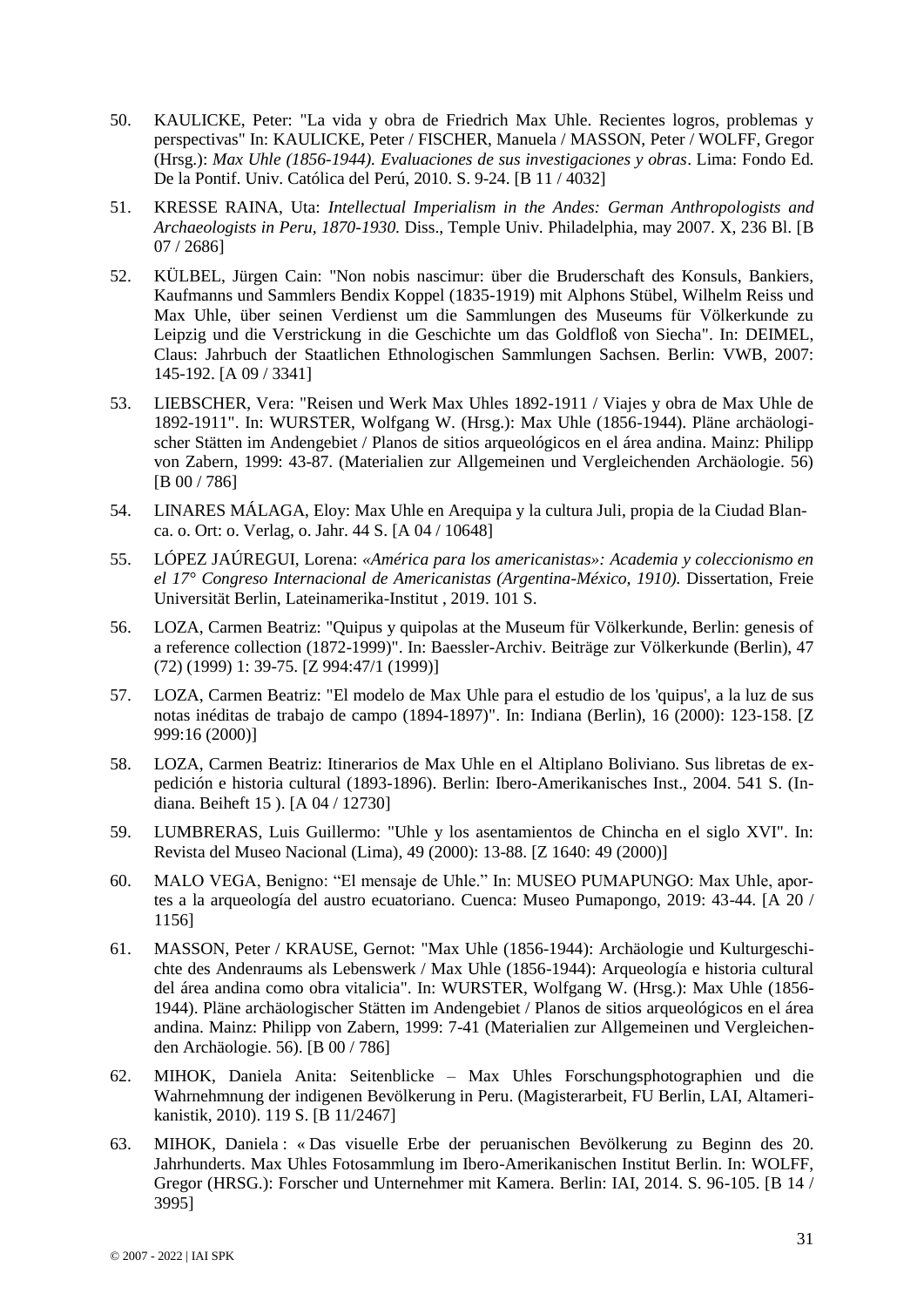- 64. MUNICIPALIDAD DEL CUSCO : El centro del Cusco. Mora de historia y cultura viva. Cusco : Municipalidad de Cusco 2021.
- 65. MUSEO PUMAPUNGO: Max Uhle, aportes a la arqueología del austro ecuatoriano. Cuenca: Museo Pumapongo, 2019. 101 S. [A 20 / 1156]
- 66. NASTRI, Javier: "Max Uhle y la prehistoria del noroeste argentino".In: KAULICKE, Peter / FISCHER, Manuela / MASSON, Peter / WOLFF, Gregor (Hrsg.): Max Uhle (1856-1944). Evaluaciones de sus investigaciones y obras. Lima: Fondo Ed. De la Pontif. Univ. Católica del Perú, 2010. S. 25-48. [B 11 / 4032]
- 67. NÚÑEZ, Lautaro: "Las investigaciones de Friedrich Max Uhle en el desierto de Atacama (norte de Chile)". In: KAULICKE, Peter / FISCHER, Manuela / MASSON, Peter / WOLFF, Gregor (Hrsg.): Max Uhle (1856-1944). Evaluaciones de sus investigaciones y obras. Lima: Fondo Ed. De la Pontif. Univ. Católica del Perú, 2010. S. 337-348. [B 11 / 4032]
- 68. OAKLAND, Amy: "Telas pintadas de Chimu Capac, valle de Supé, Perú". In: KAULICKE, Peter / FISCHER, Manuela / MASSON, Peter / WOLFF, Gregor (Hrsg.): Max Uhle (1856- 1944). Evaluaciones de sus investigaciones y obras. Lima: Fondo Ed. De la Pontif. Univ. Católica del Perú, 2010. S. 281-294. [B 11 / 4032]
- 69. OYUELA-CAYCEDO, Augusto; STAHL, Peter W.; RAYMOND, Scott: "Cerro Narrío y Max Uhle: el arqueólogo como agente del desarrollo de la arqueología ecuatoriana: " In: KAULI-CKE, Peter / FISCHER, Manuela / MASSON, Peter / WOLFF, Gregor (Hrsg.): Max Uhle (1856-1944). Evaluaciones de sus investigaciones y obras. Lima: Fondo Ed. De la Pontif. Univ. Católica del Perú, 2010. S. 359-378. [B 11 / 4032]
- 70. PARDO GRAU, Cecilia: "The material construction of the past: a brief account of the creation of archaeological collections in Peru". In: PIMENTEL, Victor (ed.): Peru. Kingdoms of the sun and the moon. Montreal: Museum of Fine Arts, 2012: 32 – [41].
- 71. PAVEZ OJEDA, Jorge: *Laboratorios etnográficos. Los archivos de la antropología en Chile (1880-1980).* Santiago de Chile: Ed. Univ. Alberto Hurtado 2015. 598 S. [A 16 / 1285]
- 72. PEDERSEN, Holger: Road-map to the Indian´s treasure. On the Chilean metorite Vaca Muerta and its early mistake for silver. Norderstedt: Books on Demand 2012. 300 S. [A 12 / 16634]
- 73. POTTHAST, Barbara / REINERT, Kathrin: « Visiones y visualizaciones de América del Sur. » In: CHICOTE, Gloria / GÖBEL, Barbara (eds): Ideas viajeras y sus objetos. El intercambio científico entre Alemania y América austral. Madrid: Iberoamericana, 2011: 267-280. [V IAI 6/146; A 12/1833]
- 74. PROTZEN, Jean-Pierre : Arquitectura y construcción: Incas en Ollantaytambo. Lima: Pontificia Univ. Católica del Perú, 2005. 391 S. [A 06 / 6573]
- 75. PROTZEN, Jean-Pierre / HARRIS, David (Hrsg.): Explorations in the Pisco Valley: Max Uhle´s Reports to Phoebe Apperson Hearst, August 1902 to January 1902. Berkeley: Archaeological Research Facility 2005. XVI, 132 S. [B 06 / 1010]
- 76. PROTZEN, Jean-Pierre: "El trabajo de Uhle an Tambo Colorado: una evaluación." In: KAULI-CKE, Peter / FISCHER, Manuela / MASSON, Peter / WOLFF, Gregor (Hrsg.): *Max Uhle (1856-1944). Evaluaciones de sus investigaciones y obras*. Lima: Fondo Ed. De la Pontif. Univ. Católica del Perú, 2010. S. 233-252. [B 11 / 4032]
- 77. RATTO, Norma; FISCHER, Manuela: "Max Uhle en Argentina: sus inicios y su aporte a la arqueología de Tinogasta (Catamarca)". In: *Indiana* (Berlin) 38.1 (2021): 205-234. [Z / 999 : 38.1 (2021)]
- 78. RAVINES, Rogger: "Max Uhle y la arqueología de Arequipa". In: *Boletín de Lima* (Lima), 23/126, 2001: 23–60. [Z 3689: 23/126 (2001)]
- 79. REINDEL, Markus; ISLA, Johny; HECHT, Nils [u.a.]: "La pala investigadora de Max Uhle". In: KAULICKE, Peter / FISCHER, Manuela / MASSON, Peter / WOLFF, Gregor (Hrsg.): *Max*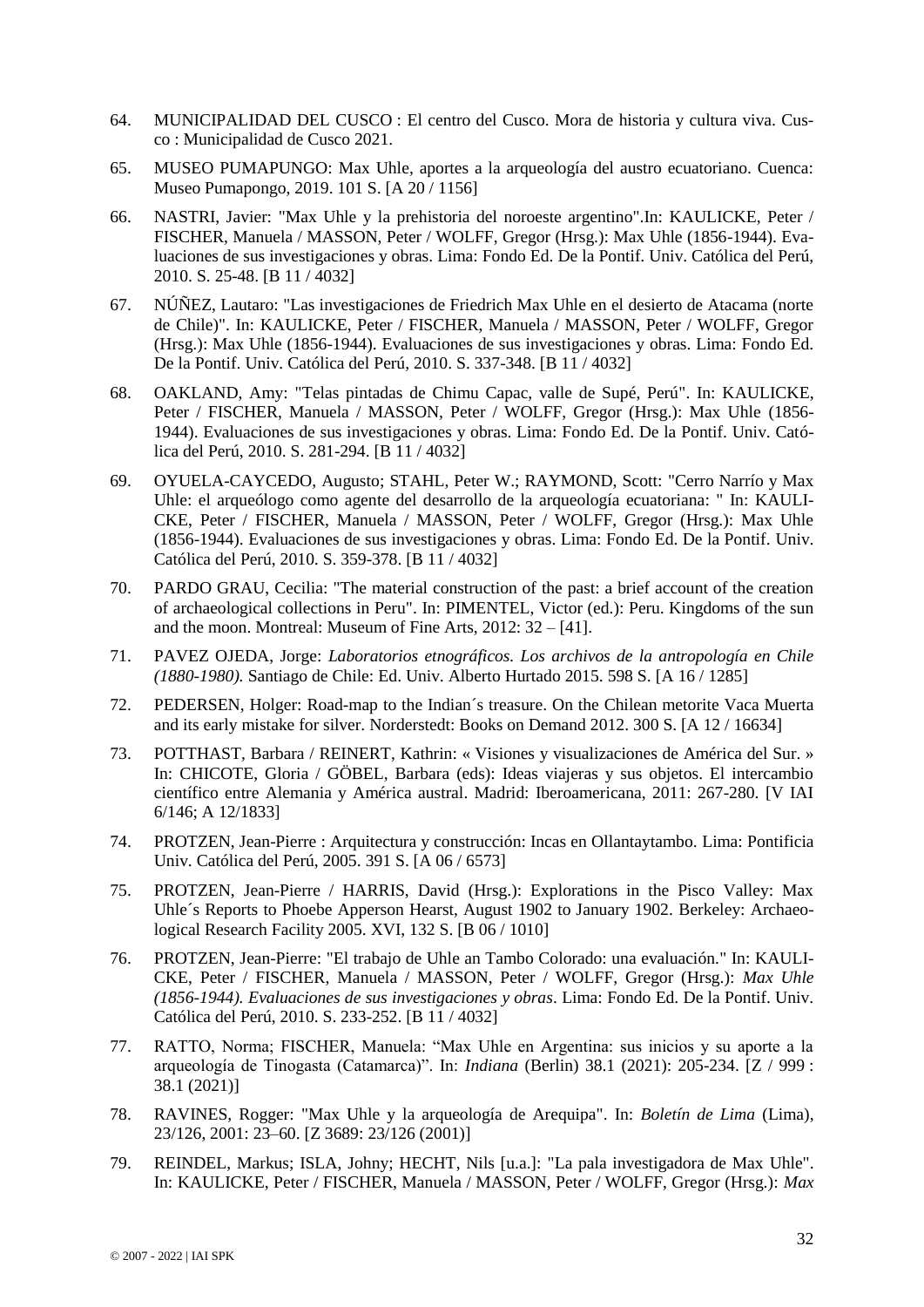*Uhle (1856-1944). Evaluaciones de sus investigaciones y obras*. Lima: Fondo Ed. De la Pontif. Univ. Católica del Perú, 2010. S. 253-280. [B 11 / 4032]

- 80. REINERT, Kathrin: "Das Antlitz der Anderen. Fotografie und Wissen von argentinischen indigenas, 1879–1910". In: HABERMAS, Rebekka, PRZYREMBEL, Alexandra (Hrsg.): *Von Käfern, Märkten und Menschen. Kolonialismus und Wissen in der Moderne*. Göttingen: Vandenhoeck & Ruprecht 2013. S. 233-246. [A 13 / 23972]
- 81. REINERT, Kathrin: "Vernetzung durch Visualisierung? Wissenschaftliche Fotografie bei Max Uhle und Robert Lehmann-Nitsche (1892-1933)." In: BREMER, Thomas (Hg.): *Das Bildgedächtnis Lateinamerikas*. Halle-Wittenberg: Martin-Luther-Univ. 2011. S. 7-28. [B 12 / 296]
- 82. REINERT, Kathrin: "Visionen und Visualisierungen. Nationale Identitäten und ihre technische Abbildbarkeit.". In: *Rundbrief Fotografie. Analoge und digitale Bildmedien in Archiven und Sammlungen* (Stuttgart), Vol. 21 (2014), No. 1/2, S. 17-24.
- 83. REINERT, Kathrin*: Indianerbilder. Fotografie und Wissen in Peru und im La Plata-Raum von 1892 bis 1910.* Wiesbaden: Springer VS, 2016. 459 S. [A17 / 2899]
- 84. RIVERA del SOL, Paula: *Momias Chinchorro: las más antiguas del mundo*. Santiago Chile: Univ. Internacional SEK, 2005. 12 S. [C 07 / 32]
- 85. SANTORO, Calogero; STANDEN, Vivian G. [u.a.]: "El legado de Max Uhle en la arqueología de Arica". In: KAULICKE, Peter / FISCHER, Manuela / MASSON, Peter / WOLFF, Gregor (Hrsg.): *Max Uhle (1856-1944). Evaluaciones de sus investigaciones y obras*. Lima: Fondo Ed. De la Pontif. Univ. Católica del Perú, 2010. S. 349-358. [B 11 / 4032]
- 86. SHIMADA, Izumi; SEGURA LLANOS, Rafael; GOLDSTEIN, David J. [u.a.]: "Un siglo después de Uhle: Reflexiones sobre la arqueología de Pachacamac y Peru". In: KAULICKE, Peter / FISCHER, Manuela / MASSON, Peter / WOLFF, Gregor (Hrsg.): *Max Uhle (1856-1944). Evaluaciones de sus investigaciones y obras*. Lima: Fondo Ed. De la Pontif. Univ. Católica del Perú, 2010. S. 109-150. [B 11 / 4032]
- 87. SUTHERLAND, Margaret: *One artist on five continents: the life of Elisabeth Delbrück*. Frankfurt/M.u.a: Lang Verl., 2011. 196 S. [A12/7807]
- 88. TAUBE, Manfred: "Empfehlen Sie mich Ihren Eltern angelegentlichst und lassen Sie bald wieder von sich hören!" Aus dem Briefwechsel zwischen Georg von der Gabelentz (1840-1893) und Max Uhle (1856-1944). Sächsischen Akademie der Wissenschaften (SAdW), Leipzig 2022
- 89. THIEMER-SACHSE, Ursula: "Max Uhle und seine Ideen über den Ursprung der vorspanischen andinen Kulturen". In: *Indiana* (Berlin), 19/20 (2002/2003): 289-302. [Z 999: 19-20 (2002- 2003)]
- 90. UCEDA CASTILLO, Santiago: "Huacas del sol y de la luna: cien años depués de los trabajos de Max Uhle". In: KAULICKE, Peter / FISCHER, Manuela / MASSON, Peter / WOLFF, Gregor (Hrsg.): *Max Uhle (1856-1944). Evaluaciones de sus investigaciones y obras*. Lima: Fondo Ed. De la Pontif. Univ. Católica del Perú, 2010. S. 175-204. [B 11 / 4032]
- 91. UGALDE MORA, María Fernanda: *Compilación de información del sitio arqueológico Cochasquí*. Quito: Ministerio de Cultura del Ecuador, 2011. 94 S.
- 92. UGALDE MORA, María Fernanda, YÉPEZ NOBOA, Alden: *Investigaciones arqueológicas en Azuay y Morona Santiago*. Cuenca: INPC, 2011. 134 S. [A 13 / 11866]
- 93. UHLE, Max: *Pachacamac. Informe de la expedición peruana William Pepper de 1896*. Lima: Fondo Editorial UNMSM, 2003. 402 S. [A 04 / 8035]
- 94. VALDÉZ, Rafael: "Los trabajos de Max Uhle en el cementerio de Nievería y su cronología a la luz de investigaciones recientes". In: KAULICKE, Peter / FISCHER, Manuela / MASSON, Peter / WOLFF, Gregor (Hrsg.): *Max Uhle (1856-1944). Evaluaciones de sus investigaciones y obras.* Lima: Fondo Ed. De la Pontif. Univ. Católica del Perú, 2010. S. 313-336. [B 11 / 4032]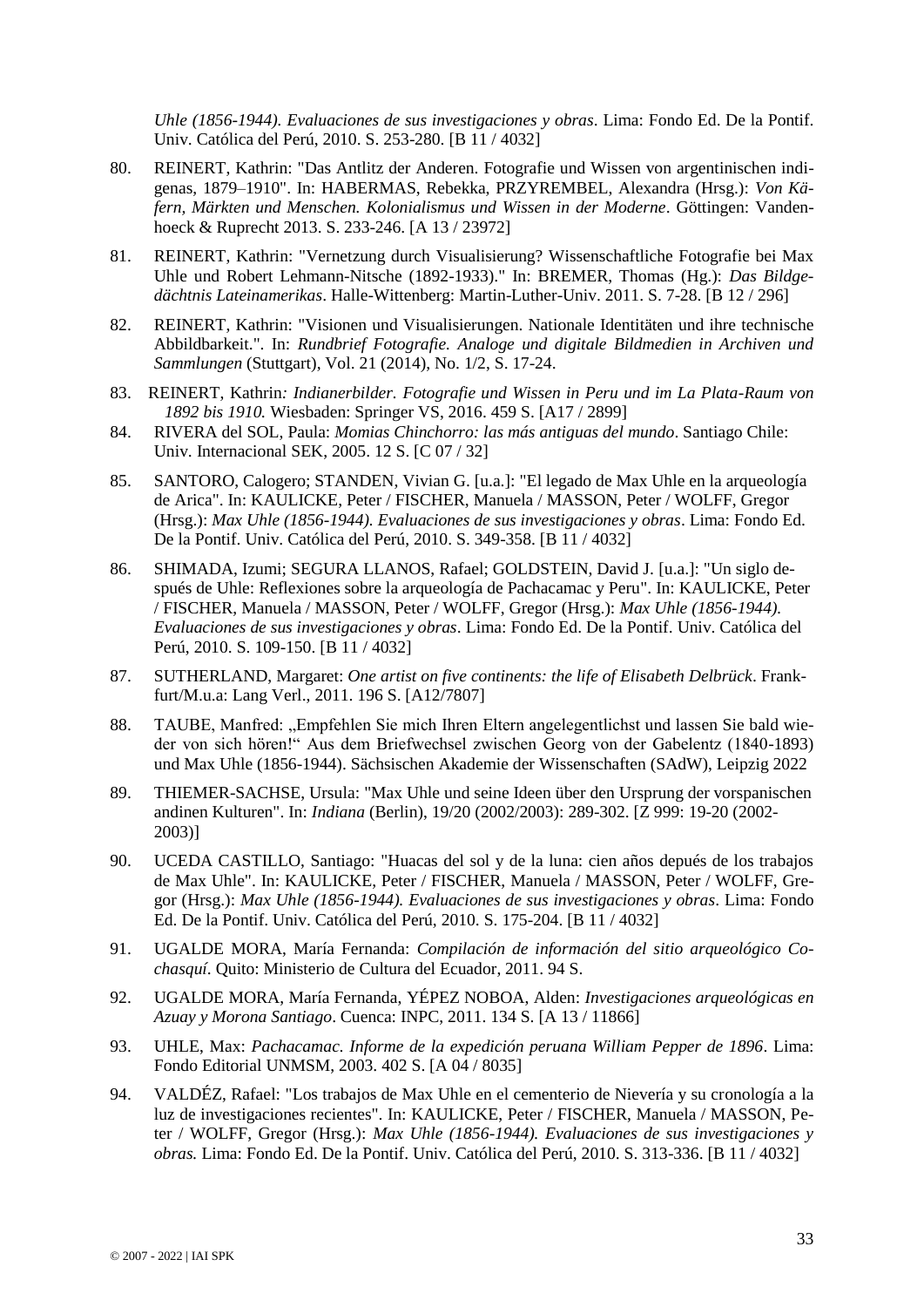- 95. VALDÉZ, Rafael: *Revisión de la definición del estilo Nievería: un estudio de los materiales cerámicos recuperados por Max Uhle, Louis M. Stumer y la Misión Arqueológica Italiana".* Lima : Pontificia Universidad Católica del Perú 2015. 148 S., 200 Blätter [B 16/1028]
- 96. VRANICH, Alexei: "Revalorizando a Max Uhle en Tiwanaku". In: KAULICKE, Peter / FIS-CHER, Manuela / MASSON, Peter / WOLFF, Gregor (Hrsg.): *Max Uhle (1856-1944). Evaluaciones de sus investigaciones y obras*. Lima: Fondo Ed. De la Pontif. Univ. Católica del Perú, 2010. S. 63-78. [B 11 / 4032]
- 97. WOLFF, Gregor (Hrsg.): *Die Berliner und Brandenburger Lateinamerikaforschung in Geschichte und Gegenwart. Personen und Institutionen*. Berlin: Wissenschaftlicher Verlag, 2001. 363 S. [A 02 / 255]
- 98. WOLFF, Gregor: "El legdo Max Uhle en el Instituto Ibero-Americano de Berlín". In: KAULI-CKE, Peter / FISCHER, Manuela / MASSON, Peter / WOLFF, Gregor (Hrsg.): *Max Uhle (1856-1944). Evaluaciones de sus investigaciones y obras*. Lima: Fondo Ed. De la Pontif. Univ. Católica del Perú, 2010. S. 379-384. [B 11 / 4032]
- 99. WOLFF, Gregor: "Der Nachlass Max Uhle im Ibero-Amerikanischen Institut Berlin". In: BORN, Joachim (Hrsg.): *Peru zur Jahrtausendwende*. Dresden: Thelem 2003: 215-225. [A 04 / 394]
- 100. WURSTER, Wolfgang W.: "Die Planaufnahmen Max Uhles / Los planos topográficos y arquitectónicos de Max Uhle". In: WURSTER, Wolfgang W. (Hrsg.): *Max Uhle (1856-1944). Pläne archäologischer Stätten im Andengebiet / Planos de sitios arqueológicos en el área andina.* Mainz: Philipp von Zabern, 1999: 89-118. (Materialien zur Allgemeinen und Vergleichenden Archäologie. 56). [B 00 / 786]
- 101. WURSTER, Wolfgang W. (Hrsg.): *Max Uhle (1856-1944). Pläne archäologischer Stätten im Andengebiet / Planos de sitios arqueológicos en el área andina*. Mainz: Philipp von Zabern, 1999. 199 S. (Materialien zur Allgemeinen und vergleichenden Archäologie. 56). [B 00 / 786]
- 102. ZAPATA de POLENSKY, María Rosa: "El legado de Uhle". In: *Quehacer* (Lima) 162, 2006: 85 - 91. [Z 3935: 162 (2006)]

#### *Weberbauer, August*

- 1. HENZE, Dietmar: *Deutschlands Anteil an der geographischen Erforschung der außereuropäischen Erdteile im 20. Jahrhundert. Teil 1: von 1900 bis zum Ausbruch des zweiten Weltkriegs.*Stuttgart: Steiner 2016. 46. 465 S. [A 17 / 2897 : 1]
- 2. TOVAR NARVAEZ, Antonio: "Augusto Weberbauer: botánico, geógrafo, maestro, peruanista". In: *Asisomos* (Lima), 2007: 17-19.
- 3. TOVAR NARVAEZ, Antonio: "Augusto Weberbauer: botánico, geógrafo, profesor, peruanista..." In: *Agrum* (Lima), 6/18, 2006: 29–30. 2006.
- 4. TOVAR NARVAEZ, Antonio: "Augusto Weberbauer Adamczyk: botánico ilustre, científico amable, hombre coherente, consistente, constante". In: *Asisomos* (Lima), 2006: 60-64.
- 5. TOVAR NARVAEZ, Antonio: "Augusto Weberbauer: fotografías (inéditas) de un cazador de plantas andinas".In: *Xilema* (Lima), 25, 20, 2008: 53 – [56].
- 6. TOVAR NARVAEZ, Antonio: "Augusto Weberbauer: pasión por los Andes". In: *Xilema* (Lima), 26, 21, 2009: 35-37.
- 7. TOVAR NARVAEZ, Antonio: "Augusto Weberbauer Adamczyk: Botánico, geógrafo, maestro, peruanista". In: *Asisomos* (Lima, Weberbauer Schule), 2007: 17-19.
- 8. TOVAR NARVAEZ, Antonio: "El gigante de Breslau". In: *Xilema* (Lima), 19, 2007: 33-34.
- 9. WITTNER, Holger: "August Weberbauer: ein preußischer Forscher in Peru". In: *Kakteen und andere Sukkulenten* (Pforzheim), 55/1, 2004: 26–27. [Z 11274 : 55, 1 (2004)]